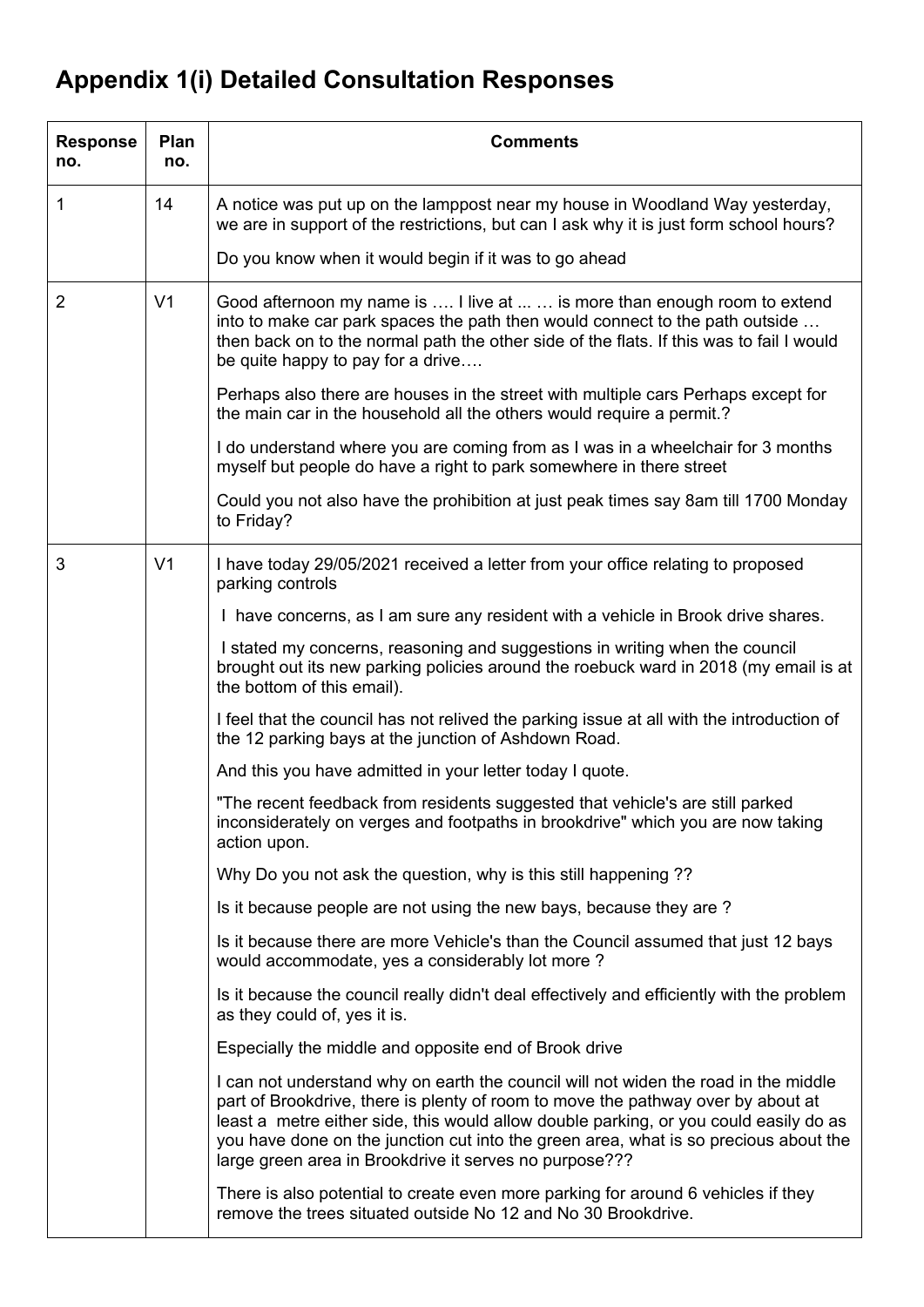| <b>Response</b><br>no. | Plan<br>no.              | <b>Comments</b>                                                                                                                                                                                                                                                                                                                                                                                                                                                                                                                                                                                                                                                                                                                                                                                                                                                                                                                                                                                                                                                                                                                                                                                  |
|------------------------|--------------------------|--------------------------------------------------------------------------------------------------------------------------------------------------------------------------------------------------------------------------------------------------------------------------------------------------------------------------------------------------------------------------------------------------------------------------------------------------------------------------------------------------------------------------------------------------------------------------------------------------------------------------------------------------------------------------------------------------------------------------------------------------------------------------------------------------------------------------------------------------------------------------------------------------------------------------------------------------------------------------------------------------------------------------------------------------------------------------------------------------------------------------------------------------------------------------------------------------|
| 3                      | V <sub>1</sub><br>cont'd | As I understand the roots of which have already caused major issues with sewage<br>pipes over the past months and have cuased thousands of pounds of damage to the<br>pipes, before long I am sure the roots and branches will be cuasing bigger issues to<br>the houses close by.                                                                                                                                                                                                                                                                                                                                                                                                                                                                                                                                                                                                                                                                                                                                                                                                                                                                                                               |
|                        |                          | While I am on this subject of the trees, they are also cuasing a health and safety<br>issue, as throughout the year they will drop blossom, seedlings and leaves, which<br>when wet make the path ways extremely slippery, pathways which I will point out<br>are becoming uneven because of the roots underneath, as I remember someone<br>has already sued the Council for compensation for a broken wrist after tripping up<br>the raised slabs on that particular pathway.                                                                                                                                                                                                                                                                                                                                                                                                                                                                                                                                                                                                                                                                                                                   |
|                        |                          | For good measure I have also included my original email I sent within my concerns<br>about the parking prohibition back in 2018                                                                                                                                                                                                                                                                                                                                                                                                                                                                                                                                                                                                                                                                                                                                                                                                                                                                                                                                                                                                                                                                  |
|                        |                          | Unfortunately it does make this email very long but I do hope you find it helpful in<br>some way and maybe look at the parking problem more effectively and more long<br>term, rather then just penalizing tax paying resident's                                                                                                                                                                                                                                                                                                                                                                                                                                                                                                                                                                                                                                                                                                                                                                                                                                                                                                                                                                 |
| 4                      | V <sub>1</sub>           | I received a letter his week regarding a proposal to ban parking on the verges on<br>Brook Drive and I am against any such proposal as I was the last time this was<br>proposed, and for the very same reasons . I don't like people parking on verge but<br>people do it because there is no where else near their homes to park, I am very<br>lucky in that I have a driveway to park on but most of the houses on Brook drive<br>have no parking allocations and there are more cars than space.                                                                                                                                                                                                                                                                                                                                                                                                                                                                                                                                                                                                                                                                                              |
|                        |                          | When this was last proposed I suggested and the council then did put in parking at<br>the bottom end of brook drive which has solved the problem at this end, as much<br>as I hate to see green spaces turned into car parks it is the only way to fix this<br>problem ! simply banning people from parking on verges will move the problem from<br>where it is to somewhere else, the cars won't simply vanish !                                                                                                                                                                                                                                                                                                                                                                                                                                                                                                                                                                                                                                                                                                                                                                                |
|                        |                          | If arrangements for more parking are put in place, then I would support a ban on<br>parking on verges but if it is not then I am completely against it                                                                                                                                                                                                                                                                                                                                                                                                                                                                                                                                                                                                                                                                                                                                                                                                                                                                                                                                                                                                                                           |
| 5                      | V <sub>1</sub>           | I'm emailing regarding the proposed restrictions you've put forward in brook drive<br>and I have to disagree. I understand the reasons completely why but I feel that the<br>proposed plans will only push these cars and vans into Tye end which is already<br>very restricted in parking. The additional parking you've mentioned at the bottom off<br>brook drive is being occupied by residents of ash down road also. I feel there hasn't<br>been any consultation or solution for parking around here by yourself's. The parking<br>around here is already a big problem and with these proposed restrictions are only<br>going to create a bigger problem. There are so many Cars and vans in this little<br>area and as we have a middle row house we're unable to have a drive installed or<br>the funds and feel I'm being forced into taking on a garage which will add expense<br>onto my already stretched finances which I'm the only provider of income into my<br>house hold. We have so many abandoned and unoccupied garages behind us<br>which could make way for residential parking around this area and solve part of this<br>problem.<br>Look forward to hearing from you |
|                        |                          |                                                                                                                                                                                                                                                                                                                                                                                                                                                                                                                                                                                                                                                                                                                                                                                                                                                                                                                                                                                                                                                                                                                                                                                                  |
| 6                      | $\overline{2}$           | I have just had letter from you regarding changes to parking restrictions in Broad<br>Oak Way.<br>As you have been monitoring the situation, you will well know there is not enough                                                                                                                                                                                                                                                                                                                                                                                                                                                                                                                                                                                                                                                                                                                                                                                                                                                                                                                                                                                                              |
|                        |                          | parking space available in Broad Oak Way and surrounding areas, especially since<br>you introduced further restrictions a while ago. To introduce further restrictions will<br>be more a disaster. The problem is not solved by putting those restrictions in but                                                                                                                                                                                                                                                                                                                                                                                                                                                                                                                                                                                                                                                                                                                                                                                                                                                                                                                                |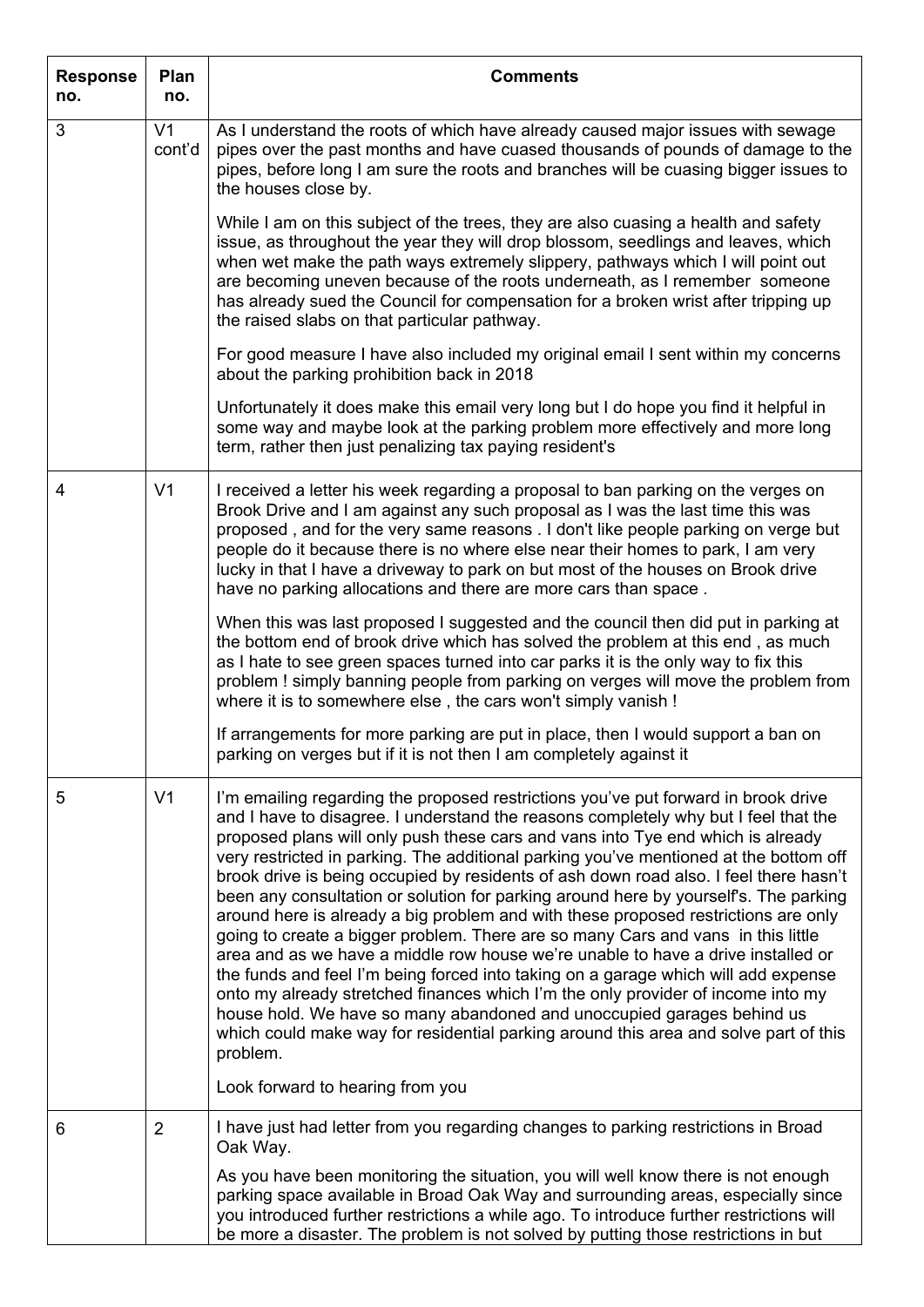| <b>Response</b><br>no. | Plan<br>no.              | <b>Comments</b>                                                                                                                                                                                                                                                                                                                                                                                                                                                                                                                                                                                                                                                                                                                                                                                                                                                                                                                      |
|------------------------|--------------------------|--------------------------------------------------------------------------------------------------------------------------------------------------------------------------------------------------------------------------------------------------------------------------------------------------------------------------------------------------------------------------------------------------------------------------------------------------------------------------------------------------------------------------------------------------------------------------------------------------------------------------------------------------------------------------------------------------------------------------------------------------------------------------------------------------------------------------------------------------------------------------------------------------------------------------------------|
| 6                      | $\overline{2}$<br>cont'd | just meaning there is more illegal parking.                                                                                                                                                                                                                                                                                                                                                                                                                                                                                                                                                                                                                                                                                                                                                                                                                                                                                          |
|                        |                          | I am lucky enough to have use of my neighbour's driveway opposite the service<br>yard entrance but if I, or indeed my neighbour whose drive it is, have a visitor there<br>is often nowhere for them to park so the best way is for them to block the driveway.<br>Your proposals will disallow this to happen.                                                                                                                                                                                                                                                                                                                                                                                                                                                                                                                                                                                                                      |
|                        |                          | The actual problem is the number of commercial vehicles taking up the spaces.<br>Yes, they belong to residents, but those residents have cars themselves and often<br>multiple vehicles. When I mentioned this at the consultation of the last proposal of<br>parking restrictions, I was told that people have to work. This is acceptable if you<br>are talking sole trader who may be a plumber or the like but many are national<br>companies and on occasions council vehicles.                                                                                                                                                                                                                                                                                                                                                                                                                                                 |
|                        |                          | With the introduction of more driveways this reduces the number of street parking<br>spaces. If the owner is not using their driveway the space still cannot be used. Also,<br>these people rarely block their own driveways allowing spaces for others to use the<br>remainder of the road. Sometimes they still park their vehicles in the road even<br>when they have spaces on their driveways.                                                                                                                                                                                                                                                                                                                                                                                                                                                                                                                                  |
|                        |                          | Therefore, I conclude your first course of action, rather than washing your hands of<br>the consequences and create even more parking problems is to contact the<br>community to be more considerate in their parking and to place restrictions on<br>commercial vehicles ahead of making a misery for the general public. So please<br>focus on the real problem and try and solve it rather than shifting it to somewhere<br>else. It is a fact that in today's world there are many (probably too many vehicles)<br>but that is the life and they do not vanish just because you put in restrictions. Some<br>of these issues have been created by your previous restrictions. Your election<br>missives state that you have increased parking, but in reality, you have also<br>reduced parking availability and seek to reduce it further in a world of increasing<br>vehicles. As much as vehicles are a blight they are here. |
|                        |                          | In addition, the size of vehicles attempting to access the service yard are too big for<br>the purpose. Regularly the lorries have driven up onto the opposite grass verges<br>causing damage. The same applies to the access road where a terrible mess has<br>been created mucking the paving for pedestrians. If the access was made wider and<br>concreted this would not happen. The driveway I park on has been damaged over<br>the years by HGV's driving on it.                                                                                                                                                                                                                                                                                                                                                                                                                                                              |
|                        |                          | If you really must put in restrictions the please leave the area outside the driveway<br>free to allow visitors to park. Other users will not be able to park there as they will be<br>obstructing the drive.                                                                                                                                                                                                                                                                                                                                                                                                                                                                                                                                                                                                                                                                                                                        |
| 7                      | 13                       | Response 7.0                                                                                                                                                                                                                                                                                                                                                                                                                                                                                                                                                                                                                                                                                                                                                                                                                                                                                                                         |
|                        |                          | I am glad to see that at last something is being done about dangerous parking on<br>the junction Woodland Way/Fellowes Way however I am afraid the proposal does<br>not meet the requirements of the are.                                                                                                                                                                                                                                                                                                                                                                                                                                                                                                                                                                                                                                                                                                                            |
|                        |                          | I cannot speak for other junctions but the specific problem with this junction<br>is with people parking on Fellowes Way directly opposite the junction. This narrows<br>the road and causes drivers to blindly navigate the junction. I have seen a number<br>of near misses and the issues has been reported multiple times over the last two<br>years                                                                                                                                                                                                                                                                                                                                                                                                                                                                                                                                                                             |
|                        |                          | If you wish to resole the problem double yellows should be placed on<br>Fellowes way between the small cul de sac covering the length of the wooded area<br>opposite the junction. If this is not done the safety will continue to be compromised.<br>Example attached.                                                                                                                                                                                                                                                                                                                                                                                                                                                                                                                                                                                                                                                              |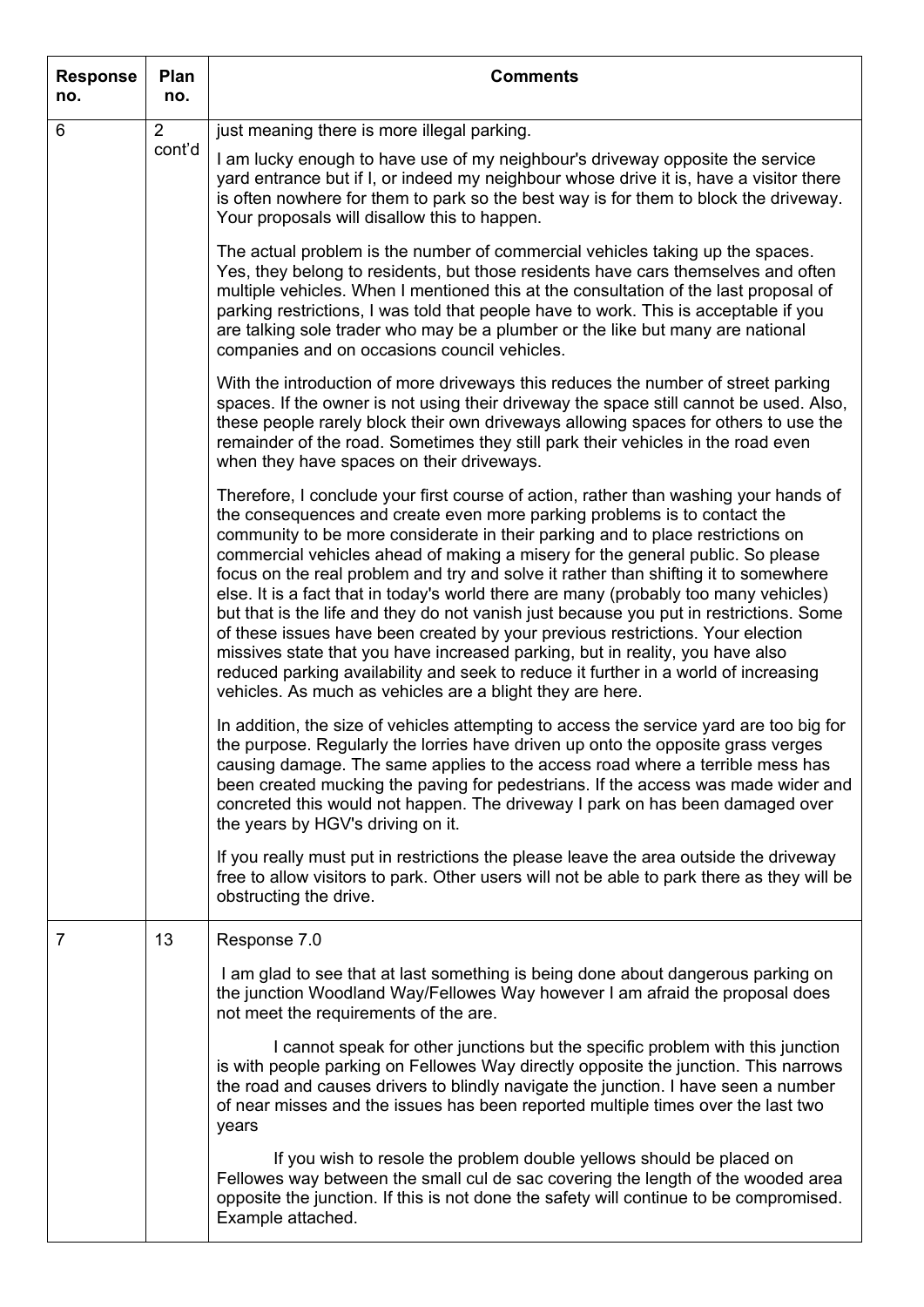| <b>Response</b><br>no. | Plan<br>no.    | <b>Comments</b>                                                                                                                                                                                                                                                                                                                                                                                                                                               |
|------------------------|----------------|---------------------------------------------------------------------------------------------------------------------------------------------------------------------------------------------------------------------------------------------------------------------------------------------------------------------------------------------------------------------------------------------------------------------------------------------------------------|
| $\overline{7}$         | 13<br>cont'd   | Response 7.1                                                                                                                                                                                                                                                                                                                                                                                                                                                  |
|                        |                | Thank you for your latest letter regarding parking controls. I have given considerable<br>thought to this matter and have mixed feelings regarding these proposals. My<br>reasoning is based on law and my experience of what is achieved by such<br>interventions.                                                                                                                                                                                           |
|                        |                | The Highway Code covers the parking regulations and this was enshrined in law by<br>the Road Traffic Act 1930 which was updated by the RTA 1988 and subsequent<br>legislation.                                                                                                                                                                                                                                                                                |
|                        |                | Rule 243 is the appropriate part of the code which, among other things states "You<br>MUST NOT park your vehicle"                                                                                                                                                                                                                                                                                                                                             |
|                        |                | 1. Opposite or Within 10 Metres (32 feet) of a junction                                                                                                                                                                                                                                                                                                                                                                                                       |
|                        |                | 2. In front of the entrance to someone's property                                                                                                                                                                                                                                                                                                                                                                                                             |
|                        |                | 3. On a road bend                                                                                                                                                                                                                                                                                                                                                                                                                                             |
|                        |                | 4. Where a kerb has been lowered                                                                                                                                                                                                                                                                                                                                                                                                                              |
|                        |                | Rule 244 covering parking on a pavement.                                                                                                                                                                                                                                                                                                                                                                                                                      |
|                        |                | As can clearly be seen, the above rules already cover the proposed double yellow<br>lines. They also cover the various concerns raised by my neighbours.                                                                                                                                                                                                                                                                                                      |
|                        |                | I realise that a visible deterrent may assist those who are ignorant of the law but this<br>should not be necessary if the existing rules were enforced.                                                                                                                                                                                                                                                                                                      |
|                        |                | I also realise that, as long as the correct local traffic orders are properly made,<br>double yellow lines become enforceable by traffic wardens.                                                                                                                                                                                                                                                                                                             |
|                        |                | That said I do not believe this to be a real deterrent based on our experience with<br>the recent pavement parking enforcement where tickets were issued over the first<br>couple of weeks and then things went back to normal with no further warden<br>activity.                                                                                                                                                                                            |
|                        |                | As an example when a person was regularly parking on the junction I am aware that<br>it was relayed via OWL and resulted in a PCSO giving guidance. No further<br>offending took place proving the existing rules work                                                                                                                                                                                                                                        |
|                        |                | In short with the rules as they are, it is either required to place yellow lines<br>everywhere that the Highway Code covers which would be rather a waste of time<br>and money or, alternatively place them nowhere and enforce the current regulations<br>fully.                                                                                                                                                                                             |
|                        |                | The above said, if this proposal does go ahead then it surely must include lines<br>opposite each junction. Parking opposite a junction is arguably more dangerous as<br>it causes blind spots and makes other cars navigate on the wrong side of the road.                                                                                                                                                                                                   |
| 8                      | V <sub>1</sub> | Thank you for the letter delivered the other day, I would like to make the following<br>objections:                                                                                                                                                                                                                                                                                                                                                           |
|                        |                | 1. The additional parking spaces installed hasn't made any difference to the parking<br>on Brook Drive. There wasn't enough parking spaces put in, you should have<br>utilised all the green land at the front of the houses (both sides of the road), made<br>more parking spaces and put double yellows down the section to encourage people<br>to park in the spaces. To suggest that this proposal is warranted on this basis is<br>completely illogical. |
|                        |                | 2. People are converting front gardens into driveways, which takes up the                                                                                                                                                                                                                                                                                                                                                                                     |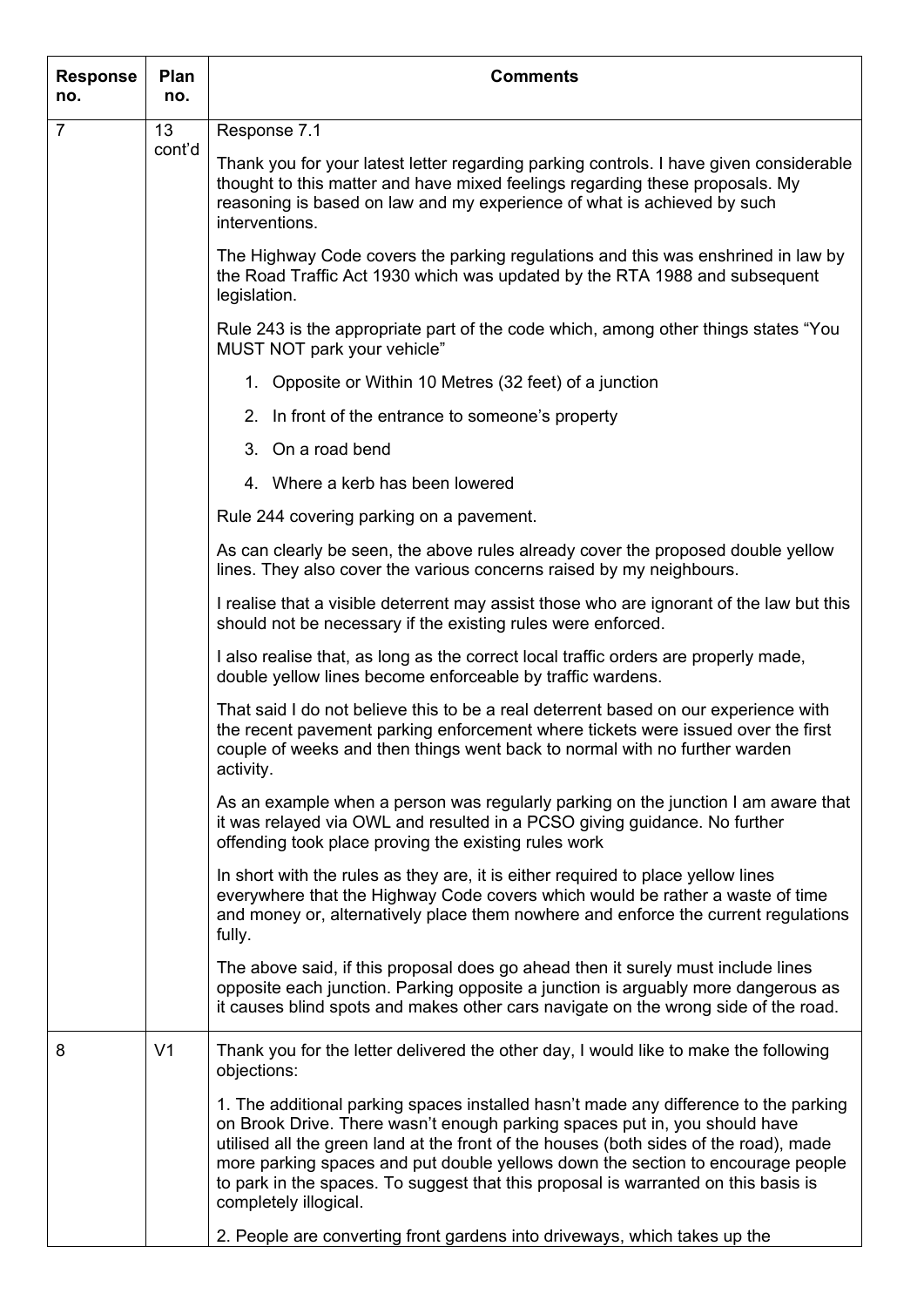| <b>Response</b><br>no. | Plan<br>no.              | <b>Comments</b>                                                                                                                                                                                                                                                                                                                                                                                                                                                                                                      |
|------------------------|--------------------------|----------------------------------------------------------------------------------------------------------------------------------------------------------------------------------------------------------------------------------------------------------------------------------------------------------------------------------------------------------------------------------------------------------------------------------------------------------------------------------------------------------------------|
| 8                      | V <sub>1</sub><br>cont'd | equivalent of two parking spaces in the street. The more people who convert are<br>making the problem worse. Either everyone does it or no one does it.                                                                                                                                                                                                                                                                                                                                                              |
|                        |                          | 3. This is clearly a revenue driving initiative from the council. This will be farmed out<br>to a 3rd party to issue tickets and collect the payments but none of the money will<br>go towards dealing with the issue of the parking.                                                                                                                                                                                                                                                                                |
|                        |                          | 4. You will clearly extend this proposal to Tye End - this street is too small to<br>accommodate any such suggestion. I will not be happy if you proceed with this as I<br>struggle to be able to get my car in and out of my driveway.                                                                                                                                                                                                                                                                              |
|                        |                          | 5. Why don't you copy what they have in Barnsley? The pavement and road are the<br>same level with no curbs and everyone parks half on the pavement/half on the road.<br>One side of the street is clear for pedestrians to go up and down. Perhaps if you<br>encouraged everyone to park on one side of the road it might help.                                                                                                                                                                                     |
|                        |                          | 6. You need to deal with the emergency services access, people park far too closely<br>together and you can just about get a car through. There are specific bottlenecks<br>which I'd be happy to show on a map - these need to be double yellowed.                                                                                                                                                                                                                                                                  |
|                        |                          | 7. Why don't you actually mark the bays on the road with paint so you can maximise<br>the number of cars able to park?                                                                                                                                                                                                                                                                                                                                                                                               |
|                        |                          | 8. There's a large block of garages at the rear of Brook Drive/Tye End - why don't<br>you take these down and create some parking at the back of the houses? I don't<br>believe all these garages are fully rented. Each time there is a parking proposal and<br>this suggestion is made - you state they are all occupied. This is another trick from<br>Barnsley - have parking at the back and maximise space at the front for short term<br>visiting people.                                                     |
|                        |                          | While you ask for feedback, the letter is clearly written in the fashion that you intend<br>to proceed with this plan regardless of anything local people have to say.                                                                                                                                                                                                                                                                                                                                               |
|                        |                          | I think this council is absolutely terribly run - you are out to get every penny possible<br>and make things difficult for people to live around here. You should be much more<br>forward thinking and deal with the issues but this parking control will just make<br>things worse.                                                                                                                                                                                                                                 |
| 9                      | V1 &                     | I write in response to the proposed parking restrictions/ prohibition in Brook Drive.                                                                                                                                                                                                                                                                                                                                                                                                                                |
|                        | 10                       | I agree that at present cars parked on pavements and verges are causing problems<br>for those wishing to use the pedestrian thoroughfares and also obstructing driver's<br>sightlines.                                                                                                                                                                                                                                                                                                                               |
|                        |                          | However, I also wish to draw attention to the fact that the problem is often<br>transferred to the Tye End garage block, where I and my wife have our cars<br>garaged. Cars which no longer park on verges park around the garages, against<br>walls, obstructing entrances and exits to the garage block and access to<br>individual garages (for which we pay), in spite of 'no parking' notices. I can only<br>imagine that this problem will be exacerbated if when the new restrictions come into<br>being.     |
|                        |                          | In a similar vein, double yellow lines at the entrance of the garage block into Brook<br>Drive (nearest Ashdown Road) is a good idea, but wouldn't it also be a good idea to<br>do the same at the exit of the garage block (adjacent to 61 Brook Drive), and also to<br>reinstate signage designating exit/ entrance to the block at the same time? This<br>would also allow a clear view when exiting Tye End into Brook Drive, often done<br>blindly through parked cars on the green by the electric substation. |
|                        |                          | In summary, I support the proposals, but hope this is done in tandem with increased<br>enforcement against those 'fly parking' in the garage block, which seems not to be<br>within police jurisdiction.                                                                                                                                                                                                                                                                                                             |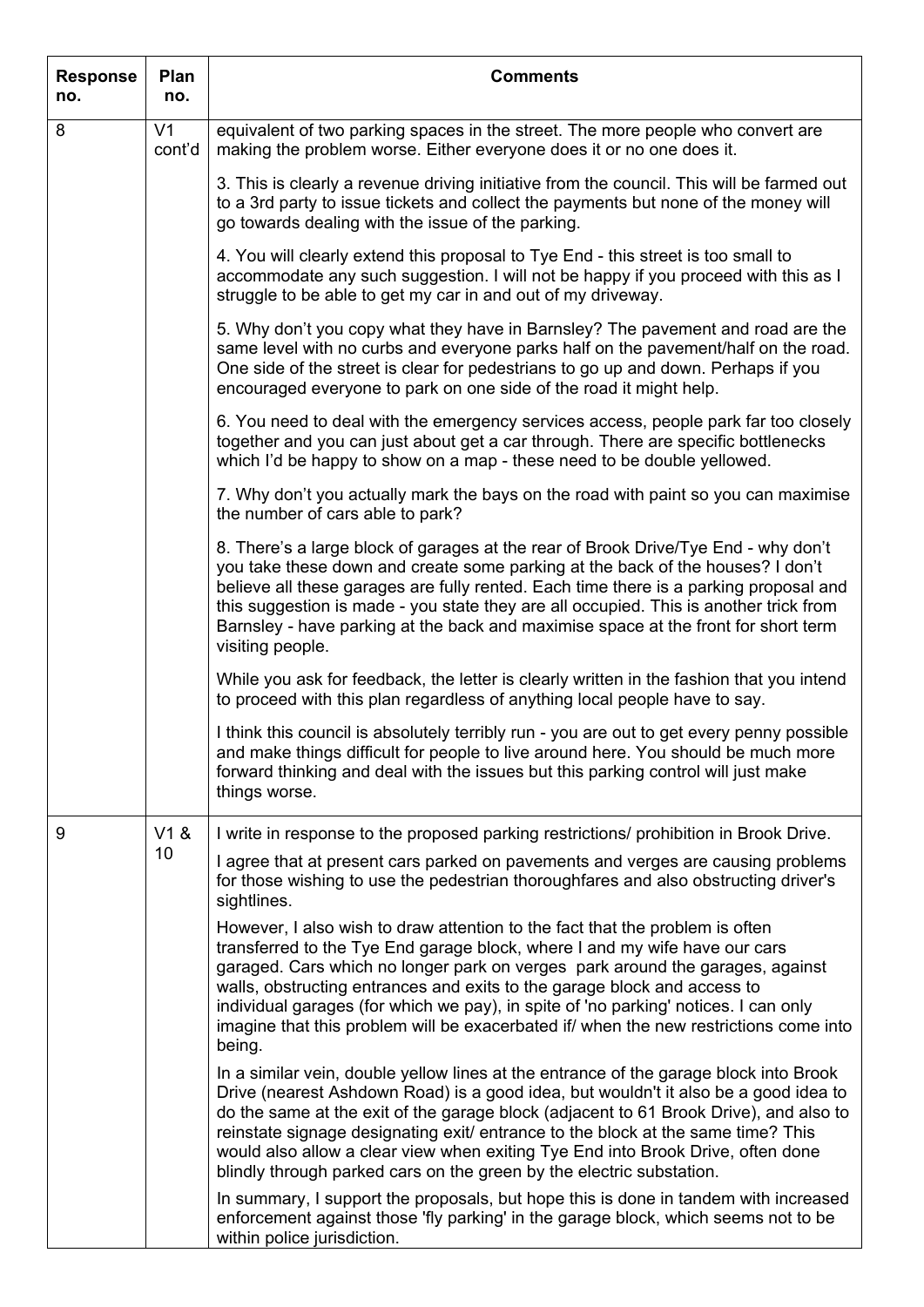| <b>Response</b><br>no. | Plan<br>no.    | <b>Comments</b>                                                                                                                                                                                                                                                                                                                                                                                                                                                                                                                                                                                                                                                                                                                                                                                                                                                                                                                                                                                                                |
|------------------------|----------------|--------------------------------------------------------------------------------------------------------------------------------------------------------------------------------------------------------------------------------------------------------------------------------------------------------------------------------------------------------------------------------------------------------------------------------------------------------------------------------------------------------------------------------------------------------------------------------------------------------------------------------------------------------------------------------------------------------------------------------------------------------------------------------------------------------------------------------------------------------------------------------------------------------------------------------------------------------------------------------------------------------------------------------|
| 10                     | 12             | Dear Sirs, with regard to the proposed traffic order in the title of this email. This<br>proposal was put to you when you first proposed any traffic orders relating to 28-35<br>Park View of which I am a resident.                                                                                                                                                                                                                                                                                                                                                                                                                                                                                                                                                                                                                                                                                                                                                                                                           |
|                        |                | It was even brought to your attention by one of the local councillors, Mr. Doug<br>Bainbridge but you decided not to pursue the idea of timed restrictions. The double<br>yellow lines you installed in our cul-de-sac did deter people for a time but because<br>of the sparsity of traffic enforcement officers people have developed a very casual<br>attitude to breaching these restrictions. At this present moment in time as I am<br>writing this email there are four cars parked in the turning head at the end of the cul-<br>de-sac comprising 28-35 Park View and they have been there all night. This is not a<br>one off, it happens on a daily basis. I realise that parking enforcement is not within<br>your purview but unless these restrictions are rigorously enforced all you will have<br>done is wasted your time and effort and the councils money. In fact I'm of the<br>opinion that these restrictions could be self-financing if the fines are then used to<br>finance the enforcement officers. |
|                        |                | My point is this, if you downgrade the current restrictions people will take even more<br>liberty's and all you will have done is decorate the streets with yellow paint. If they<br>refuse to take any notice of double yellow lines and all the associated signage you<br>have installed there is very little chance of them being affected by single yellow<br>lines.                                                                                                                                                                                                                                                                                                                                                                                                                                                                                                                                                                                                                                                       |
|                        |                | Thank you for your work and concern in this matter.                                                                                                                                                                                                                                                                                                                                                                                                                                                                                                                                                                                                                                                                                                                                                                                                                                                                                                                                                                            |
| 11                     | V <sub>1</sub> | One of the reasons which make Stevenage an attractive place to live is the quantity<br>of open green space where birds, animals and insects can love and thrive to<br>improve quality of life for residents. These areas are not only in parks and open<br>spaces, but around housing as well, such as in Tye End. For this reason, I would<br>like to express my strong support of the proposed verge and footway parking<br>prohibition on Brook Drive, where cars are a serious problem. In fact, I would like to<br>suggest that the proposal does not go far enough, and that this prohibition, when<br>enacted, will cause issues elsewhere, such as along Tye End. Here, congestion and<br>verge parking is becoming a serious issue in terms of access, damage to wildlife, as<br>well as becoming increasing unsightly and disturbing to residents.                                                                                                                                                                   |
|                        |                | I would suggest that, when cars are pushed away from the Brook Drive area, the<br>owners will seek parking elsewhere, which will no doubt include smaller sidestreets<br>where parking and space is limited and is on a first-come-first-served basis. Wildlife,<br>grassy areas and trees are what make these streets so appealing. On Tye End, we<br>have seen the destruction of grass and tree roots because cars are parking on the<br>grass areas between the trees. In winter, these areas become quagmires of mud<br>and drains become blocked as it is washed away, further exposing tree roots which<br>will eventually undermine their health.                                                                                                                                                                                                                                                                                                                                                                      |
|                        |                | I would suggest, physical barriers such as low wooden bars and/or bushes to stop<br>cars parking on the grass and to preserve the wildlife areas which so greatly<br>improve quality of life in these areas. I would further suggest investigation of the<br>possibility of parking permits and marked parking bay areas so that certain residents<br>can only park in certain marked areas.                                                                                                                                                                                                                                                                                                                                                                                                                                                                                                                                                                                                                                   |
|                        |                | I do hope you can act to preserve the green verges and limit the cars parking where<br>they shouldn't, in order to preserve the natural setting of Tye End.                                                                                                                                                                                                                                                                                                                                                                                                                                                                                                                                                                                                                                                                                                                                                                                                                                                                    |
| 12                     | 5,6,7          | Having received your letter regarding the above, I would like to point out that the<br>major problem with parking is vans who park opposite Balmoral Close, which means<br>you have to drive on the wrong side of the road to get to the small roundabout.<br>Which in turns stops traffic coming from Knebworth and the A602. So please                                                                                                                                                                                                                                                                                                                                                                                                                                                                                                                                                                                                                                                                                       |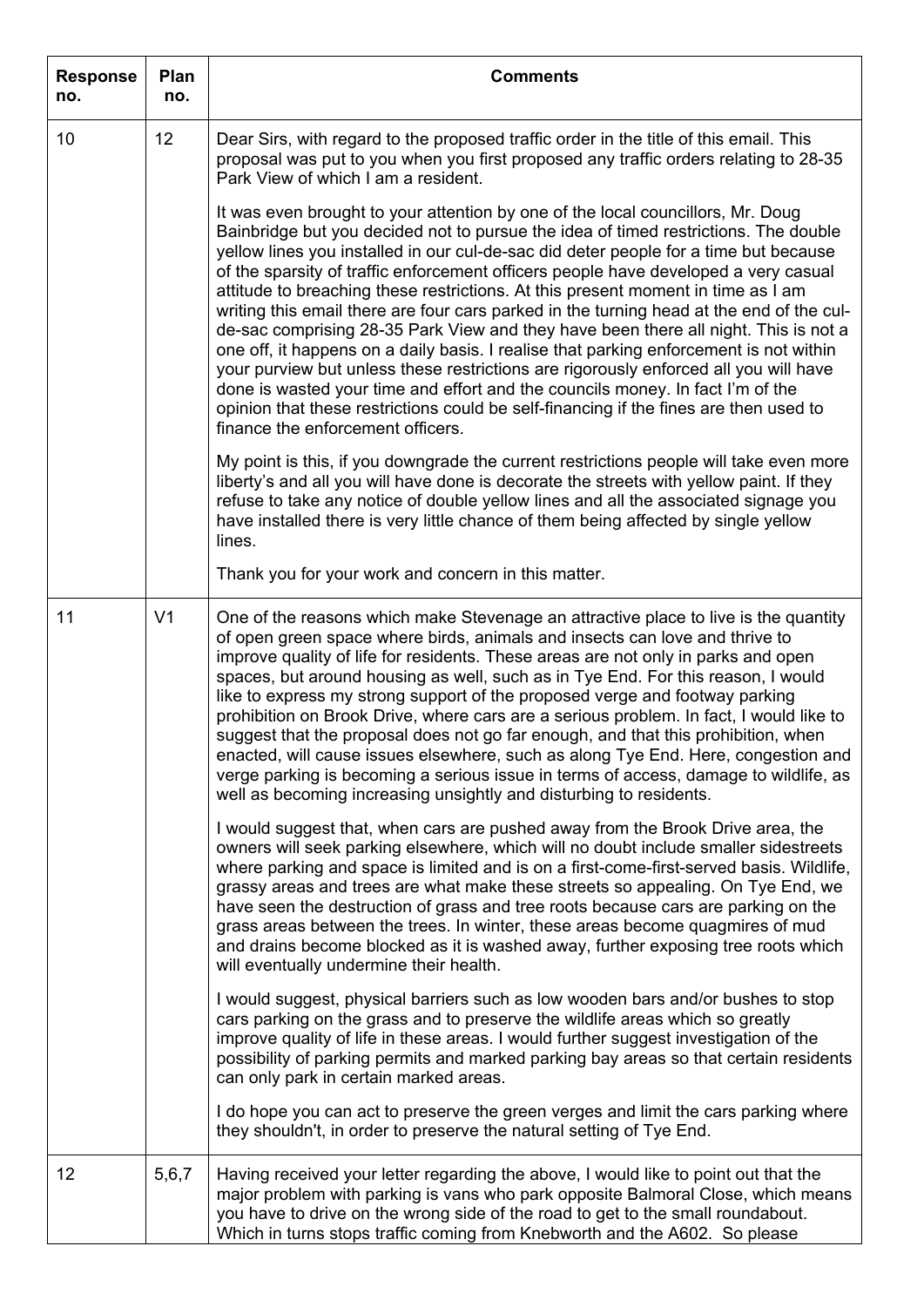| <b>Response</b><br>no. | Plan<br>no.           | <b>Comments</b>                                                                                                                                                                                                                                                                                                                                                                                                                                                                                                                                                                                                                                                                                                                                                                                                                                                                                                                                                                                                   |
|------------------------|-----------------------|-------------------------------------------------------------------------------------------------------------------------------------------------------------------------------------------------------------------------------------------------------------------------------------------------------------------------------------------------------------------------------------------------------------------------------------------------------------------------------------------------------------------------------------------------------------------------------------------------------------------------------------------------------------------------------------------------------------------------------------------------------------------------------------------------------------------------------------------------------------------------------------------------------------------------------------------------------------------------------------------------------------------|
| 12                     | 5,6,7<br>cont'd       | consider putting yellow lines there as well. Example yesterday no parking bollards<br>had been placed in the area I am talking about, but still the vans parked there.                                                                                                                                                                                                                                                                                                                                                                                                                                                                                                                                                                                                                                                                                                                                                                                                                                            |
| 13                     | 1                     | In response to the letter we received about new lines being added at the top of<br>Ashdown Road/Broadwater.                                                                                                                                                                                                                                                                                                                                                                                                                                                                                                                                                                                                                                                                                                                                                                                                                                                                                                       |
|                        |                       | While yellow lines will help that roundabout with the current issues, Parking still<br>remains an issue there. It would be ideal for some additional inlay spaces added to<br>ease the parking. Otherwise the plan for yellow lines is supported by me.                                                                                                                                                                                                                                                                                                                                                                                                                                                                                                                                                                                                                                                                                                                                                           |
|                        |                       | However. My main proposal here would be to have some additional yellow lines<br>added down Ashdown Road. (Please find attached a PNG of the drawing<br>(TPE/03/19-5/01) you sent us with my proposal added on)                                                                                                                                                                                                                                                                                                                                                                                                                                                                                                                                                                                                                                                                                                                                                                                                    |
|                        |                       | I propose to have double yellow lines added to the top of Holly Leys where it meets<br>Ashdown Road. The bend in the road is often a big issue for drivers as people tend<br>to park their vehicles too close to each other on either side of the road. Currently is<br>not illegal. However, there have been 2 times this year alone that I am aware of<br>where ambulances had not been able to get passed due to the gap being too small.<br>One during the day and one very late night. Both times they had to turn around and<br>find another route (This was due to white vans being parked close to each other).<br>There was a close call a few weeks back when an fire engine had to come down the<br>street. But the fire was near the bend and they were able to get to it. I can even<br>recall one time where a buss was not able to get passed due to two white vans<br>(again) being too close to each other. But even with the vans not being there and<br>cars instead, the gap is not very big. |
|                        |                       | Add on the issue that people cannot see what's coming up or down until they're<br>practically at the bend makes it a possible issue for an accident in waiting.<br>I am not alone in this thinking either with my neighbours often making similar<br>remarks.                                                                                                                                                                                                                                                                                                                                                                                                                                                                                                                                                                                                                                                                                                                                                     |
|                        |                       | I hope this new proposal of mine is of good use to you.<br>If you have any questions at all, I am happy to assist.                                                                                                                                                                                                                                                                                                                                                                                                                                                                                                                                                                                                                                                                                                                                                                                                                                                                                                |
| 14                     | V <sub>1</sub><br>and | We received two letters yesterday that cover two proposals for Brook Drive itself<br>and its junction with Ashdown Road.                                                                                                                                                                                                                                                                                                                                                                                                                                                                                                                                                                                                                                                                                                                                                                                                                                                                                          |
|                        | 10                    | We are in favour of the junction proposals as per drawing TPE/03/19-5/10 which<br>show double-yellow lines placed opposite the parking area and extending to and<br>around the corner into Ashdown Road itself, hopefully these will provide a<br>consistently clear view in this area and turning space for cars using the parking<br>area.                                                                                                                                                                                                                                                                                                                                                                                                                                                                                                                                                                                                                                                                      |
|                        |                       | We are also broadly in favour of the parking restrictions for the rest of Brook Drive<br>shown in drawing TPE/03/19-5/V1 which shows the whole length of the Drive being<br>subject to a verge and footpath parking ban.                                                                                                                                                                                                                                                                                                                                                                                                                                                                                                                                                                                                                                                                                                                                                                                          |
|                        |                       | The problem of people using the footpaths, in particular to park on, is certainly a big<br>one for the elderly, disabled, wheelchair/ mobility scooters and buggy users who<br>would need to use the road or cross over (if possible given the parking and lack of<br>dropped-kerbs) to pass parked vehicles.                                                                                                                                                                                                                                                                                                                                                                                                                                                                                                                                                                                                                                                                                                     |
|                        |                       | The issue with the whole length being subject to these restrictions is that there are<br>many cars and vans that will need to find alternative locations to park.                                                                                                                                                                                                                                                                                                                                                                                                                                                                                                                                                                                                                                                                                                                                                                                                                                                 |
|                        |                       | This could well lead to issues with households vying for the few road spaces that<br>will be available, which will no doubt cause tensions amongst the residents.                                                                                                                                                                                                                                                                                                                                                                                                                                                                                                                                                                                                                                                                                                                                                                                                                                                 |
|                        |                       | Could we propose some ideas for consideration:                                                                                                                                                                                                                                                                                                                                                                                                                                                                                                                                                                                                                                                                                                                                                                                                                                                                                                                                                                    |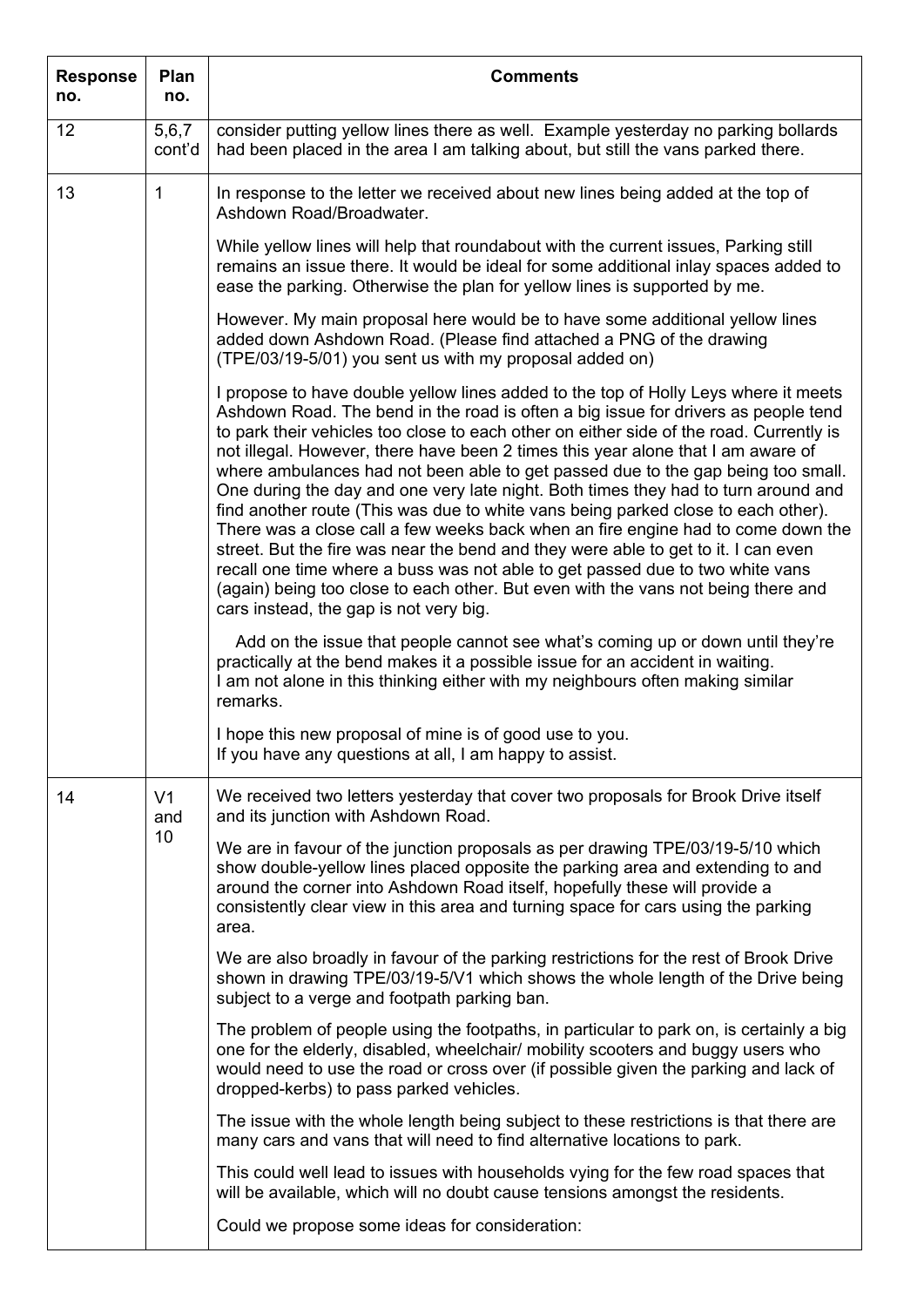| <b>Response</b><br>no. | Plan<br>no.                                        | <b>Comments</b>                                                                                                                                                                                                                                                                                                                                                                                                                                                                            |
|------------------------|----------------------------------------------------|--------------------------------------------------------------------------------------------------------------------------------------------------------------------------------------------------------------------------------------------------------------------------------------------------------------------------------------------------------------------------------------------------------------------------------------------------------------------------------------------|
| 14                     | V <sub>1</sub><br>and<br>10 <sup>°</sup><br>cont'd | 1) Free or discounted dropped-kerb installation - this could make it more affordable<br>for households to open their front gardens to having their own driveways and thus<br>reduce the numbers of vehicles needing to park on the road, verge or pavements.<br>the current process and costs mean that many people can't afford to have a<br>dropped-kerb installed. If this was a council sponsored and promoted activity it<br>could result in quite a few properties taking this step. |
|                        |                                                    | 2) Measures to discourage multiple vehicle owners, for example a permit scheme to<br>give Brook Drive residents priority over non-residents, or exclusive access, with the<br>first household vehicle being free or low cost and subsequent permits to the same<br>household increasing in price.                                                                                                                                                                                          |
|                        |                                                    | 3) Parking bays installed roughly opposite 68 Brook Drive, it would mean removing<br>half-a-dozen trees but could provide parking for approx. 5 vehicles.                                                                                                                                                                                                                                                                                                                                  |
|                        |                                                    | 4) Parking bays installed roughly opposite 43 Brook Drive, between the flat blocks,<br>could provide parking for approx 8 vehicles.                                                                                                                                                                                                                                                                                                                                                        |
|                        |                                                    | 5) Parking bays installed roughly in front of 28 Brook Drive could provide parking for<br>approx. 5 vehicles.                                                                                                                                                                                                                                                                                                                                                                              |
|                        |                                                    | 6) Overhaul/ replace the garages between Brook Drive and Tye End to allow<br>residents to park there securely. Even allowing people to use the rented garages to<br>put their cars in, rather than only for storage, could make a difference. Since these<br>garages were designed for previous generations of vehicles it might be necessary<br>for considerable changes to be made for them to be useable.                                                                               |
|                        |                                                    | 7) With the new housing development happening on Ashdown Road and Hertford<br>Road it would be prudent to look at installing another set of parking bays between<br>the Brook Drive/ Ashdown junction and the Malvern Close/ Ashdown road junction -<br>the area that was being used as office space for the contractors doing the Hertford<br>Road speed bump installations.                                                                                                              |
|                        |                                                    | 8) More lay-bys installed on Ashdown Road could help with the road-parking that<br>happens there on a regular basis, which reduces sight-lines and the chance of on-<br>coming vehicles colliding.                                                                                                                                                                                                                                                                                         |
|                        |                                                    | 9) Apparently people in Broadwater Crescent use the Tye End car park, which then<br>forces Tye End residents to find alternative parking locations - so this might be<br>something to look at also, for example lay-bys could be installed in several locations<br>around the Bus stops on Broadwater Crescent.                                                                                                                                                                            |
|                        |                                                    | 10) Allocated parking for one vehicle per household - though I don't know if there<br>would be enough space, especially for households that don't currently want or need<br>one, but will in the future or how this could be enforced.                                                                                                                                                                                                                                                     |
|                        |                                                    | I hope that these ideas might be of use and while I am not a fan of cutting trees<br>down I feel that this could be compensated for by removing the very large trees<br>along the brook in the Ashdown Road/ Hertford Road green area and replacing<br>them with new trees that are unlikely to come down in high winds, spread fluff in<br>early summer and shade all the gardens at the end of Brook Drive.                                                                              |
|                        |                                                    | Trees could also be moved and replanted in areas affected by changes.                                                                                                                                                                                                                                                                                                                                                                                                                      |
| 15                     | V <sub>1</sub>                                     | Dear Mr Leech                                                                                                                                                                                                                                                                                                                                                                                                                                                                              |
|                        |                                                    | Just opened and read your letter regarding the parking in Brook Drive, I must say<br>how disappointed I am with your view that parking on pavements remains<br>necessary.                                                                                                                                                                                                                                                                                                                  |
|                        |                                                    | We are not just talking about a wheel on a kerb here its the entire car blocking the                                                                                                                                                                                                                                                                                                                                                                                                       |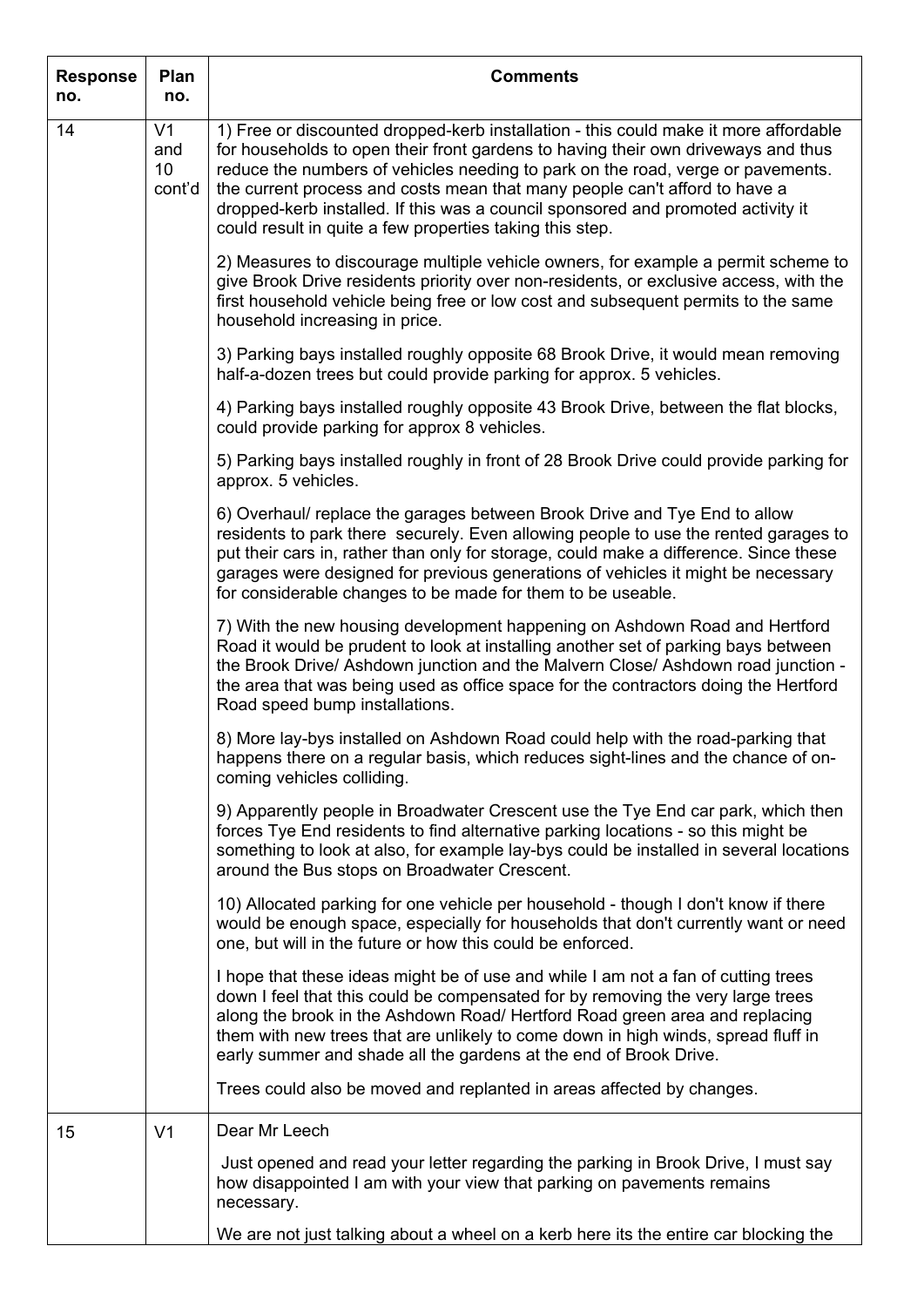| <b>Response</b><br>no. | Plan<br>no.    | <b>Comments</b>                                                                                                                                                                                                                                                                                                                                                                                                                                                                                                                                                                                                                                                                                                                                                                                                                                                                                                                                        |
|------------------------|----------------|--------------------------------------------------------------------------------------------------------------------------------------------------------------------------------------------------------------------------------------------------------------------------------------------------------------------------------------------------------------------------------------------------------------------------------------------------------------------------------------------------------------------------------------------------------------------------------------------------------------------------------------------------------------------------------------------------------------------------------------------------------------------------------------------------------------------------------------------------------------------------------------------------------------------------------------------------------|
| 15                     | V <sub>1</sub> | pavement I will forward you some pictures.                                                                                                                                                                                                                                                                                                                                                                                                                                                                                                                                                                                                                                                                                                                                                                                                                                                                                                             |
|                        | cont'd         | There is not only the new spaces at the bottom of Brook Drive there are places on<br>Broadwater crescent and even more in Nokeside. Even putting this aside because<br>they can park on the pavement they just do, even if there is a perfectly good space<br>available.                                                                                                                                                                                                                                                                                                                                                                                                                                                                                                                                                                                                                                                                               |
|                        |                | I have witnessed children, wheelchair users, parents with pushchairs all having to<br>step into the road to get around these cars.                                                                                                                                                                                                                                                                                                                                                                                                                                                                                                                                                                                                                                                                                                                                                                                                                     |
|                        |                | Large vehicles including fire engines have struggled along Brook drive due to this<br>inconsiderate, unsafe and dangerous parking & I would expect the council to be<br>more concerned with the safety aspect of this parking instead of people having to<br>park a little further away.                                                                                                                                                                                                                                                                                                                                                                                                                                                                                                                                                                                                                                                               |
|                        |                | The police had to be called a couple of weeks ago due to a car not only on the<br>pavement but blocking my drive, when the police officer arrived he personally was<br>shocked at the parking on the pavement.                                                                                                                                                                                                                                                                                                                                                                                                                                                                                                                                                                                                                                                                                                                                         |
|                        |                | Feel free to knock on my door to discuss                                                                                                                                                                                                                                                                                                                                                                                                                                                                                                                                                                                                                                                                                                                                                                                                                                                                                                               |
|                        |                | I have copied TRO into this email so it can be used for the consultation.                                                                                                                                                                                                                                                                                                                                                                                                                                                                                                                                                                                                                                                                                                                                                                                                                                                                              |
|                        |                | Look forward to hearing from you.                                                                                                                                                                                                                                                                                                                                                                                                                                                                                                                                                                                                                                                                                                                                                                                                                                                                                                                      |
|                        |                | Reply from Cllr Leech                                                                                                                                                                                                                                                                                                                                                                                                                                                                                                                                                                                                                                                                                                                                                                                                                                                                                                                                  |
|                        |                | Dear Mr Summers                                                                                                                                                                                                                                                                                                                                                                                                                                                                                                                                                                                                                                                                                                                                                                                                                                                                                                                                        |
|                        |                | Thank you for your letter, I have knocked on your door a couple of times this<br>weekend but I guess you have been away enjoying the great bank holiday weather.                                                                                                                                                                                                                                                                                                                                                                                                                                                                                                                                                                                                                                                                                                                                                                                       |
|                        |                | To be fair to the council officers they are very concerned about the ability of<br>emergency vehicles to move along Brook Drive and the safety of pedestrians,<br>hence issuing the proposals.                                                                                                                                                                                                                                                                                                                                                                                                                                                                                                                                                                                                                                                                                                                                                         |
|                        |                | My aim is to get a full and balanced set of opinions from as many residents along<br>Brook Drive as possible and in replying to the consultation you have aided in that so<br>thank you for support in this process.                                                                                                                                                                                                                                                                                                                                                                                                                                                                                                                                                                                                                                                                                                                                   |
|                        |                | I will try to catch you in over the next couple of weeks                                                                                                                                                                                                                                                                                                                                                                                                                                                                                                                                                                                                                                                                                                                                                                                                                                                                                               |
| 16                     | R <sub>2</sub> | Hello.                                                                                                                                                                                                                                                                                                                                                                                                                                                                                                                                                                                                                                                                                                                                                                                                                                                                                                                                                 |
|                        |                | Yesterday a notice was put on lamp posts in our cul-de-sac, the parking restrictions<br>were lifted indefinitely in 2019 due to limited space & access for vehicles to go in &<br>out of the cul-de-sac. We have several houses beyond the cul-de-sac with footpath<br>access only & all with vehicles & all the houses in the cul-de-sac have driveways<br>including my own. Vehicles were unable to pass through to get to their homes or<br>even leave the street due to limited parking space. And many a time neighbours<br>were having to move vehicles to allow people in or out of the street including late at<br>night. We have on call workers & they can be called out early hours or return early<br>hours, we have been allowed to park with 2 wheels up on kerb due to space. Will<br>this notice which I'm posting pic of below revoke this or will we now be able to<br>carrying on allowing us to park with 2 wheels on kerb please. |
| 17                     | 5,6,7          | With reference to the letter (ref: TPE/03/19-5/F) we recently received regarding the<br>proposed parking controls in Hertford Road, the planned works are welcome. No<br>one ever parks at the junction with Balmoral Close, which is the closest planned<br>works to my property, but I think that may change due to the lack of parking for the                                                                                                                                                                                                                                                                                                                                                                                                                                                                                                                                                                                                      |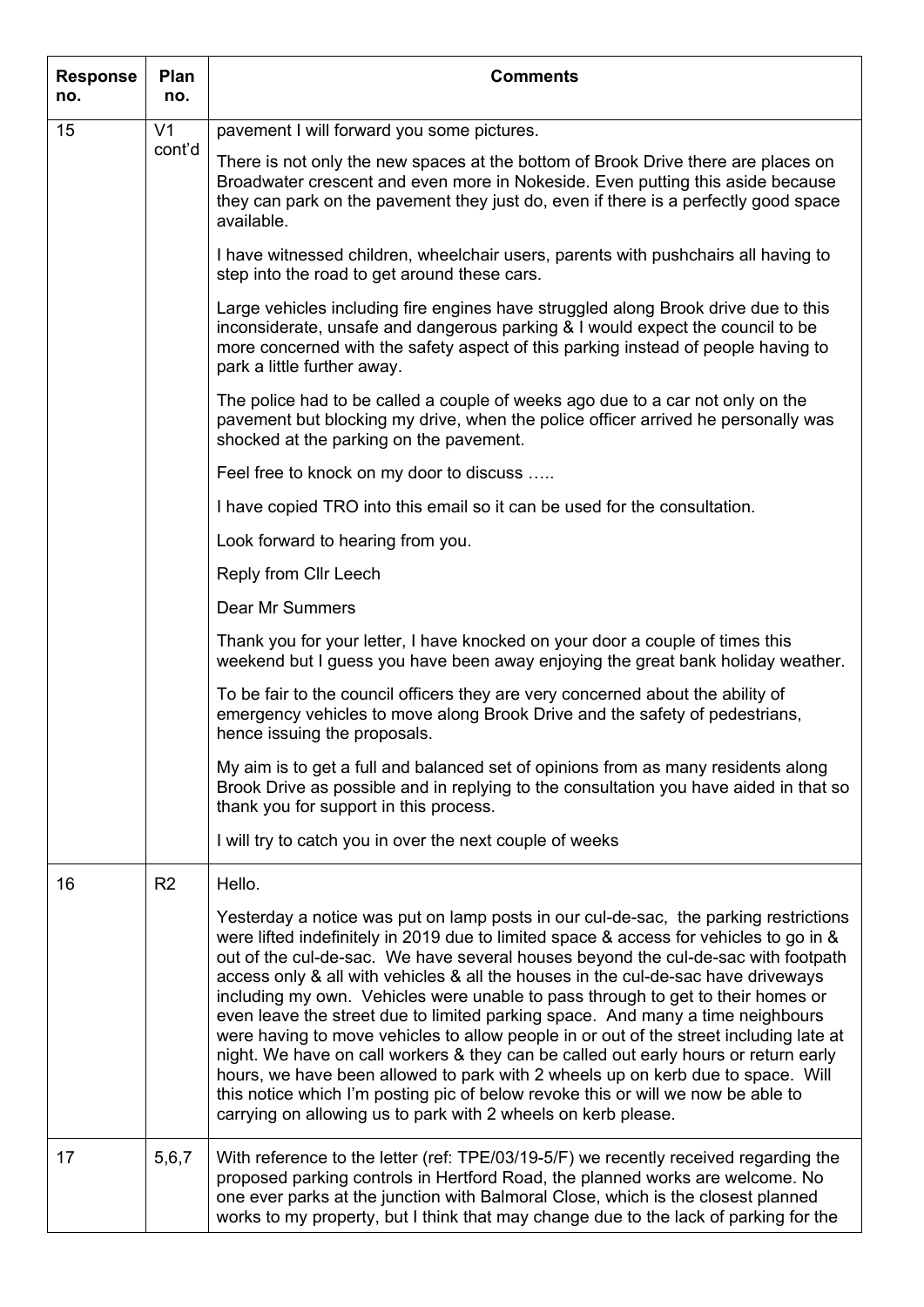| <b>Response</b><br>no. | Plan<br>no.     | <b>Comments</b>                                                                                                                                                                                                                                                                                                                                                                                                                                                          |
|------------------------|-----------------|--------------------------------------------------------------------------------------------------------------------------------------------------------------------------------------------------------------------------------------------------------------------------------------------------------------------------------------------------------------------------------------------------------------------------------------------------------------------------|
| 17                     | 5,6,7<br>cont'd | new flats. Flat residents will undoubtably be forced to park along the road instead.                                                                                                                                                                                                                                                                                                                                                                                     |
|                        |                 | With that in mind, as you will have workers in my area, and yellow paint available,<br>please can I request that you also put yellow lines across the drop kerb on to my<br>driveway as people regularly park over it already!                                                                                                                                                                                                                                           |
|                        |                 | My neighbour at , would also like yellow lines across their drop kerb for the same<br>reason. I can ask them to put it in writing if you need to hear it from them directly.                                                                                                                                                                                                                                                                                             |
|                        |                 | I don't think people realise (or more than likely don't give a hoot!) that a drop kerb<br>includes the sloped kerb stones, not just the flat ones. When people park up to the<br>flat stones, it makes it very difficult to manoeuvre on and off our drives or see any<br>traffic driving along – although the road is a 30 limit, many drivers travel faster than<br>that. It's so dangerous not being able to see what's coming, and an accident waiting<br>to happen! |
|                        |                 | Additionally, in-between both our driveways are two kerb stones, measuring 9ft<br>(275cm). People think that that is an appropriate parking space - even though the<br>average car in the UK is 14ft (440cm) – and obstructs both of our driveways at the<br>same time! Ideally, we would like the yellow lines to run the full length of the drop<br>kerbs, including this bit in the middle.                                                                           |
|                        |                 | Thank you, I look forward to hearing from you.                                                                                                                                                                                                                                                                                                                                                                                                                           |
| 18                     | 5,6,7           | I have received your proposed parking controls for the junctions of Hertford Road<br>with Balmoral Close, Caernarvon Close and Windsor Close with interest and some<br>amusement.                                                                                                                                                                                                                                                                                        |
|                        |                 | While I am not objecting to these proposals they seem to be only partially thought<br>out and executed.                                                                                                                                                                                                                                                                                                                                                                  |
|                        |                 | I can only assume that there has been no site visit from someone from the<br>Stevenage Borough Council Planning Department and presumably not by anyone<br>with driving experience.                                                                                                                                                                                                                                                                                      |
|                        |                 | The Highway code rule 243 states that there should be no parking opposite or within<br>10 metres (32 feet) of a junction except in an authorised parking space.                                                                                                                                                                                                                                                                                                          |
|                        |                 | I accept that this is not law but it could help in a court case of a collision in a road<br>traffic accident due to insufficient/inadequate parking restrictions and signage.                                                                                                                                                                                                                                                                                            |
|                        |                 | From this it seems obvious that while the proposed double lines on the corners are<br>just partialy reinforcing the Highway Code rule 243 there should also be double<br>yellow lines OPPOSITE these 3 junctions for the specified distance.                                                                                                                                                                                                                             |
|                        |                 | It gives the impression that you do not wish to upset the residents of the Hertford<br>road with multiple cars that continually park on the road rather than use their<br>driveways.                                                                                                                                                                                                                                                                                     |
|                        |                 | I have lived at  since it was built and at no time in that 40 ish years has there<br>ever been a situation of cars parking on the corners marked on your plan for the<br>proposed double yellow lines on the corners of Balmoral Close, Hertford Road<br>junction. However cars continuously park opposite the exit of Balmoral Close<br>causing an obstruction to those exiting.                                                                                        |
|                        |                 | I have also been a bus driver on the route 8 until I retired some 12 years ago and<br>can state quite categorically that the parking problem causing the obstruction to<br>traffic and obscuring drivers sightline is caused by the residents along Hertford<br>Road, namely 149,147,143 through to 117 and houses down toward Ranworth Ave<br>by parking on the road outside their houses rather than in their often driveways.                                         |
|                        |                 | I await your reply with interest.                                                                                                                                                                                                                                                                                                                                                                                                                                        |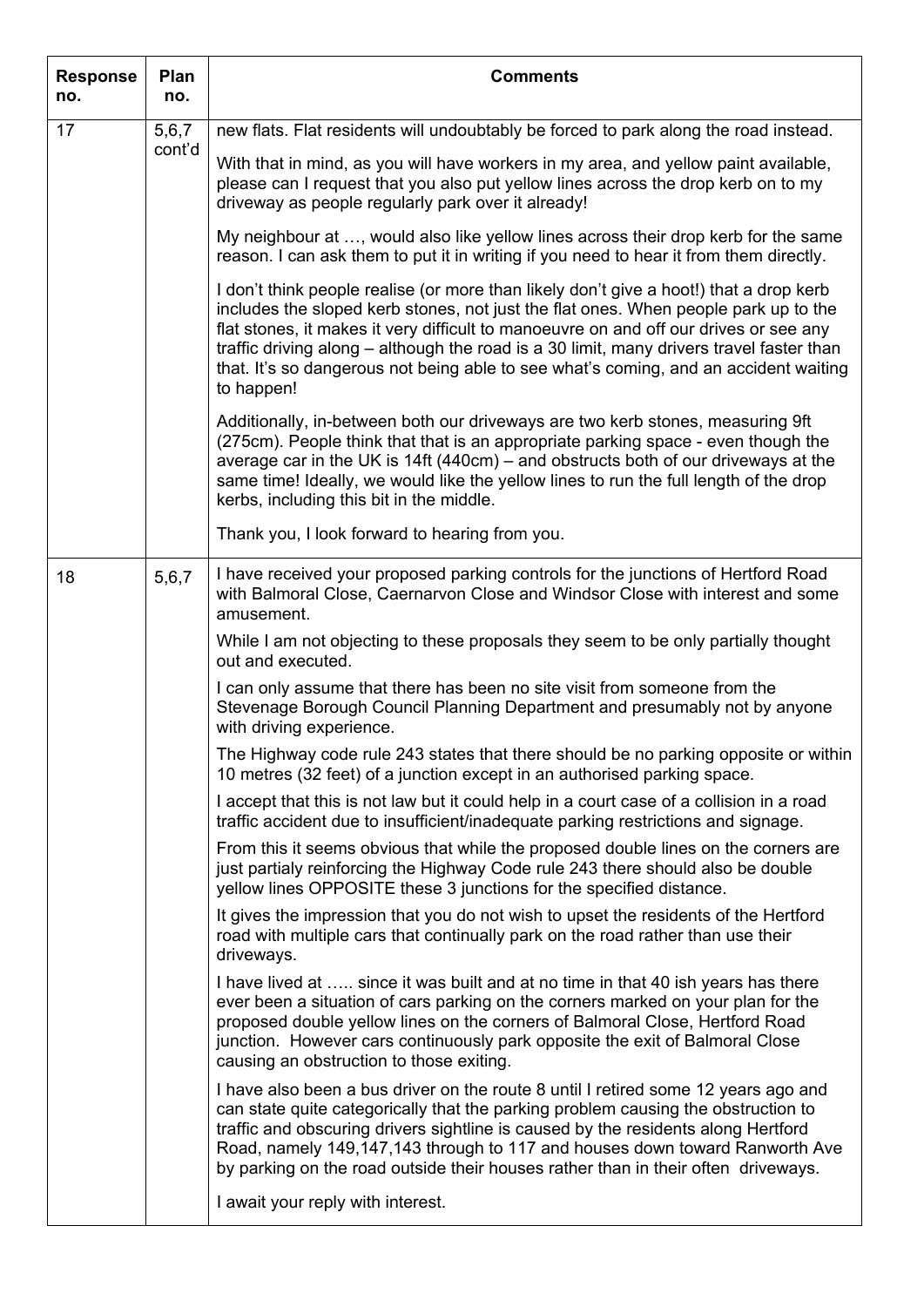| <b>Response</b><br>no. | Plan<br>no.    | <b>Comments</b>                                                                                                                                                                                                                                                                                                                                                                             |
|------------------------|----------------|---------------------------------------------------------------------------------------------------------------------------------------------------------------------------------------------------------------------------------------------------------------------------------------------------------------------------------------------------------------------------------------------|
| 19                     | 1              | I am writing to formally object to the above proposed parking changes, I have<br>highlighted below reasons for our objection.                                                                                                                                                                                                                                                               |
|                        |                | I object for these reasons below:                                                                                                                                                                                                                                                                                                                                                           |
|                        |                | Ashdown Road is notoriously busy, with surrounding streets and cul de sacs<br>taking parking away from the directly housed residents.                                                                                                                                                                                                                                                       |
|                        |                | Additional bays have been installed, but on one verge they have only<br>$\bullet$<br>installed 1 space, where they could have definitely fit 1 more and I believe 2,<br>so 3 total.                                                                                                                                                                                                         |
|                        |                | More and more residents are installing drives with the dropped kerbs limiting<br>$\bullet$<br>parking spaces on the road.                                                                                                                                                                                                                                                                   |
|                        |                | The dropped kerbs are also getting larger and larger again reducing space<br>$\bullet$<br>for non driveway owners.                                                                                                                                                                                                                                                                          |
|                        |                | We are unable to install a drive ourselves due to 2 rules stated by HCC. Our<br>$\bullet$<br>space is 30cm(!) short and there are trees over hanging (not directly in the<br>way) where a dropped kerb would be installed                                                                                                                                                                   |
|                        |                | The highlighted issues above are only going to be made worse by the proposed<br>changes to Broadwater. We have been increasingly more concerned by the parking<br>in Ashdown Road receiving this notification has only added to the stress. Having<br>only been living here for just over the year (during COVID) we on a regular basis are<br>having to park at the other end of the road. |
|                        |                | I hope you show some level of sympathy to the circumstances we face on a daily<br>basis. We would very much like the opportunity to expand on these concerns and<br>discuss other solutions via conference call.                                                                                                                                                                            |
| 20                     | V <sub>1</sub> | I would like to voice my support about parking being banned on verges and<br>footpaths in Brook Drive.                                                                                                                                                                                                                                                                                      |
|                        |                | However, I would like to ask, if this could be also extended to Tye End, as on it cars<br>are regularly parked on the grass between trees.                                                                                                                                                                                                                                                  |
|                        |                | With the parking being banned, I hope the council is not thinking about removing<br>green spaces or trees to make space for cars. I recently moved to the area and like<br>the amount of green and hope it remains like this.                                                                                                                                                               |
|                        |                | I was quite upset when a large healthy tree was cut down by the council in a<br>neighbours front yard a few months ago.                                                                                                                                                                                                                                                                     |
|                        |                | I also don't own a car and wonder why public money is used to remove wild life area<br>so that people can store their private property on it (Brook Drive new parking area). I<br>feel with the garages, the on-street parking places, and enough space in the front<br>yards for at least one car, there should be no need for another publicly founded car<br>storage place.              |
| 21                     | 3              | Many thanks for the consultation letter.                                                                                                                                                                                                                                                                                                                                                    |
|                        |                | Please see below a letter sent to my local councillor                                                                                                                                                                                                                                                                                                                                       |
|                        |                | In summary parking should not begin until the end of property (No.). Having the<br>yellow line extended would not be detrimental to anyone but would relieve the stress<br>of having to ask people to move there cars from my access.                                                                                                                                                       |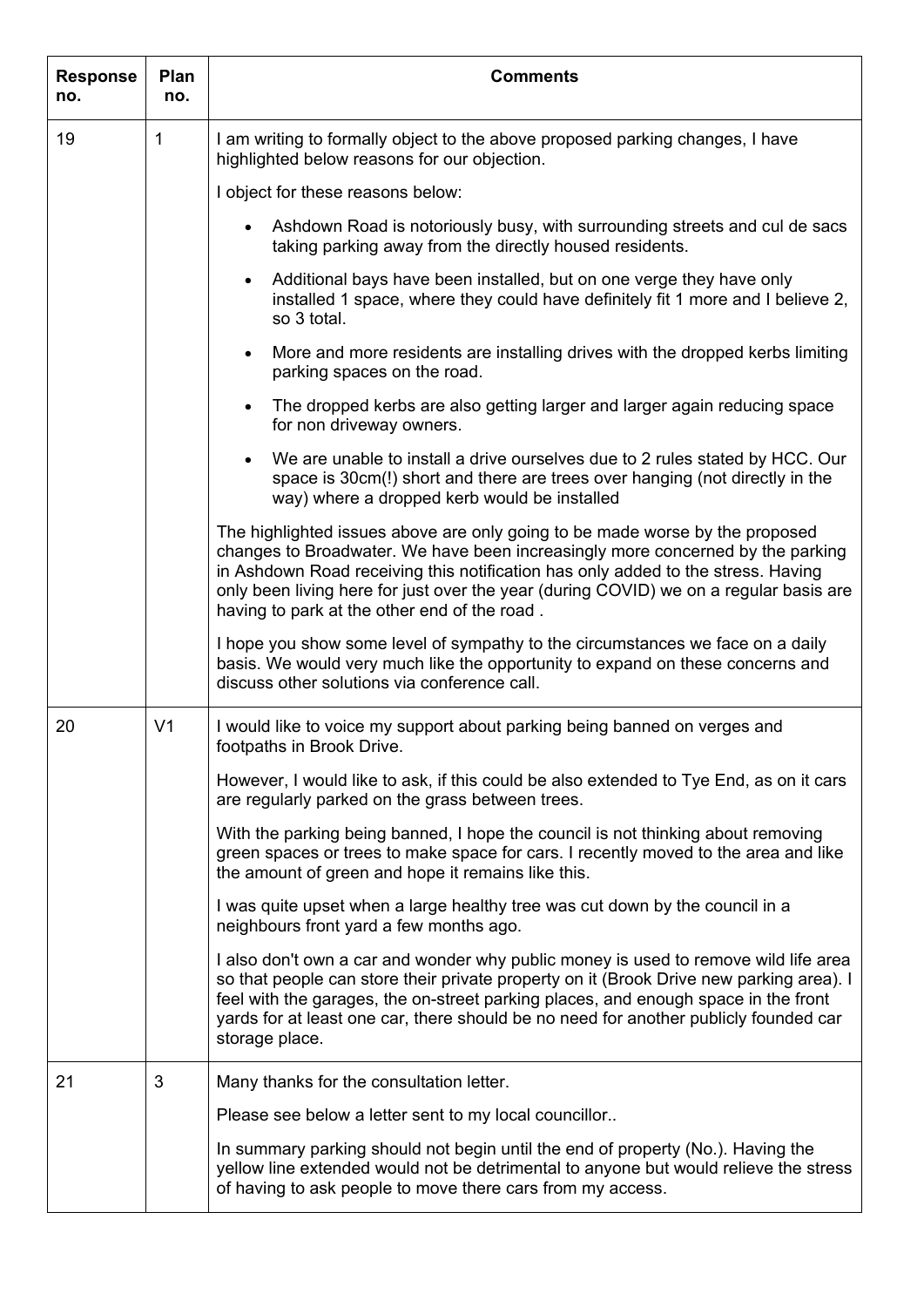| <b>Response</b><br>no. | Plan<br>no. | <b>Comments</b>                                                                                                                                                                                                                                                                                                                                                                                                                                                                                                                                                                                                                                                                                                                                                                                                                                                                                                                                                                                                                                                                                                                                                                                                                                                                                                       |
|------------------------|-------------|-----------------------------------------------------------------------------------------------------------------------------------------------------------------------------------------------------------------------------------------------------------------------------------------------------------------------------------------------------------------------------------------------------------------------------------------------------------------------------------------------------------------------------------------------------------------------------------------------------------------------------------------------------------------------------------------------------------------------------------------------------------------------------------------------------------------------------------------------------------------------------------------------------------------------------------------------------------------------------------------------------------------------------------------------------------------------------------------------------------------------------------------------------------------------------------------------------------------------------------------------------------------------------------------------------------------------|
| 22                     | 1           | I have recently received a letter in regards to the new proposal for parking control in<br>the area of Broadwater Crescent                                                                                                                                                                                                                                                                                                                                                                                                                                                                                                                                                                                                                                                                                                                                                                                                                                                                                                                                                                                                                                                                                                                                                                                            |
|                        |             | I strongly oppose these proposed parking controls at the SG2 8EZ location.                                                                                                                                                                                                                                                                                                                                                                                                                                                                                                                                                                                                                                                                                                                                                                                                                                                                                                                                                                                                                                                                                                                                                                                                                                            |
|                        |             | In our neighbourhood, we have been parking over the curb onto the dead area of<br>the verge for a long time. Only a year ago we were informed we won't be able to<br>park over, making us use more road space, narrowing the road.                                                                                                                                                                                                                                                                                                                                                                                                                                                                                                                                                                                                                                                                                                                                                                                                                                                                                                                                                                                                                                                                                    |
|                        |             | We are already struggling to find spaces for more than 15 families, potentially with<br>multiple cars. Meaning if we will be forced again to move our vehicles somewhere<br>else it will cause tension and disagreement in the neighbourhood as there is not<br>much space available to park our cars.                                                                                                                                                                                                                                                                                                                                                                                                                                                                                                                                                                                                                                                                                                                                                                                                                                                                                                                                                                                                                |
|                        |             | Even if we tried to park somewhere else, this might cause property damages to our<br>cars due to the disagreements or discomfort of other neighbourhoods because we<br>are trying to use their parking space.                                                                                                                                                                                                                                                                                                                                                                                                                                                                                                                                                                                                                                                                                                                                                                                                                                                                                                                                                                                                                                                                                                         |
|                        |             | It won't do any good to remove the existing parking lot in SG2 8EZ, not only<br>devaluing our property value, but also the difficulties our elders will be facing to find<br>space and to carry their goods into their property.                                                                                                                                                                                                                                                                                                                                                                                                                                                                                                                                                                                                                                                                                                                                                                                                                                                                                                                                                                                                                                                                                      |
|                        |             | As mentioned, safety is the main priority for all of us, as 1 of the best options could<br>be to re-use the dead area, which we have been using for over 30+ years.                                                                                                                                                                                                                                                                                                                                                                                                                                                                                                                                                                                                                                                                                                                                                                                                                                                                                                                                                                                                                                                                                                                                                   |
|                        |             | Other options could be or move the bus stop further, where the road is wider (as<br>even with no cars parks, blocks completely the road while stopping) or another<br>option could be to remove the trees or lawn to create a parking area.                                                                                                                                                                                                                                                                                                                                                                                                                                                                                                                                                                                                                                                                                                                                                                                                                                                                                                                                                                                                                                                                           |
|                        |             | We will take any necessary action to make sure this parking control won't occur on<br>our street, as it leaves us at a great disadvantage.                                                                                                                                                                                                                                                                                                                                                                                                                                                                                                                                                                                                                                                                                                                                                                                                                                                                                                                                                                                                                                                                                                                                                                            |
|                        |             | It is known Stevenage has really serious parking problems, so reducing it will only<br>cause more problems than solutions. Instead of reducing parking spaces, increase<br>the number of parking spaces, as more and more families will move into our city, will<br>make it harder to live here, making the neighbourhoods more conflict and less safe.                                                                                                                                                                                                                                                                                                                                                                                                                                                                                                                                                                                                                                                                                                                                                                                                                                                                                                                                                               |
|                        |             | I hope you will consider all our statements.                                                                                                                                                                                                                                                                                                                                                                                                                                                                                                                                                                                                                                                                                                                                                                                                                                                                                                                                                                                                                                                                                                                                                                                                                                                                          |
| 23                     | 1           | I strongly object to the proposed parking controls at the SG28EZ location<br>(drawing TPE/03/19-5/01).                                                                                                                                                                                                                                                                                                                                                                                                                                                                                                                                                                                                                                                                                                                                                                                                                                                                                                                                                                                                                                                                                                                                                                                                                |
|                        |             | The reasons for this objection are the following.                                                                                                                                                                                                                                                                                                                                                                                                                                                                                                                                                                                                                                                                                                                                                                                                                                                                                                                                                                                                                                                                                                                                                                                                                                                                     |
|                        |             | For the last 30+ years residents have parked on the road with half a car width on the<br>dead verge between the bus stop on Broadwater Crescent and Ashdown Rd (see<br>drawing TPE/03/19-5/01) without any issues or complains that I know of until just<br>over a year ago we were forced by the council to not park on the 3' dead verge by<br>the addition of a sign and fines. This meant the cars are now forced to park 3'<br>further out causing a narrowing of the road. Taking into account of both sides of the<br>road at this point we have 11 x 3 bed houses without driveways and a lot of these<br>houses have more than one car. At a rough guess something like 16 cars. With the<br>addition of these proposed yellow lines, we will have about 5-6 parking places<br>meaning 10 cars will need to somehow find spaces in the already congested area.<br>This will of course create tension and arguments throughout the area. In some<br>cases, people will not want to move their cars for fear of losing the space and this<br>will restrict people's freedom and possibly their human rights. The council has in my<br>opinion created the entire issue and their solution to paint double yellow lines<br>without creating additional parking space is ridiculous. This will of course reflect |
|                        |             | even more on the home owners by devaluing their property. In Stevenage buying a                                                                                                                                                                                                                                                                                                                                                                                                                                                                                                                                                                                                                                                                                                                                                                                                                                                                                                                                                                                                                                                                                                                                                                                                                                       |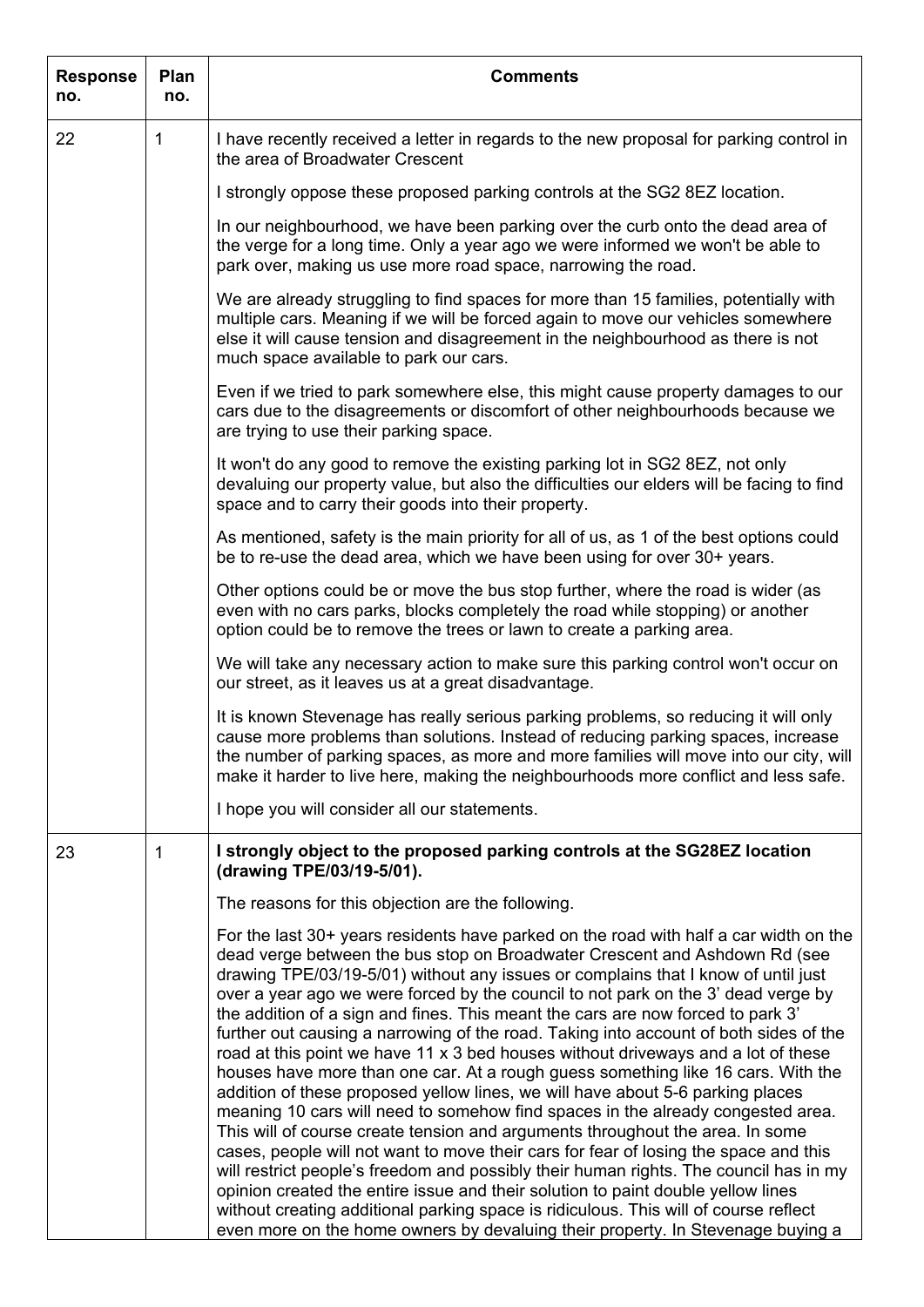| <b>Response</b><br>no. | Plan<br>no.    | <b>Comments</b>                                                                                                                                                                                                                                                                                                                                                                                                                                                                                                                                                                                                                                                                                                                                                                                                                                                                                                                         |
|------------------------|----------------|-----------------------------------------------------------------------------------------------------------------------------------------------------------------------------------------------------------------------------------------------------------------------------------------------------------------------------------------------------------------------------------------------------------------------------------------------------------------------------------------------------------------------------------------------------------------------------------------------------------------------------------------------------------------------------------------------------------------------------------------------------------------------------------------------------------------------------------------------------------------------------------------------------------------------------------------|
| 23                     | 1              | house with parking is of upmost importance.                                                                                                                                                                                                                                                                                                                                                                                                                                                                                                                                                                                                                                                                                                                                                                                                                                                                                             |
|                        | cont'd         | A simple short-term solution to this issue is to allow us to park partly over the curb<br>onto the dead area of verge as we did for over 30+ years previous and/or better still<br>remove the trees and create a parking area. It has been known by the council that<br>the entire town has serious residential parking problems and therefore I find it<br>unacceptable that a lot more thought has not gone into the proposed changes.                                                                                                                                                                                                                                                                                                                                                                                                                                                                                                |
| 24                     | 14             | Dear Councillor Leech                                                                                                                                                                                                                                                                                                                                                                                                                                                                                                                                                                                                                                                                                                                                                                                                                                                                                                                   |
|                        |                | Thank you for your recent letter on this subject. I am resident at  Lodge Way and<br>have lived here for almost 60 years and have been associated with                                                                                                                                                                                                                                                                                                                                                                                                                                                                                                                                                                                                                                                                                                                                                                                  |
|                        |                | the New Towns movement since 1956 and coincidentally was involved with the sale<br>of the land on which the semi detached houses and bungalows                                                                                                                                                                                                                                                                                                                                                                                                                                                                                                                                                                                                                                                                                                                                                                                          |
|                        |                | stand to New Ideal Homesteads. In my view the proposed parking restrictions are<br>essential to ensure the original purpose of clear visibility at the junction                                                                                                                                                                                                                                                                                                                                                                                                                                                                                                                                                                                                                                                                                                                                                                         |
|                        |                | for motorists and road safety on the highway with the rights to pass and repass. The<br>concept also had the safety of cyclists and pedestrians in mind.                                                                                                                                                                                                                                                                                                                                                                                                                                                                                                                                                                                                                                                                                                                                                                                |
|                        |                | I would be happy to discuss the matter further should you so wish.                                                                                                                                                                                                                                                                                                                                                                                                                                                                                                                                                                                                                                                                                                                                                                                                                                                                      |
|                        |                | Dear                                                                                                                                                                                                                                                                                                                                                                                                                                                                                                                                                                                                                                                                                                                                                                                                                                                                                                                                    |
|                        |                | Thank you for responding to my letter. I am copying in TRO so that your well<br>informed comments are added to their consultation responses.                                                                                                                                                                                                                                                                                                                                                                                                                                                                                                                                                                                                                                                                                                                                                                                            |
|                        |                | Talking to residents such as yourself with really in depth knowledge of their locale<br>helps immensely.                                                                                                                                                                                                                                                                                                                                                                                                                                                                                                                                                                                                                                                                                                                                                                                                                                |
|                        |                | If I can be of any assistance on this or any other matter please let me know.                                                                                                                                                                                                                                                                                                                                                                                                                                                                                                                                                                                                                                                                                                                                                                                                                                                           |
|                        |                | Many thanks                                                                                                                                                                                                                                                                                                                                                                                                                                                                                                                                                                                                                                                                                                                                                                                                                                                                                                                             |
|                        |                | <b>Nick Leech</b>                                                                                                                                                                                                                                                                                                                                                                                                                                                                                                                                                                                                                                                                                                                                                                                                                                                                                                                       |
| 25                     | V <sub>1</sub> | Regarding the proposal for proposed verge and<br>Your ref TPE/03/19-5/F.<br>footway parking prohibition in Brook Drive, I am concerned if this plan has been<br>thought through in regards to the vehicles that will have to be parked along this<br>road. As the vehicles are parked on the footway are causing obstruction to<br>pedestrians at present, where are the vehicles to be moved too? The additional<br>parking at the Ashdown Road end of Brook Drive has not helped with the situation<br>further up Brook Drive. The possibility of the vehicles then will be parked in Tye<br>End, will then cause parking problems in Tye End? With vehicles being force to park<br>further along Tye End. Tye End is already quite full with parked vehicles and is so<br>narrow that big vehicles (refuse lorries etc) mount the footway to gain access and<br>egress. Tye End being designed for 1950's traffic, not 2021 traffic. |
| 26                     | V <sub>1</sub> | Dear $\dots$                                                                                                                                                                                                                                                                                                                                                                                                                                                                                                                                                                                                                                                                                                                                                                                                                                                                                                                            |
|                        |                | Thanks for taking the time to get back to me on this, hearing a range of views really<br>helps me in representing you to the council officers in a balanced way.                                                                                                                                                                                                                                                                                                                                                                                                                                                                                                                                                                                                                                                                                                                                                                        |
|                        |                | I think that everyone I have spoken to sees parking along Brook Drive as<br>unsatisfactory.                                                                                                                                                                                                                                                                                                                                                                                                                                                                                                                                                                                                                                                                                                                                                                                                                                             |
|                        |                | I am cc'ing in TRO so that your views can feed into their official consultation.                                                                                                                                                                                                                                                                                                                                                                                                                                                                                                                                                                                                                                                                                                                                                                                                                                                        |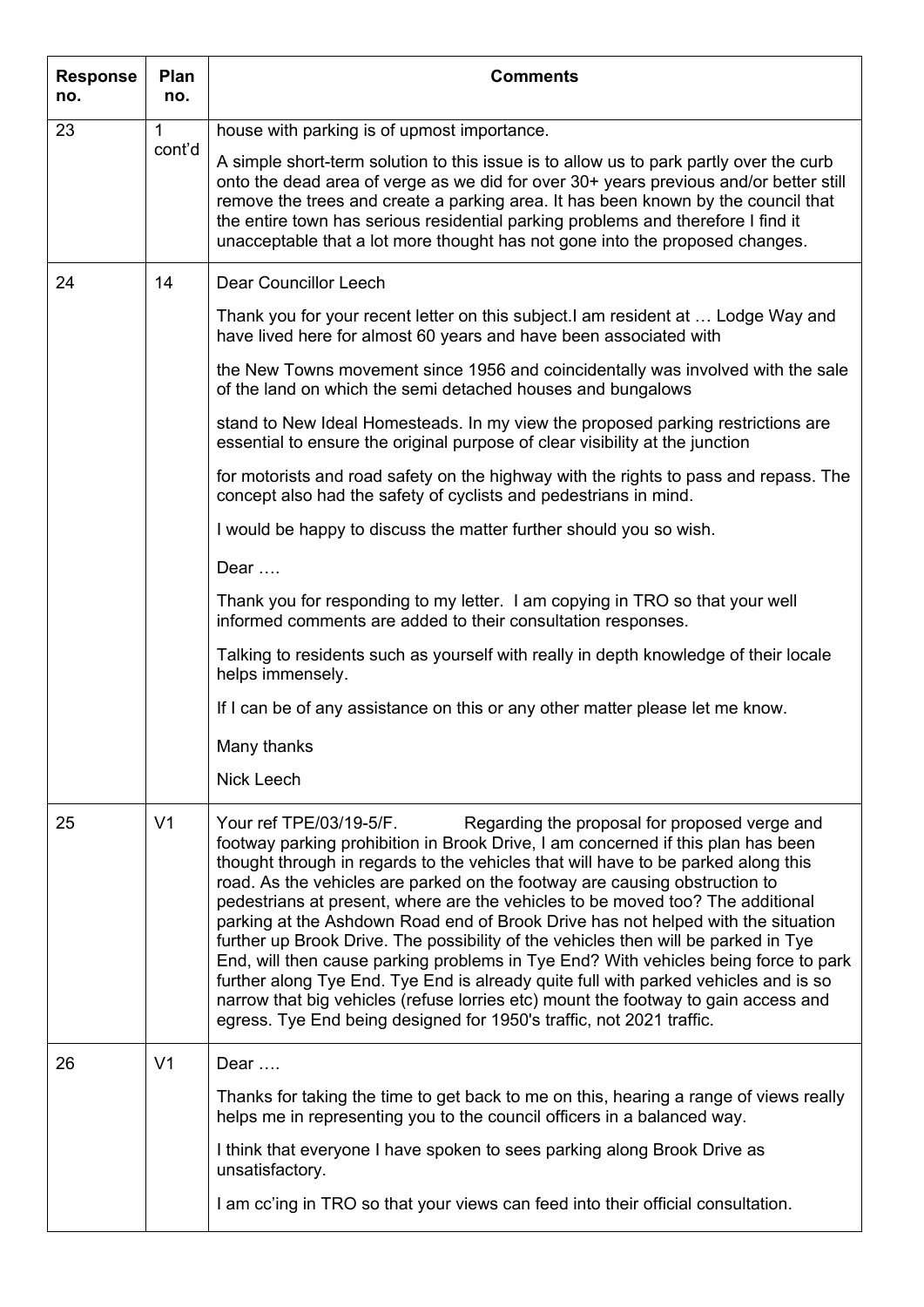| <b>Response</b><br>no. | Plan<br>no.    | <b>Comments</b>                                                                                                                                                                                                                                                                                                                                                                                                                                                                                                                                                                                                                                                                                                                                                                                                                                                                                                                                                                                                                                                                                                                                                                                                                                                                        |
|------------------------|----------------|----------------------------------------------------------------------------------------------------------------------------------------------------------------------------------------------------------------------------------------------------------------------------------------------------------------------------------------------------------------------------------------------------------------------------------------------------------------------------------------------------------------------------------------------------------------------------------------------------------------------------------------------------------------------------------------------------------------------------------------------------------------------------------------------------------------------------------------------------------------------------------------------------------------------------------------------------------------------------------------------------------------------------------------------------------------------------------------------------------------------------------------------------------------------------------------------------------------------------------------------------------------------------------------|
| 26                     | V <sub>1</sub> | Yours sincerely                                                                                                                                                                                                                                                                                                                                                                                                                                                                                                                                                                                                                                                                                                                                                                                                                                                                                                                                                                                                                                                                                                                                                                                                                                                                        |
|                        | cont'd         | Nick Leech                                                                                                                                                                                                                                                                                                                                                                                                                                                                                                                                                                                                                                                                                                                                                                                                                                                                                                                                                                                                                                                                                                                                                                                                                                                                             |
|                        |                | Hi I live on the  of Brook Drive at , Stevenage. Over the past few years and on<br>many occasions contacted Stevenage borough council with my concerns at various<br>people parking on the grass verges and pathways obviously it's got worse as the<br>years go on . I have a dropped kerb and driveway which takes care of my<br>household vehicles but getting off my driveway for the members of my family has<br>become a lottery as vision is blocked by cars and Van's parking on the grass verges<br>and pathways not only that we have quite a few elderly people up the street who I<br>have found walking in the road as they can't access the path ! A part from the fact in<br>the winter time the grass verges are a mud bath !! Disgusting as I believe the<br>council go to a lot of effort and cost I'm sure to keep our town looking smart !!<br>Anyone with a car can apply for off road parking as I and plenty of other people<br>have done the same and just because they can't be bothered to walk to the parking<br>bays I find it a feeble excuse!! Finally your colleague called yesterday to my house<br>and to be honest I can't believe people are even talking about not going ahead with<br>the parking restrictions !! It's a no brainer!! Many thanks |
| 27                     | 5,6,7          | With regard to the proposed new parking regulations, I am writing specifically about<br>the changes proposed for Balmoral Close, your diagram TPE/03/19-5/07 refers.                                                                                                                                                                                                                                                                                                                                                                                                                                                                                                                                                                                                                                                                                                                                                                                                                                                                                                                                                                                                                                                                                                                   |
|                        |                | I am broadly in agreement with putting in Double Yellow lines, but feel that your<br>scheme fails to make any real difference and does not address all the traffic safety<br>issues brought about by selfish parking at the end of Balmoral Close. Your scheme<br>needs to be extended to properly address all the safety issues. If you are going to<br>do a job do it once and do it properly!                                                                                                                                                                                                                                                                                                                                                                                                                                                                                                                                                                                                                                                                                                                                                                                                                                                                                       |
|                        |                | See attached commented copy of you plan ref TPE/03/19-5/07, on which I have<br>indicated in green where I believe that the double yellow lines should be extended<br>and added to for the reasons below.                                                                                                                                                                                                                                                                                                                                                                                                                                                                                                                                                                                                                                                                                                                                                                                                                                                                                                                                                                                                                                                                               |
|                        |                | The main Safety issue that you have not addressed in the proposed change is<br>Parking on Hertford Road opposite the Junction with Balmoral Close which is<br>also really dangerous.                                                                                                                                                                                                                                                                                                                                                                                                                                                                                                                                                                                                                                                                                                                                                                                                                                                                                                                                                                                                                                                                                                   |
|                        |                | Bearing in mind that Hertford Road is "no through" at the junction with Ashdown,<br>meaning that Balmoral Close is at the end that all traffic passes in both directions<br>from this part of the estate, it is the busiest junction.                                                                                                                                                                                                                                                                                                                                                                                                                                                                                                                                                                                                                                                                                                                                                                                                                                                                                                                                                                                                                                                  |
|                        |                | Virtually every time people leave Balmoral Close they turn right onto Hertford Road,<br>if vehicles are parked opposite, which they do regularly (see picture from today),<br>drivers from Balmoral Close have to turn out onto the wrong side of the road into<br>oncoming traffic from the junction with Wotton Rd.                                                                                                                                                                                                                                                                                                                                                                                                                                                                                                                                                                                                                                                                                                                                                                                                                                                                                                                                                                  |
|                        |                | Cars parked opposite the end of Balmoral Close and towards the junction with<br>Watton Rd cause cars coming up Herford Rd to pull onto the wrong side of the road<br>before Balmoral Close. The view from Balmoral Close to the left down Hertford Rd<br>is restricted and very bad if the vehicle on Hertford Rd is on the wrong side passing<br>parked cars, I have nearly been caught out a few times by vehicles appearing<br>suddenly on my left on the wrong side passing parked vehicles.                                                                                                                                                                                                                                                                                                                                                                                                                                                                                                                                                                                                                                                                                                                                                                                       |
|                        |                | Less of an issue but I think still necessary would be to extend the lines on Balmoral<br>Close another few feet, at least to the First Turn off on the right in Balmoral Close to<br>allow more space for turn in and exit from the Close before having to stop for<br>oncoming traffic.                                                                                                                                                                                                                                                                                                                                                                                                                                                                                                                                                                                                                                                                                                                                                                                                                                                                                                                                                                                               |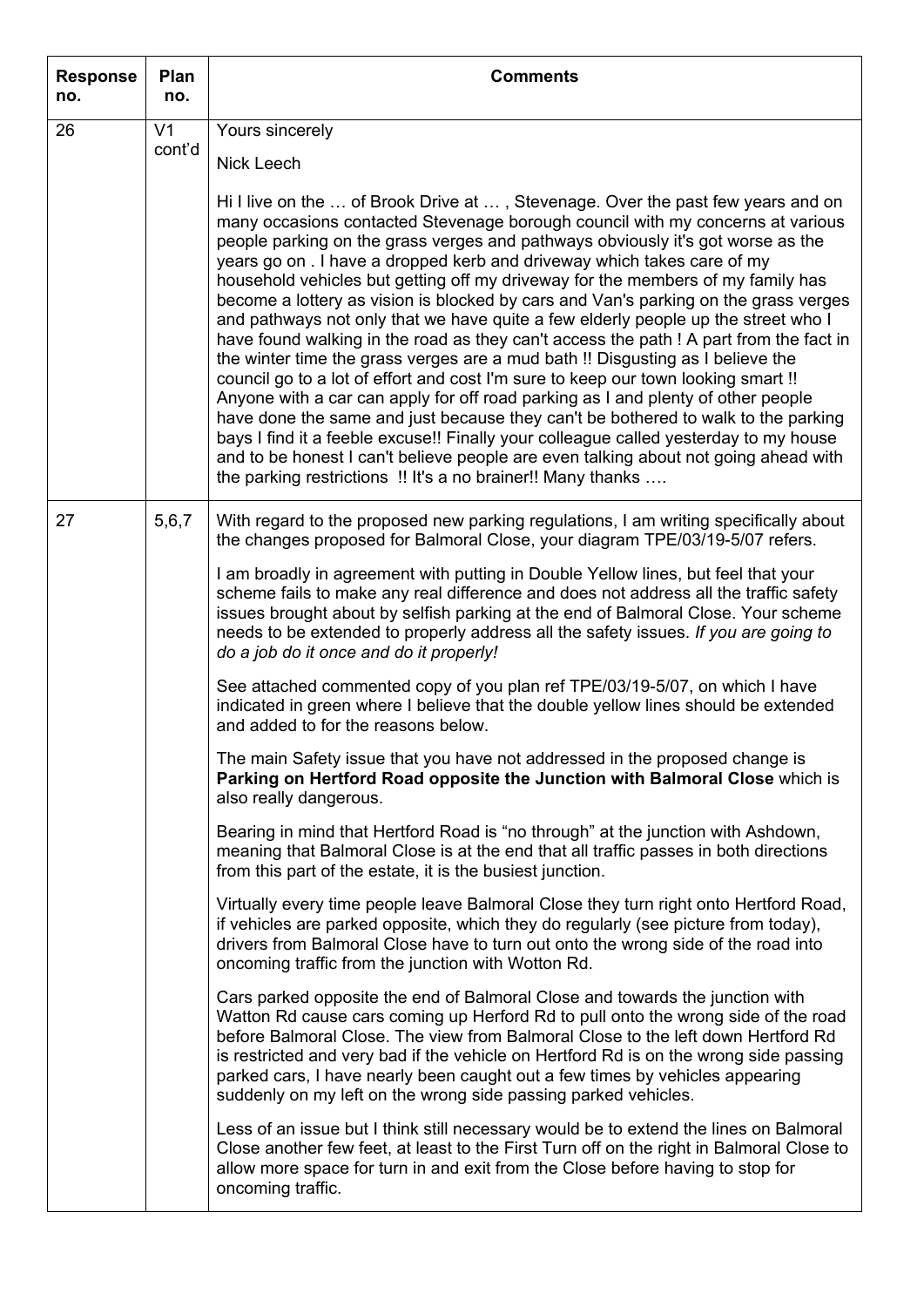| <b>Response</b><br>no. | Plan<br>no. | <b>Comments</b>                                                                                                                                                                                                                                                                                                                                                                                                                                                                                                                                                                                                                                                                                                                                                                                                                                                                                              |
|------------------------|-------------|--------------------------------------------------------------------------------------------------------------------------------------------------------------------------------------------------------------------------------------------------------------------------------------------------------------------------------------------------------------------------------------------------------------------------------------------------------------------------------------------------------------------------------------------------------------------------------------------------------------------------------------------------------------------------------------------------------------------------------------------------------------------------------------------------------------------------------------------------------------------------------------------------------------|
| 28                     | 1           | We are in receipt of your letter dated 27th May 2021 regarding the proposed parking<br>controls at Ashdown Road/Broadwater Crescent junction and wish to put forward<br>our formal objection.                                                                                                                                                                                                                                                                                                                                                                                                                                                                                                                                                                                                                                                                                                                |
|                        |             | We can completely understand the need for the controls on the corners of the roads<br>however the objection we have is to the proposed yellow line from the existing bus<br>stop along Broadwater Crescent towards Ashdown Road Junction. We live at<br>number  and along with the bay in front of our house, the other side of the road is<br>the only place we have available to park. Since the restrictions came in that<br>stopped you from parking on the kerb, I can understand that this causes problems<br>for the buses getting through, however this would now cause a problem that there is<br>no other place we would be able to park. Ashdown Road is always full, down past<br>Brook Drive, as is The Noke and the other side of the roundabout on Broadwater<br>Crescent. As I'm sure you can appreciate there are a lot of houses on all these<br>roads using the current spaces available. |
|                        |             | We did not wish to raise an objection without having tried to resolve this situation<br>but due to the existing trees and our distance from the junction we are unable to<br>have our kerb lowered to create a drive way which we would have happily paid<br>for. Across from us there is an identical row of houses, all of which have cars so<br>there would then be 10+ houses, some with more than one car with only 4-5 spaces<br>available (depending on car size) and when I return home from work at 5.30pm, all<br>those spaces outside our house are already taken.                                                                                                                                                                                                                                                                                                                                |
|                        |             | Whilst I appreciate it is not a given when you purchase a property to have parking<br>space available outside your home, to take away the only remaining available<br>spaces that we could park in locally seems unjust. I don't think you could expect a<br>woman on their own to walk the best part of 400 yards particularly late at night or in<br>winter when it is dark early or if trying to carry shopping.                                                                                                                                                                                                                                                                                                                                                                                                                                                                                          |
|                        |             | It would seem a much more ideal situation to provide a row of paving slabs along<br>the kerb opposite our property so people could park on those, therefore stopping<br>causing an obstruction to the buses yet still having a little more parking available for<br>the residents of this area and not damaging any of the grass.                                                                                                                                                                                                                                                                                                                                                                                                                                                                                                                                                                            |
|                        |             | Below are my personal details, should you wish to contact me further, please do not<br>hesitate to do so.                                                                                                                                                                                                                                                                                                                                                                                                                                                                                                                                                                                                                                                                                                                                                                                                    |
| 28.1                   | 1           | I would like to strongly oppose the proposed parking controls listed in your letter<br>TPE/03/19-5/01 specifically the yellow line on the SG28EZ area next to the bus<br>stop.                                                                                                                                                                                                                                                                                                                                                                                                                                                                                                                                                                                                                                                                                                                               |
|                        |             | Since we moved into our house and as we understand from our neighbours, quite<br>some time prior, we have been able to park on the verge on the area from the bus<br>stop to the                                                                                                                                                                                                                                                                                                                                                                                                                                                                                                                                                                                                                                                                                                                             |
|                        |             | top of Ashdown Road. This was never a problem until the council put in the<br>restriction to stop us being able to park on what is in effect a dead area. We have<br>seen first-hand                                                                                                                                                                                                                                                                                                                                                                                                                                                                                                                                                                                                                                                                                                                         |
|                        |             | that this has caused problems with traffic, especially buses getting through but the<br>solution to remove the few remaining parking spaces available seems ridiculous.<br>There are                                                                                                                                                                                                                                                                                                                                                                                                                                                                                                                                                                                                                                                                                                                         |
|                        |             | already parking problems in this area as all local roads are already overcrowded<br>and there are no further spaces available if these were taken away.                                                                                                                                                                                                                                                                                                                                                                                                                                                                                                                                                                                                                                                                                                                                                      |
|                        |             | I agree that the cars being on the road does affect the traffic but by allowing us to<br>park back up on the kerb in that area on dead space will alleviate the problem<br>without causing further issues for residents to park. Society is such that there are                                                                                                                                                                                                                                                                                                                                                                                                                                                                                                                                                                                                                                              |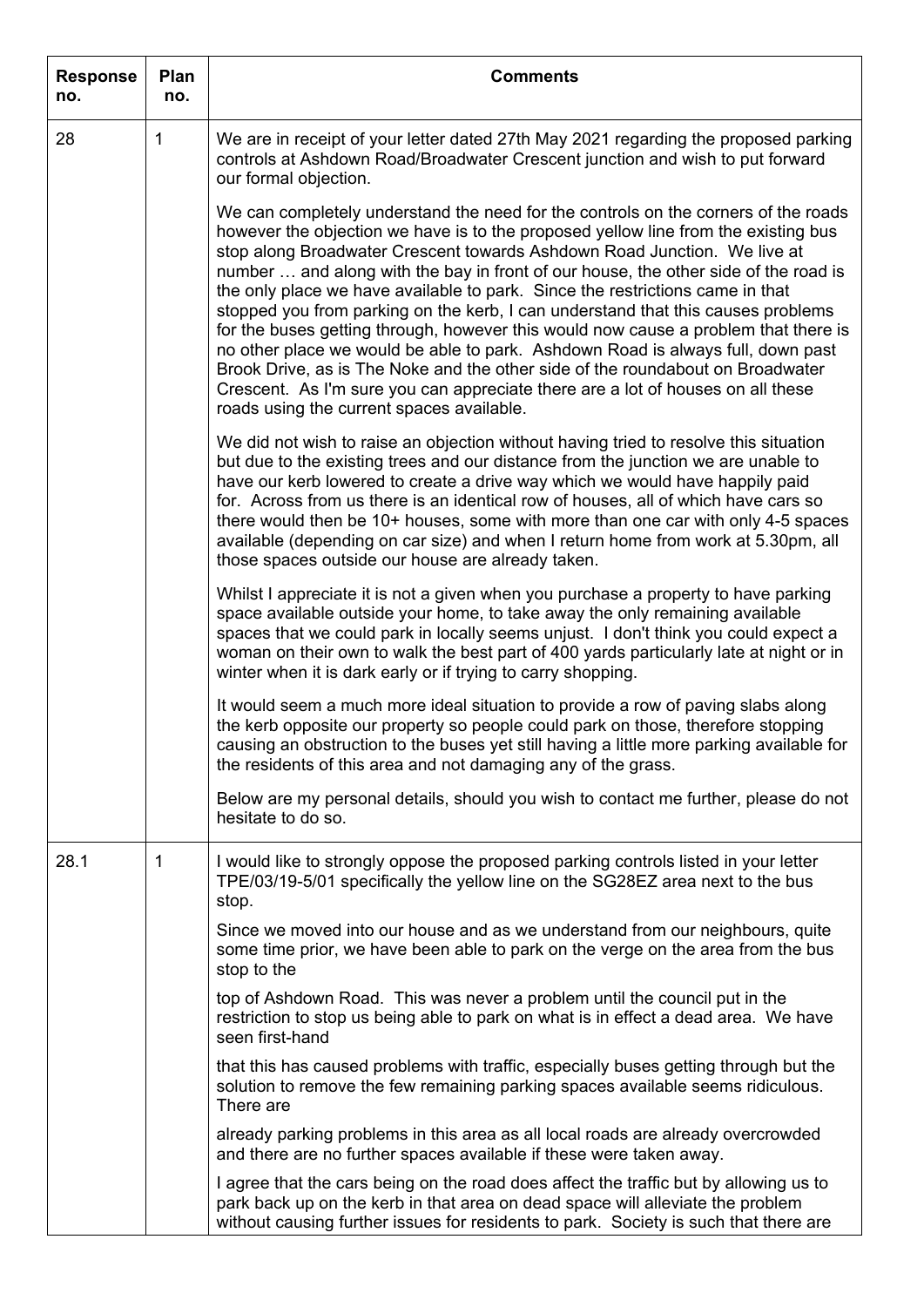| <b>Response</b><br>no. | Plan<br>no.            | <b>Comments</b>                                                                                                                                                                                                                                                                                                                                                                        |
|------------------------|------------------------|----------------------------------------------------------------------------------------------------------------------------------------------------------------------------------------------------------------------------------------------------------------------------------------------------------------------------------------------------------------------------------------|
| 28.1                   | $\mathbf{1}$<br>cont'd | increasing numbers of cars on the road, to limit parking spaces further makes no<br>sense. There was no problem at all until we were no longer allowed to park on the<br>kerb.                                                                                                                                                                                                         |
| 29                     | 1                      | I am writing to you, to express how upset i am regarding the new proposed<br>Parking Controls on Broadwater Crescent SG2 8EZ - TPE/03/19-5F (Drawing<br>TPE/03/19-5/01).                                                                                                                                                                                                               |
|                        |                        | I honestly do not understand the thinking behind these controls, & how Stevenage<br>Borough Council (SBC) can possibly believe that this will improve the lives of the<br>residents that live within the proposed area.                                                                                                                                                                |
|                        |                        | You have claimed in your proposal that you are thinking of putting in double yellow<br>lines, "as the current restrictions are causing obstructions"!                                                                                                                                                                                                                                  |
|                        |                        | It is Stevenage Borough Council that have caused these obstructions in the first<br>place.                                                                                                                                                                                                                                                                                             |
|                        |                        | I wrote to Mr  back in May 2019 to express my concerns regarding the fact that<br>SBC were going to stop people parking on the DEAD grass verges, & one of the<br>many concerns i had at that time, was that I felt that this would cause more<br>obstructions in the road, for emergency vehicles/buses, visibility etc, & would in fact<br>make it MORE, not less dangerous for all. |
|                        |                        | This of course fell on deaf ears, & the restrictions went ahead anyway.                                                                                                                                                                                                                                                                                                                |
|                        |                        | By submitting this new proposal of restriction, SBC are now clearly admitting, that<br>the first load of restrictions has in fact made the road become more dangerous, as i<br>had said.                                                                                                                                                                                               |
|                        |                        | But now, rather than help the residents by reverting back to allowing them to park<br>on the DEAD grass verges, AS THEY HAVE DONE FOR THE LAST 30 YEARS<br>WITH NO PROBLEMS, SBC have now come up with the ridiculous idea of putting<br>in double yellow lines???                                                                                                                     |
|                        |                        | Can you please explain where you expect all of us to now park?                                                                                                                                                                                                                                                                                                                         |
|                        |                        | I live at 350 Broadwater Crescent, & opposite me are SIX houses, set back from the<br>road, that will in theory have nowhere to park, if you put double yellow lines on their<br>side of the road.                                                                                                                                                                                     |
|                        |                        | There is currently a small set back layby on my side of the road, which can fit FIVE<br>cars. The majority of houses these days have on average two cars, so where will<br>the other 12 cars now park?                                                                                                                                                                                 |
|                        |                        | Currently my car insurance covers me to "park outside my house overnight" as i am<br>sure most peoples without a drive does.                                                                                                                                                                                                                                                           |
|                        |                        | By putting in these restrictions, you are in theory making mine, & everyone else's<br>insurance invalid.                                                                                                                                                                                                                                                                               |
|                        |                        | After the terrible year we have had, & people losing their jobs, & struggling to make<br>ends meet, you now expect us all to have to upgrade our car insurance to cover the<br>fact we park nowhere near our houses. This will be at an additional cost to the<br>residents & is completely unfair.                                                                                    |
|                        |                        | I have fortunately managed to stay in employment through the pandemic, but work<br>full time in , so by the time i get home of an evening, I will have nowhere to park.                                                                                                                                                                                                                |
|                        |                        | The last time i parked in a neighbouring road, due to lack of spaces outside my<br>house, my car was vandalized, but as my insurance is for "parking outside my<br>own house over night" i was not able to claim for this damage, & had to find the                                                                                                                                    |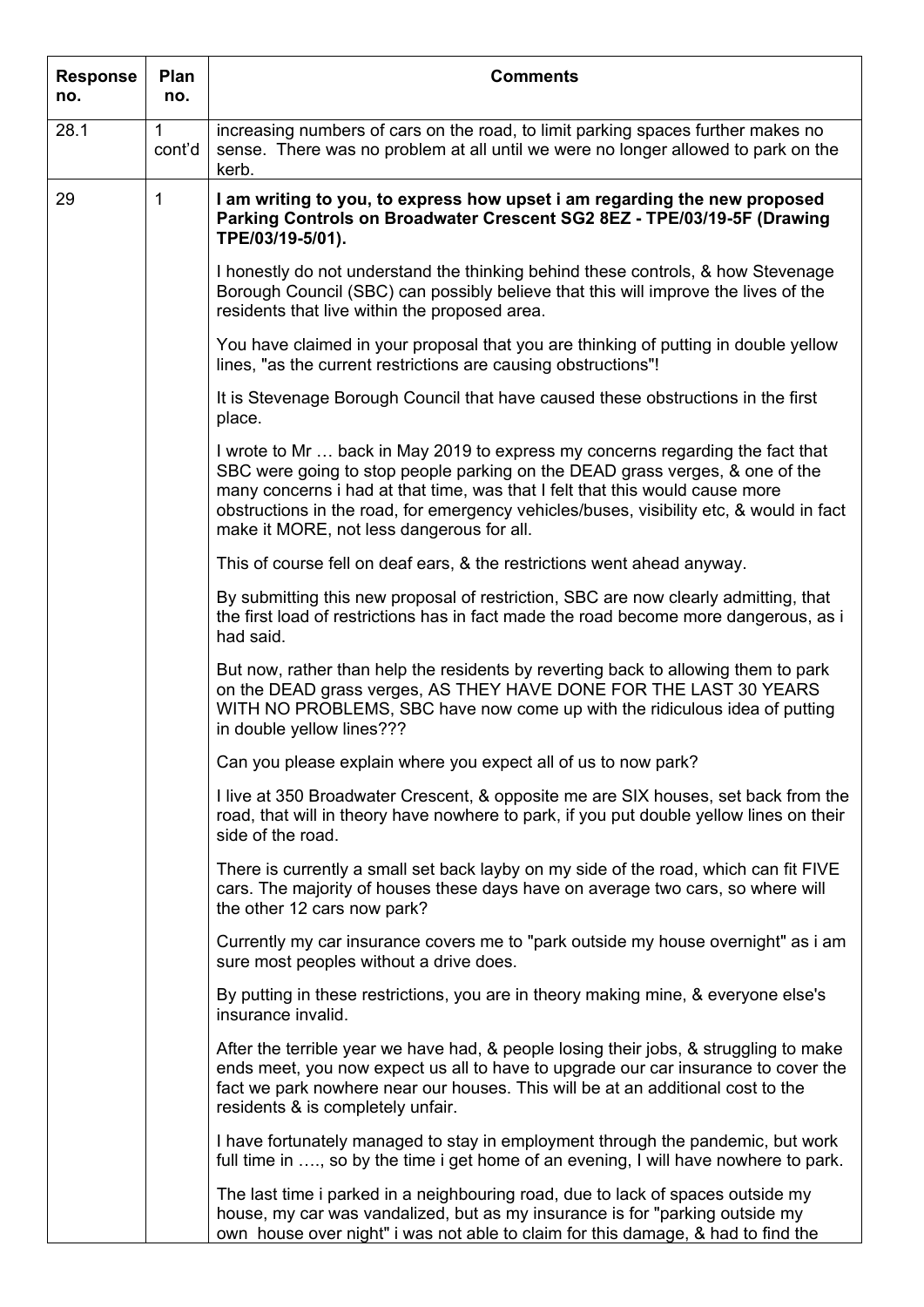| <b>Response</b><br>no. | Plan<br>no. | <b>Comments</b>                                                                                                                                                                                                                                                                                                                                                                                                                                                                                                                                                                                                                                                                                                                                                                                                                                                                                                                                                                                                                        |
|------------------------|-------------|----------------------------------------------------------------------------------------------------------------------------------------------------------------------------------------------------------------------------------------------------------------------------------------------------------------------------------------------------------------------------------------------------------------------------------------------------------------------------------------------------------------------------------------------------------------------------------------------------------------------------------------------------------------------------------------------------------------------------------------------------------------------------------------------------------------------------------------------------------------------------------------------------------------------------------------------------------------------------------------------------------------------------------------|
| 29                     | 1           | money myself, yet more costs to the residents.                                                                                                                                                                                                                                                                                                                                                                                                                                                                                                                                                                                                                                                                                                                                                                                                                                                                                                                                                                                         |
|                        | cont'd      | Can you not, please, put us residents first for once, & revert back to allowing us to<br>park on the DEAD grass verge opposite my house?                                                                                                                                                                                                                                                                                                                                                                                                                                                                                                                                                                                                                                                                                                                                                                                                                                                                                               |
|                        |             | Surely if needed, you could make this area in to a proper parking layby (as you have<br>done at the top of Ashdown Road, & all the way up Oaks Cross) rather than just<br>restrict us more.                                                                                                                                                                                                                                                                                                                                                                                                                                                                                                                                                                                                                                                                                                                                                                                                                                            |
|                        |             | This would clear the road for buses, emergency vehicles, & solve the issues that<br>SBC have created in the first place.                                                                                                                                                                                                                                                                                                                                                                                                                                                                                                                                                                                                                                                                                                                                                                                                                                                                                                               |
|                        |             | After more than a year of lockdown, & not seeing friends & family, how are they now<br>expected to visit when lockdown is finally lifted, if there is nowhere for them to park?                                                                                                                                                                                                                                                                                                                                                                                                                                                                                                                                                                                                                                                                                                                                                                                                                                                        |
|                        |             | This isn't just about parking restriction, this current plan of yours, is surely against<br>peoples human rights & will severely effect peoples mental wellbeing!                                                                                                                                                                                                                                                                                                                                                                                                                                                                                                                                                                                                                                                                                                                                                                                                                                                                      |
|                        |             | I honestly hope that you take my concerns seriously, & think about your residents, &<br>scrapped this terrible idea.                                                                                                                                                                                                                                                                                                                                                                                                                                                                                                                                                                                                                                                                                                                                                                                                                                                                                                                   |
|                        |             | I look forward to hearing your response.                                                                                                                                                                                                                                                                                                                                                                                                                                                                                                                                                                                                                                                                                                                                                                                                                                                                                                                                                                                               |
| 30                     | 1           | I  of Broadwater Cres, Stevenage, Hertfordshire, SG2 8EZ. am formally and<br>strongly objecting to the proposed parking controls detailed in the letter sent by<br>yourself dated 27 May 2021. The proposed controls are at the SG2 8EZ Location on<br>your Drawing Number TPE/03/19-5/01 dated 04-03-2020.                                                                                                                                                                                                                                                                                                                                                                                                                                                                                                                                                                                                                                                                                                                            |
|                        |             | My reasons and details are:                                                                                                                                                                                                                                                                                                                                                                                                                                                                                                                                                                                                                                                                                                                                                                                                                                                                                                                                                                                                            |
|                        |             | I have been a resident here for 10yrs and previously lived on The Noke since 1996<br>and parking on the stretch of road outside my current house had always used the<br>verge in order to minimise disruption to the road and bus route and this never cause<br>issue or complaint especially for the road users. In May of 2019 SBC wrote stating<br>the intention of barring verge parking in the area and larger area. Many residents<br>objected as this would cause disruption to traffic due to the vehicles being further<br>out on the road and in the case of myself and my neighbours noted this would also<br>impact on the bus route too, of course there was the concern that our vehicles<br>would be hit by passing vehicles as well. The decision was made by SBC to go<br>ahead with the planned banning of verge parking and now your "Project Broadwater<br>Follow-up" as Titled on the mentioned drawing number document is in agreement<br>with our original reason of objection to the barring of verge parking. |
|                        |             | There is massively insufficient parking not just in the initial area but the<br>neighbouring streets and larger area too, The nearby garage block is not always lit<br>at night and when it is it is very poorly lit, they are unsafe with no cameras and dark<br>alleyways and even with these issues aside most up to date cars including my car<br>do not fit in the garages (I have tried) so these are no fix.                                                                                                                                                                                                                                                                                                                                                                                                                                                                                                                                                                                                                    |
|                        |             | There is at least 10 3bed houses and the block of flats in our immediate vicinity with<br>a large number of residing vehicles (not including any staying visitors or carers) and<br>no other means of parking other than a small space for 5 to 6 vehicles (depending<br>which vehicles and their sizes) but this falls drastically short of spaces required. This<br>will undoubtedly cause tension and issues amongst people 'fighting' for parking<br>places and will impact on our lives and mental wellbeing.                                                                                                                                                                                                                                                                                                                                                                                                                                                                                                                     |
|                        |             | I would also point out that in less than 9 years we will no longer be able to purchase<br>new petrol and diesel cars and a further 5 years will see us only able to buy electric<br>and with your proposed plan myself and my neighbours would not be able to<br>affordably own a car as we wouldn't be able to charge up at home. This along with                                                                                                                                                                                                                                                                                                                                                                                                                                                                                                                                                                                                                                                                                     |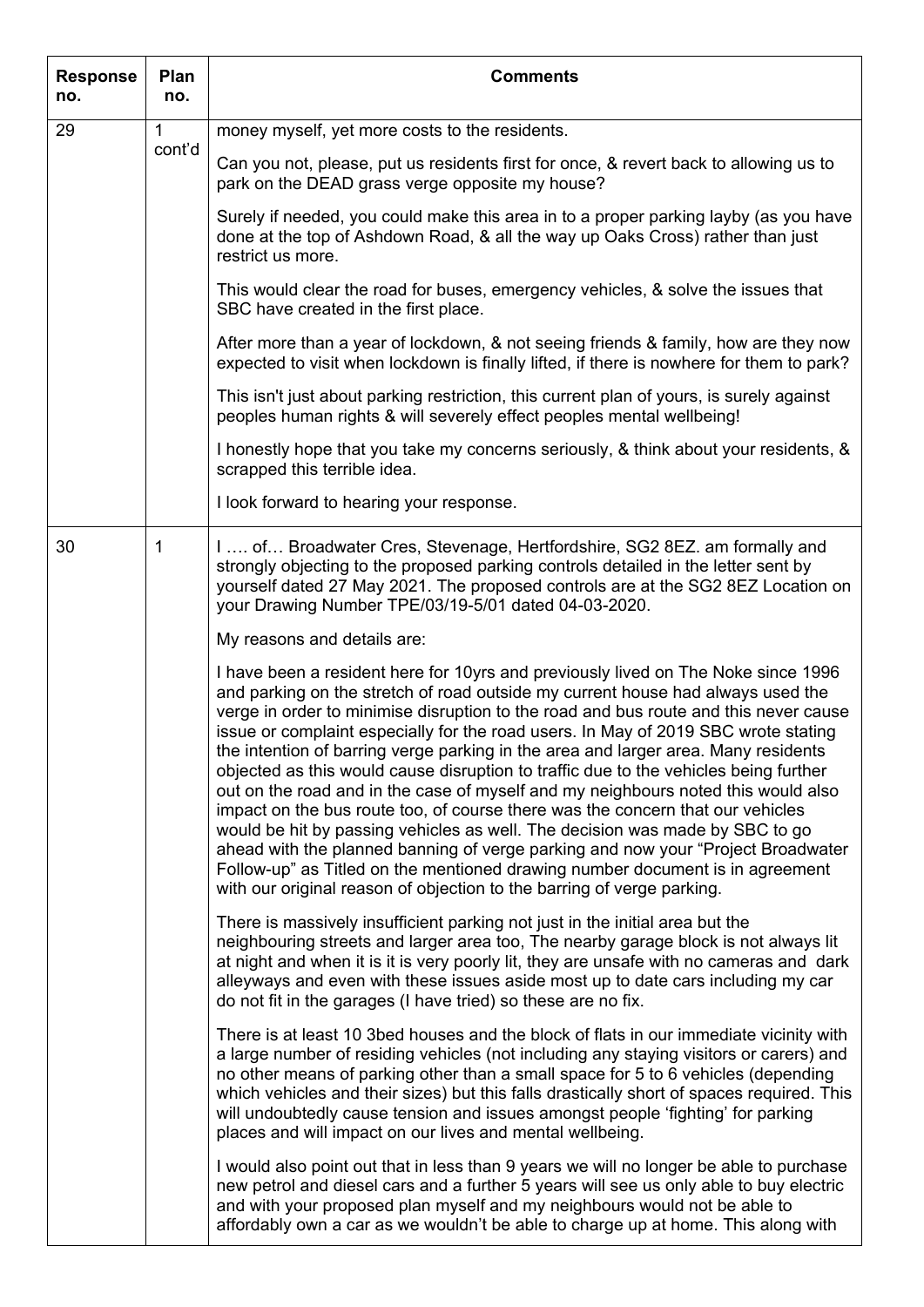| <b>Response</b><br>no. | Plan<br>no.            | <b>Comments</b>                                                                                                                                                                                                                                                                                                                                                                                                                                                                                                                                                                                                             |
|------------------------|------------------------|-----------------------------------------------------------------------------------------------------------------------------------------------------------------------------------------------------------------------------------------------------------------------------------------------------------------------------------------------------------------------------------------------------------------------------------------------------------------------------------------------------------------------------------------------------------------------------------------------------------------------------|
| 30                     | $\mathbf{1}$<br>cont'd | all the mentioned issues and more will give a poor view of living in Stevenage areas<br>making it harder to sell properties and thus would impact and devalue the properties<br>which would raise more concerns and issues.                                                                                                                                                                                                                                                                                                                                                                                                 |
|                        |                        | There is a solution in that if the tree line was moved/removed and parking spaces<br>'end on' were put in their place currently I would see room for approx 6 parking<br>spaces and if the Bus stop was to be relocated toward the junction with The Noke<br>slightly this could be increase to at least 10 parking spaces. Alternatively Help with<br>building driveways would be another alternative and would alleviate the amount of<br>vehicles wishing to park in the existing spaces. I do however feel that Building for<br>the Future would be in the best interest of not just the council but its residents too. |
|                        |                        | With Regards                                                                                                                                                                                                                                                                                                                                                                                                                                                                                                                                                                                                                |
|                        |                        | In addition to the above letter, objection and details I  of the same address also<br>Object to the proposed controls as these will impact myself in much the same<br>manner outlined by                                                                                                                                                                                                                                                                                                                                                                                                                                    |
|                        |                        | Regards                                                                                                                                                                                                                                                                                                                                                                                                                                                                                                                                                                                                                     |
| 31(22.1)               | 1                      | I am writing this email to let you know I strongly disagree to the proposed double<br>yellow lines you are planning to do in our Street at SG2 8EZ (TPE/03/19-5/01).                                                                                                                                                                                                                                                                                                                                                                                                                                                        |
|                        |                        | I understand it might be difficult for other cars to drive through this area, but the<br>solution is not in taking our parking slot.                                                                                                                                                                                                                                                                                                                                                                                                                                                                                        |
|                        |                        | Last year you told us it was prohibited to Park in the dead area of verge. It is already<br>difficult enough to park in this area as each house has one or more cars, imagine<br>how difficult it would be if you remove those areas.                                                                                                                                                                                                                                                                                                                                                                                       |
|                        |                        | I strongly believe the solution is on making more parking spaces. Our health and<br>safety is even more important. I think you should remove the grass and trees that<br>are just next to the bus stop 'The Noke'. It will make our life much easier and it will<br>be safe for other cars/bus/emergency vehicles to pass through.                                                                                                                                                                                                                                                                                          |
|                        |                        | You haven't count on the fact that there are elderly people living in this area and<br>using the parking in front of their house to have better accessibility to their travels.<br>How difficult you want to make this neighbourhood life. When instead of helping us<br>you will create conflict between ourselves for the few spots you will leave available.                                                                                                                                                                                                                                                             |
|                        |                        | Also, as a woman it will be unsafe for me to try to park around the area after work,<br>with the dark night and walking long distances alone.                                                                                                                                                                                                                                                                                                                                                                                                                                                                               |
|                        |                        | We will take any necessary action to stop this proposal and improve our<br>neighbourhood area.                                                                                                                                                                                                                                                                                                                                                                                                                                                                                                                              |
| 32                     | 11                     | We would like submit a formal objection to the proposal of an extension of the<br>existing "no waiting at any time" restrictions at the Broad Oak Way leading to<br>Oakdell. We are completely against as this will cause even more problems with<br>parking than we have now.                                                                                                                                                                                                                                                                                                                                              |
|                        |                        | At the moment we are really struggling to find a place to park our cars and during<br>school run and matches organised at the next door football ground it is almost<br>impossible.                                                                                                                                                                                                                                                                                                                                                                                                                                         |
|                        |                        | We have sent a query to the council in regards of purchasing a piece of land next to<br>our house to build a drive but still have not heard anything what could resolve the<br>problem. We have received only an automatic response that due to "covid" you are<br>expiring delays in dealing with queries.                                                                                                                                                                                                                                                                                                                 |
|                        |                        | Apologies for any inconvenience it may cause.                                                                                                                                                                                                                                                                                                                                                                                                                                                                                                                                                                               |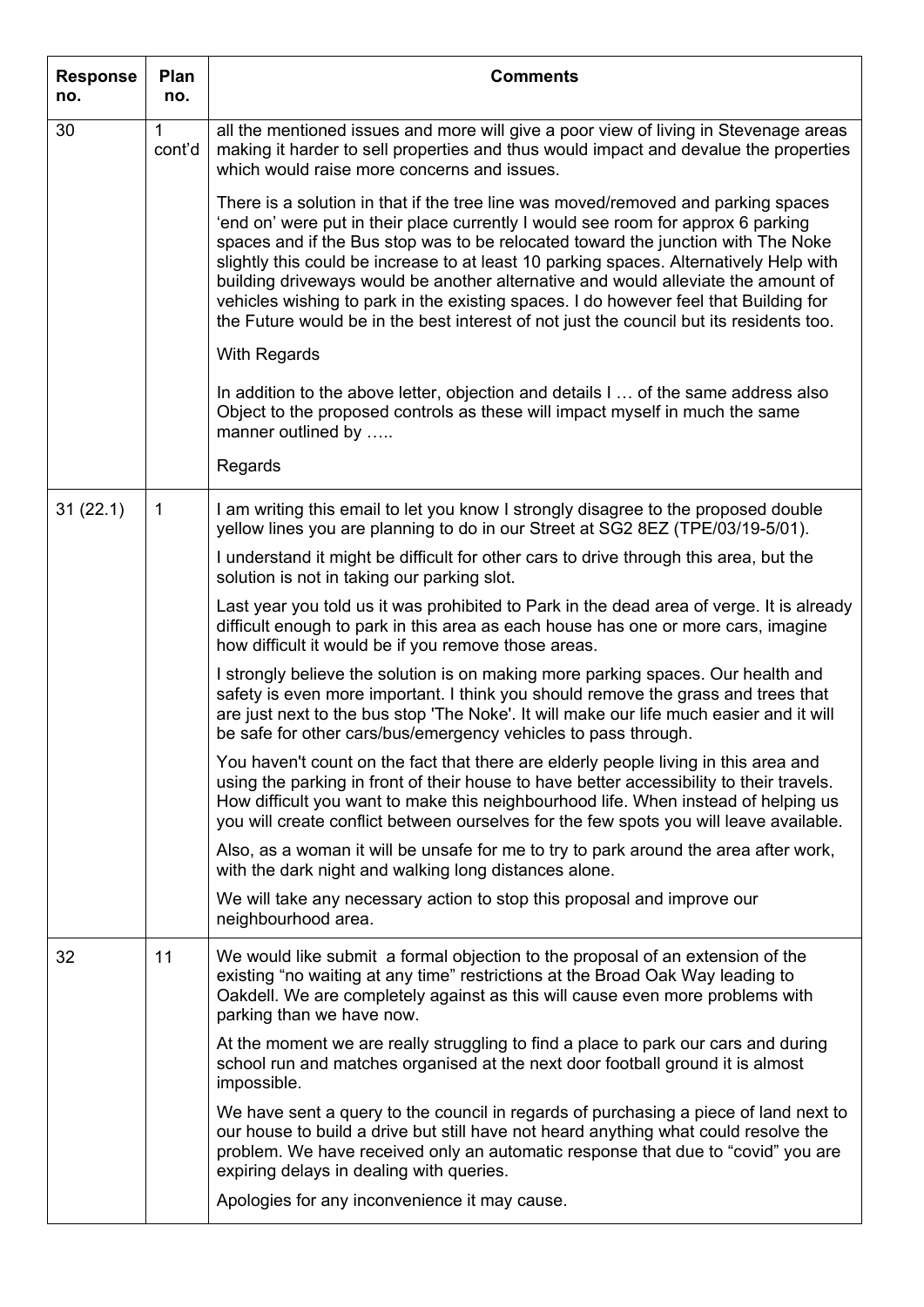| <b>Response</b><br>no. | Plan<br>no. | <b>Comments</b>                                                                                                                                                                                                                                                                                                                                                                                                                                                                                                                    |
|------------------------|-------------|------------------------------------------------------------------------------------------------------------------------------------------------------------------------------------------------------------------------------------------------------------------------------------------------------------------------------------------------------------------------------------------------------------------------------------------------------------------------------------------------------------------------------------|
| 33                     | 3           | In regard to the above as a tenant of garage  I would be very pleased to see the<br>yellow lines extended as proposed in your letter dated 27th May. At the moment<br>when leaving my garage most of the time it is impossible to see up or down<br>the road. This is made more difficult by the 2 cars parked opposite the garage block.<br>Whilst I do understand that parking in all roads in Stevenage is a problem the speed<br>which some cars now come down Fellowes Way is making what I feel is a<br>dangerous situation. |
| 34                     | 13          | We have lived near the junction to Fellowes Way in Woodland Way since 1982,<br>nearly 40 years and would like to object to the proposed parking controls.                                                                                                                                                                                                                                                                                                                                                                          |
|                        |             | Unrestricted parking in this location does cause an obstruction to traffic and it can<br>obscure drivers' line of sight, but not in the way your proposal suggests. We both<br>drive and have never seen vehicles parked where your plan shows the proposal for<br>double yellow lines.                                                                                                                                                                                                                                            |
|                        |             | The problem as we see it is that double yellow lines need to be opposite the<br>entrance to Woodland Way. This is where we have often had close encounters with<br>vehicles attempting to enter Woodland Way (see a similar example pictured below).<br>Also when trying to exit Woodland Way into Fellowes Way vehicles are forced to<br>approach Woodland Way on the wrong side of the road and then cut the corner!<br>(again see an accurate example of this in the picture below).                                            |
|                        |             | According to the Highway Code, motorists should not park "opposite or within 10<br>metres (32 feet) of a junction, except in an authorised parking space". This rule can<br>be used to support decisions made by the police or other officials responsible for<br>parking enforcement. This is to allow drivers emerging from, or turning into, the<br>junction a clear view of the road they're joining.                                                                                                                          |
|                        |             | I am sure you are aware of these rules taken from the Highway Code:                                                                                                                                                                                                                                                                                                                                                                                                                                                                |
|                        |             | <b>Rule 242</b><br>You MUST NOT leave your vehicle or trailer in a dangerous position or where it<br>causes any unnecessary obstruction of the road.<br>Laws RTA 1988, sect 22 & CUR reg 103                                                                                                                                                                                                                                                                                                                                       |
|                        |             | <b>Rule 243</b><br><b>DO NOT</b> stop or park                                                                                                                                                                                                                                                                                                                                                                                                                                                                                      |
|                        |             | <b>opposite</b> or within 10 metres (32 feet) of a junction, except in an authorised<br>$\bullet$<br>parking space                                                                                                                                                                                                                                                                                                                                                                                                                 |
|                        |             | This is just an example below of the problem we regularly encounter(as if looking<br>from Woodland Way). It shows a vehicle attempting to enter what would be<br>Woodland Way from Fellowes Way and the difficulty caused by the blue car parked<br>where yellow lines are really needed.                                                                                                                                                                                                                                          |
| 35                     | 4           | With reference to the planned double yellow lines on the Hertford Road side,<br>opposite Kimbolton Crescent, I feel it would be beneficial to extend the lines to<br>outside 55 Hertford Road, and in the opposite direction to at least to outside 75, and<br>possibly 77 Hertford Road.                                                                                                                                                                                                                                          |
|                        |             | The reasons being that often delivery vans and trade lorries park directly outside<br>number 75, and this causes problems for buses and other vehicles being unable to<br>pass through, because of the close proximity of the traffic island.                                                                                                                                                                                                                                                                                      |
|                        |             | Also vehicles, particularly larger delivery vans that park outside number 55, cause a<br>danger to traffic, as vehicles have to move over to the opposite side of the road to<br>pass, which can cause a dangerous situation with traffic meeting head-on from<br>vehicles exiting left from Kimbolton Crescent, which generally only tend to look to<br>the right for oncoming traffic at the roundabout, and not expecting to meet traffic<br>head-on, without any previous opportunity to see if the road is clear.             |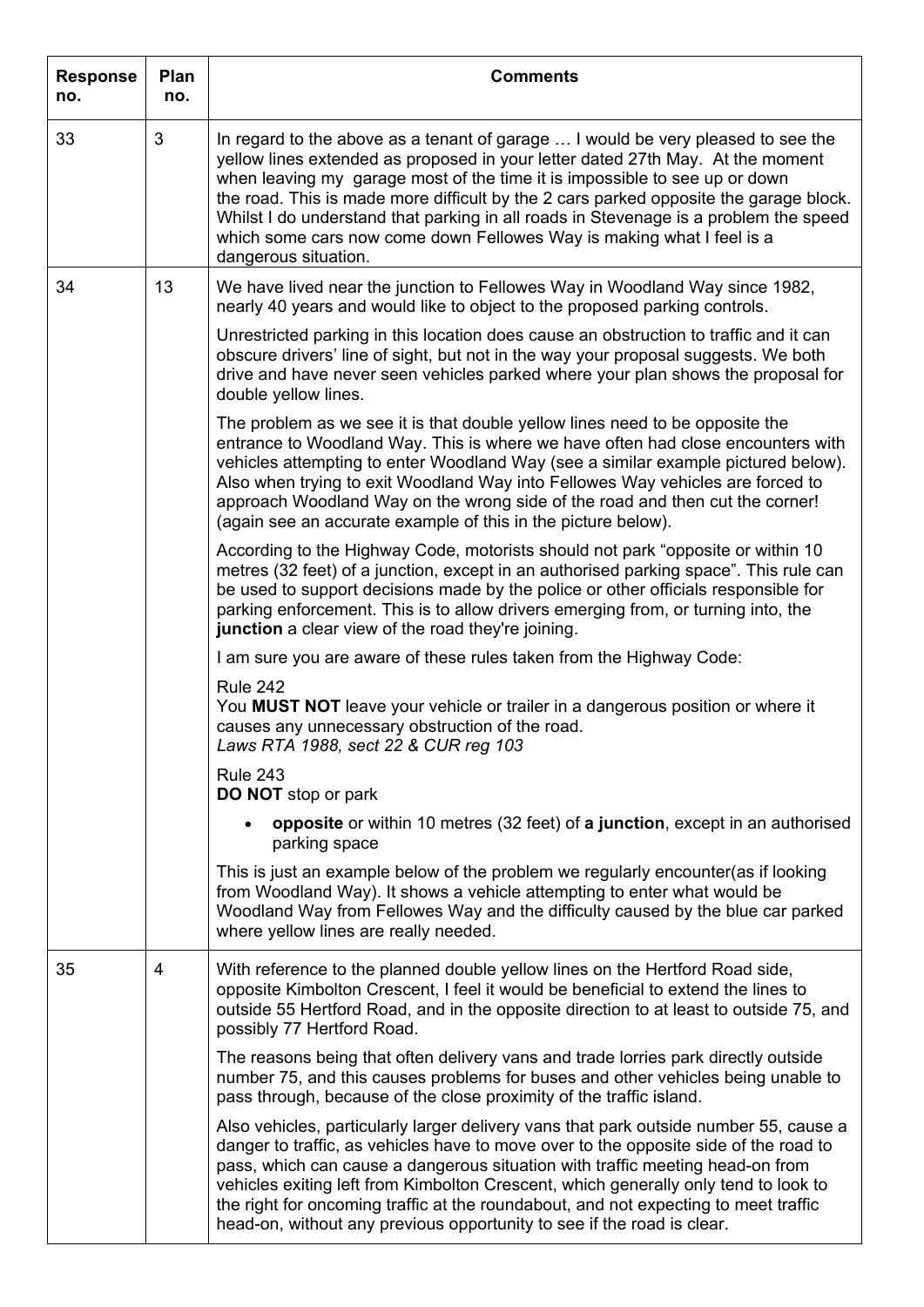| <b>Response</b><br>no. | Plan<br>no.    | <b>Comments</b>                                                                                                                                                                                                                                                                                                                                                                                                                                                           |
|------------------------|----------------|---------------------------------------------------------------------------------------------------------------------------------------------------------------------------------------------------------------------------------------------------------------------------------------------------------------------------------------------------------------------------------------------------------------------------------------------------------------------------|
| 36                     | V <sub>1</sub> | I am writing to formally object to the proposed ban on parking along the verges and<br>footpaths in Brook Drive.                                                                                                                                                                                                                                                                                                                                                          |
|                        |                | Although I agree, there most certainly is a parking problem which needs the<br>Council's attention, I would like to know where exactly we, as residents, are<br>supposed to park at night if the verges and footpaths have a ban.                                                                                                                                                                                                                                         |
|                        |                | You have not proposed a solution, just a blanket ban in our street.                                                                                                                                                                                                                                                                                                                                                                                                       |
|                        |                | As the pathway parking is only on one side of our road, is it not possible to have 'no<br>parking' between certain hours on the offending side? Between 08.30 and 09.30<br>and then again between 15.00 and 16.00 for example. The road is generally quiet<br>for pedestrian use during the day, becoming busier around school opening and<br>closing times.                                                                                                              |
|                        |                | We have various green areas along Brook Drive, on both sides, which could be<br>used as parking bays, including plenty of room for surrounding pathways as the<br>grassed areas are very deep and housing set far back from the road.                                                                                                                                                                                                                                     |
|                        |                | I would also like to suggest white parking guide lines painted along the length of<br>Brook Drive, similar to the ones in the new bays along Ashdown road, as<br>inconsiderate parking by some residents is a major problem.                                                                                                                                                                                                                                              |
|                        |                | The 12 parking bay area is only used by residents living in the direct vicinity and is<br>of no use to residents living further up the road.                                                                                                                                                                                                                                                                                                                              |
|                        |                | I live in the middle of Brook Drive  and at night and weekends there is<br>literally nowhere to park, and unfortunately my front garden is not deep enough for a<br>driveway to be authorised.                                                                                                                                                                                                                                                                            |
|                        |                | I recently had a doorstep chat with my local Councillor Nick Leach and his team.<br>They are very sympathetic to the vehicle owning residents and do not agree with a<br>total ban of parking on the verges and pathways in Brook Drive. They made it clear<br>that unless people are prepared to disagree with the Council's proposal, it will most<br>certainly go ahead regardless and with no alternative solution put forward in favour<br>of the driving residents. |
| 37                     | 13             | Sirs, re. your recent (undated) letter about the above, my wife and I believe that<br>such yellow lines are an obvious MUST.                                                                                                                                                                                                                                                                                                                                              |
|                        |                | The corners of Woodland Way and Fellowes Way are so sharp that no sane person<br>would ever park on them but the yellow lines may well deter the odd idiot driver.                                                                                                                                                                                                                                                                                                        |
|                        |                | However, if the recently proposed conversion of the nearby house in FW to a<br>"dance studio" goes ahead, there may well be such overcrowded street aprking that<br>some drivers may be tempted to squeeze up to the corners and thus restrict access<br>to our roads.                                                                                                                                                                                                    |
|                        |                | So, absolutely, YES to yellow lines.                                                                                                                                                                                                                                                                                                                                                                                                                                      |
| 38                     | 5,6,7          | I fully support the parking controls proposed for the Hertford Road junctions with<br>Balmoral Close Caernarvon Close and Windsor Close as on numerous occasions it<br>is impossible to cross safely with a small child.                                                                                                                                                                                                                                                  |
| 39                     | 13             | Response 39.0                                                                                                                                                                                                                                                                                                                                                                                                                                                             |
|                        |                | Whilst I fully support your proposals I have to say that yellow lines do not go far<br>enough. They need to be extended to the entrance to 49 Fellowes Way. The reason<br>being that up to four cars regularly park on what is a very dangerous bend. This                                                                                                                                                                                                                |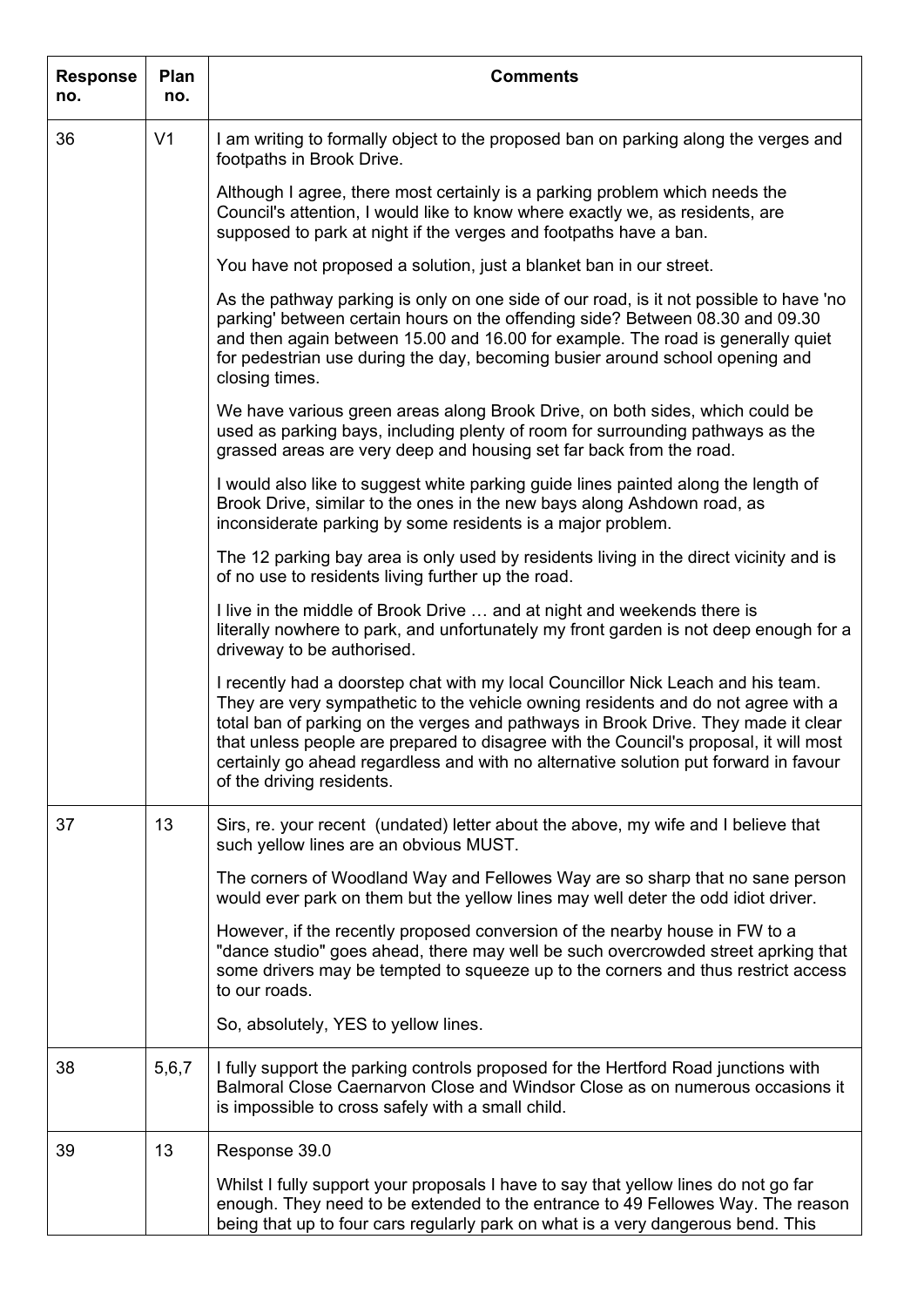| <b>Response</b><br>no. | Plan<br>no.  | <b>Comments</b>                                                                                                                                                                                                                                                                                                                                                                                                                                                                                                               |
|------------------------|--------------|-------------------------------------------------------------------------------------------------------------------------------------------------------------------------------------------------------------------------------------------------------------------------------------------------------------------------------------------------------------------------------------------------------------------------------------------------------------------------------------------------------------------------------|
| 39                     | 13<br>cont'd | means that I, my family and the residents of 37A, 39, 41, 43, 45 and 47 Fellowes<br>Way have to pass them by driving on the wrong side of the road in to a blind bend. I<br>and my neighbours have had many close shaves and it is an accident waiting to<br>happen. Your present proposals will not stop this happening. I have enclosed a site<br>map showing quite clearly what I mean.                                                                                                                                    |
|                        |              | This is a good opportunity to remedy a dangerous situation all in one go and I hope<br>you will take that opportunity.                                                                                                                                                                                                                                                                                                                                                                                                        |
|                        |              | Response 39.1                                                                                                                                                                                                                                                                                                                                                                                                                                                                                                                 |
|                        |              | I wrote to you on 29 May 2021 supporting your proposals for double yellow lines at<br>the Woodland Way / Fellowes Way junction.                                                                                                                                                                                                                                                                                                                                                                                               |
|                        |              | I still support these proposals but now withdraw my suggestion that the double<br>yellow lines be extended as far as 49 Fellowes Way. I think this extension would<br>cause more problems than it would solve.                                                                                                                                                                                                                                                                                                                |
| 40                     | 12           | Dear Councillors,                                                                                                                                                                                                                                                                                                                                                                                                                                                                                                             |
|                        |              | We are dismayed that residents have asked for the introduction of yellow lines for<br>this reason and at these times of the day. How incredibly mean spirited! And if the<br>Council agrees, then we will have lost respect for you too.                                                                                                                                                                                                                                                                                      |
|                        |              | We can still recall the stress of having to drop children off at school on time and<br>then rush immediately off to work. Unless the parents or carers are parking across<br>people's drives and behaving unsafely, please just leave them alone. Life is hard<br>enough for younger people these days.                                                                                                                                                                                                                       |
|                        |              | If you hadn't put double yellow lines further up the road near the junction, some<br>parents could have still been parking there. More yellow lines will only push the<br>parking into another area instead. People who live any distance from the school will<br>still have to drive!                                                                                                                                                                                                                                        |
| 41                     | 1            | With reference to your letter of the 27 <sup>th</sup> May regarding parking controls on<br><b>Broadwater Crescent.</b>                                                                                                                                                                                                                                                                                                                                                                                                        |
|                        |              | I live at  and I am greatly in favour of these proposals.                                                                                                                                                                                                                                                                                                                                                                                                                                                                     |
|                        |              | I see many near misses where a car is trying to get into BWC from the garage<br>compound and cannot see either way clearly. It is worst on the right as it's a convex<br>curve greatly reducing vision and is also close to a zebra crossing.                                                                                                                                                                                                                                                                                 |
|                        |              | This proposal cannot happen soon enough.                                                                                                                                                                                                                                                                                                                                                                                                                                                                                      |
| 42                     | 13           | Thank you for your latest letter regarding parking controls. I am delighted that you<br>are putting double yellow at the junction of Fellowes Way and Woodland Way.                                                                                                                                                                                                                                                                                                                                                           |
|                        |              | I would however ask you to consider adding double yellow lines to the outside of the<br>bend taking you round the corner of 37 Fellowes Way where a number of cars are<br>constantly parked. These cars at one time parked on the bend with their wheels on<br>the pavement which helped cars to negotiate the bend in both directions. SBC later<br>introduced 'no parking' on the pavement which meant these cars severely restricted<br>your ability to get round the bend without hitting one of them in both directions. |
|                        |              | There is already considerable opposition to a 'Dance School' being opened in the<br>annexe to No 37 Fellowes Way which will mean a considerable increase in cars<br>coming and going every hour while the dance classes are in operation (please see<br>the objections set out against that Planning Application). There is also a new house<br>being built next to No 49 Fellowes Way which will have the drive close to this bend.                                                                                          |
|                        |              | There is also a further problem in Fellowes Way where two cars are parked<br>opposite the block of garages on the south side of Fellowes Way. When cars are<br>parked outside the garages it is difficult for cars let alone emergency vehicles                                                                                                                                                                                                                                                                               |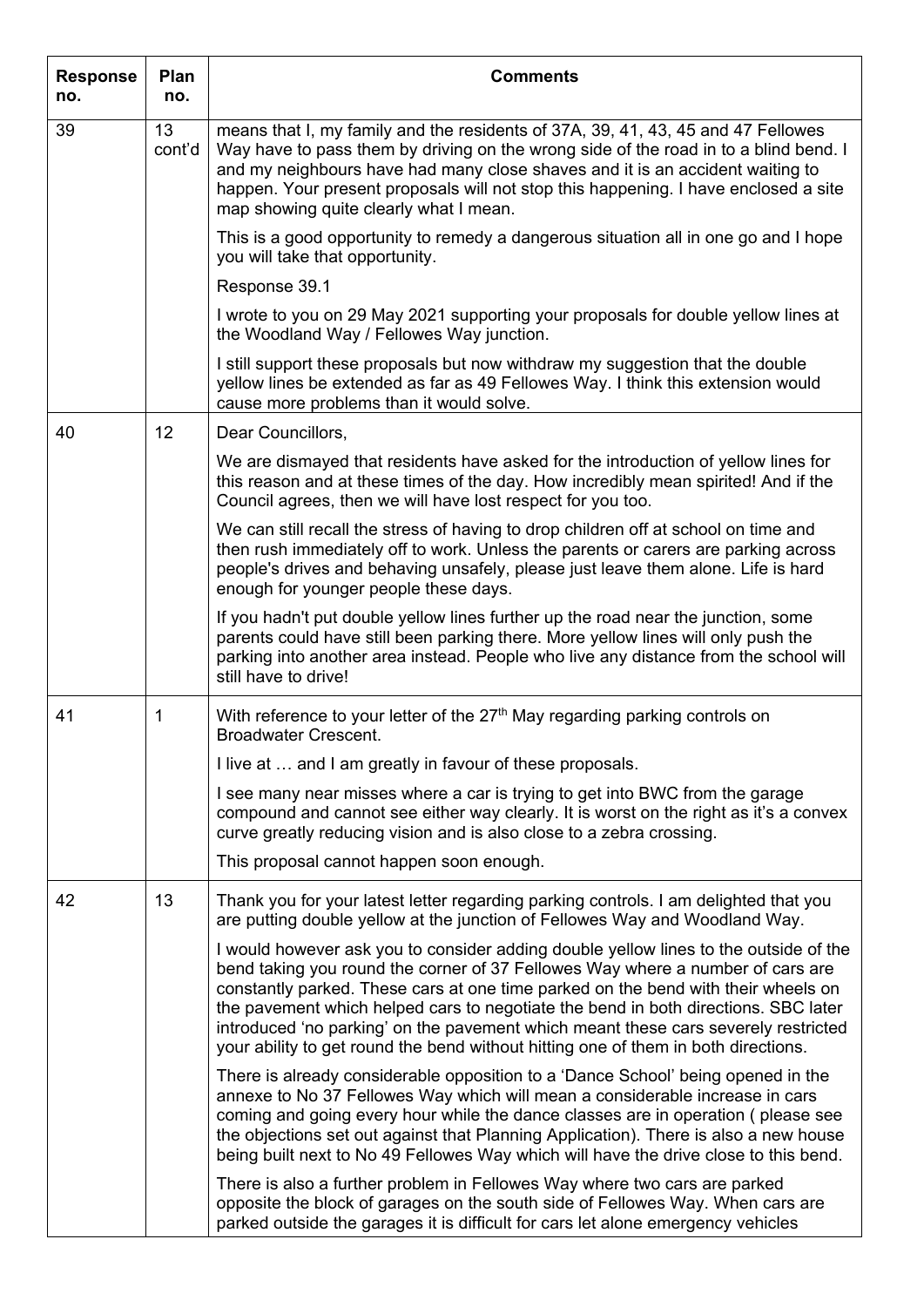| <b>Response</b><br>no. | Plan<br>no.  | <b>Comments</b>                                                                                                                                                                                                                                                                                                                                                                                                                                                                                                                                                                                               |
|------------------------|--------------|---------------------------------------------------------------------------------------------------------------------------------------------------------------------------------------------------------------------------------------------------------------------------------------------------------------------------------------------------------------------------------------------------------------------------------------------------------------------------------------------------------------------------------------------------------------------------------------------------------------|
| 42                     | 13<br>cont'd | (ambulances, fire engines plus large delivery lorries) to pass in both directions. All<br>other cars on the south side of Fellowes Way park on their front gardens apart from<br>these two houses. Putting double yellow lines in this location is well overdue. I have<br>written to tro about this before.                                                                                                                                                                                                                                                                                                  |
|                        |              | If you are serious about what you said in your letter 'that parking that is liable to<br>cause an obstruction to traffic and obscure drivers' sightlines; and to obstruct<br>access for emergency vehicles both during the day and in the evening then SBC<br>should be giving serious consideration providing double yellow lines to the two<br>locations I set out above.                                                                                                                                                                                                                                   |
|                        |              | Further to my email below I have a further suggestion regarding the parking on the<br>outside of the bend opposite 37 Fellowes Way. As an alternative SBC could relax<br>the 'no parking' on pavement in this location.                                                                                                                                                                                                                                                                                                                                                                                       |
|                        |              | Would you please acknowledge receipt of my two emails.                                                                                                                                                                                                                                                                                                                                                                                                                                                                                                                                                        |
| 43                     | 3            | I have received the letter regarding the new proposed parking controls between<br>Broadwater Crescent junction and the extension of this on Fellowes Way. I wish to<br>register my formal objection to this proposal.                                                                                                                                                                                                                                                                                                                                                                                         |
|                        |              | I live at number  Broadwater Crescent Stevenage, SG2 8EQ which is the<br>Parking within the area is very limited and very difficult as it is without the additional<br>restrictions added. Residents that live on Broadwater Crescent tend to park on<br>Fellows Way or other nearby side roads close to their properties. Currently there are<br>occasions where I have had to park a 10-minute walk away from my property and<br>walk with my 2 small children. whilst I would prefer not to have to rely on my vehicle<br>it is not practical due to work and lifestyle.                                   |
|                        |              | As you can appreciate and understand there is a higher influx of vehicles parked on<br>the roads on a day to day basis which I would put down to Covid-19/lockdown with<br>most people working from home.                                                                                                                                                                                                                                                                                                                                                                                                     |
|                        |              | To put things into perspective, I would usually work in  and be away from the<br>property from 7.20am -6.30pm and therefore my vehicle wouldn't be parked outside<br>during the day. The same is for some of the other neighbours that also work away<br>from the area.                                                                                                                                                                                                                                                                                                                                       |
|                        |              | Unfortunately, the option to rent a garage is not feasible to all due to the additional<br>cost implications of this, especially if you're not a council resident and would<br>therefore be liable to pay and increased charge and VAT costs.                                                                                                                                                                                                                                                                                                                                                                 |
|                        |              | In addition, I do not say this next part to cause issues with those that live on Fellows<br>way from property 2-16 as we are all neighbourly. But some of the property owners<br>or residents drive over the curb to park directly outside their property and then park<br>their additional vehicles on the road in front of the property. I personally do not have<br>an issue with this and do not park on the road in front as I do not want confrontation<br>with anyone but I know that this would be presented as a rebuttal argument from the<br>local authority as available parking within the area. |
|                        |              | In addition to this I recently applied for a drop curb application, which was<br>unfortunately declined. The reason for the application was due to the issues of<br>parking within the area and having a relative (mother) that requires more care and<br>support needs that would be moving in. Unfortunately, where I have had issues<br>with parking in the area, and with her limited mobility I have on 2 occasions received<br>parking tickets where I have had to park on the grass verge to assist her with getting<br>into the property and settled.                                                 |
|                        |              | Please do take into consideration those of us that have to live within the area. As a<br>driver of 15+ years I can understand and appreciate why roads need to be made<br>safe but driving in general is hazardous and there are multiple blind spots that you<br>come across. I personally do not see vehicles parking on Fellows Way as a major<br>blinds pot, especially considering drivers must slow down to manoeuvre around the<br>roundabout.                                                                                                                                                         |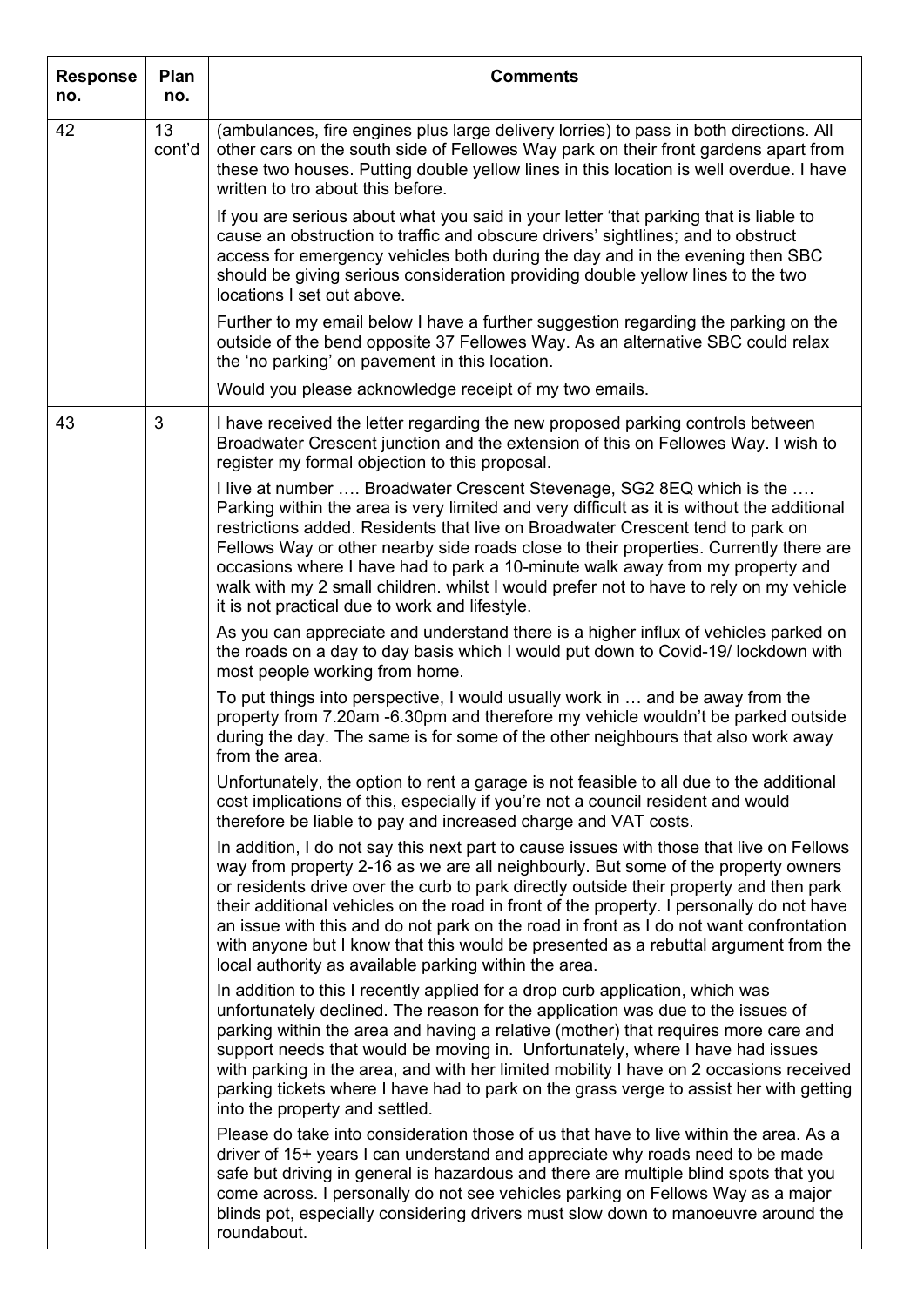| <b>Response</b><br>no. | Plan<br>no.    | <b>Comments</b>                                                                                                                                                                                                                                                                                                                                                                                                                                                                                                                                                                                                                                                                                                                                                                                                                                                                                                                                                                                                                                                                                                                   |
|------------------------|----------------|-----------------------------------------------------------------------------------------------------------------------------------------------------------------------------------------------------------------------------------------------------------------------------------------------------------------------------------------------------------------------------------------------------------------------------------------------------------------------------------------------------------------------------------------------------------------------------------------------------------------------------------------------------------------------------------------------------------------------------------------------------------------------------------------------------------------------------------------------------------------------------------------------------------------------------------------------------------------------------------------------------------------------------------------------------------------------------------------------------------------------------------|
| 44                     | 13             | We have observed obstruction to traffic and obscured sight lines on the junction<br>between Woodland Way and Fellowes Way on a number of occasions. Therefore,<br>we would be supportive of parking controls in the immediate vicinity of this junction<br>as per the associated drawing.                                                                                                                                                                                                                                                                                                                                                                                                                                                                                                                                                                                                                                                                                                                                                                                                                                         |
|                        |                | However, this proposal will undoubtedly move the parking problem elsewhere on<br>Woodland Way and Fellowes Way. This parking problem could be further<br>exacerbated when the proposed property adjacent to number 49 Fellowes Way is<br>developed and if the proposed planning approval for dance studio operations at 37<br>Fellowes Way is approved.                                                                                                                                                                                                                                                                                                                                                                                                                                                                                                                                                                                                                                                                                                                                                                           |
|                        |                | Street parking along Fellowes Way is already near or at capacity in the evenings<br>and at weekends making access for tradespeople and visitors difficult. This area<br>certainly could not tolerate further parking restrictions and the best solution might be<br>to explore the provision of additional dedicated parking bays - as has occurred on<br>other streets around the town.                                                                                                                                                                                                                                                                                                                                                                                                                                                                                                                                                                                                                                                                                                                                          |
| 45                     | V <sub>1</sub> | To whom it may concern<br>I am writing in response to your proposals to ban parking on the verges and<br>footpaths.                                                                                                                                                                                                                                                                                                                                                                                                                                                                                                                                                                                                                                                                                                                                                                                                                                                                                                                                                                                                               |
|                        |                | Whilst I agree in principal with this I feel that you are not aware of the issues<br>regarding parking for residents of said street.                                                                                                                                                                                                                                                                                                                                                                                                                                                                                                                                                                                                                                                                                                                                                                                                                                                                                                                                                                                              |
|                        |                | I personally arrive home from work after 7pmand sometimes after 9pm most nights<br>and am almost always faced with the prospect of looking elsewhere to park, quite<br>often without success so eventually have to park opposite my house on the verge.                                                                                                                                                                                                                                                                                                                                                                                                                                                                                                                                                                                                                                                                                                                                                                                                                                                                           |
|                        |                | I am not alone in this as I have monitored this and there are usually between 6-8<br>cars who have to park on the section of footpath between house number 29 down to<br>the block of flats At the corner of Tye end. This is only done out of necessity as<br>there's are no other spaces the entire length of Brook Drive, the additional 12<br>spaces created at the bottom are always full as the residents down at that end use<br>them also there are numerous drop kerbs which mean the length of the road is<br>irrelevant and as most houses have at least 1 vehicle and quite often 2 the parking<br>spaces are not enough for the people living on the street. Also the bigger problem is<br>that the stretch of Ashdown road at the bottom of Brook drive is also always full cars<br>of residents having to park there which in effect makes that a dangerous stretch of<br>road due to the narrowing of the lane, and cars traction fast also I have parked<br>there twice over the last year and both times my car has been damaged once<br>maliciously. I can't even find a space on Broadwater crescent to park. |
|                        |                | We have to face facts that most people now have to use a car to travel to work and I<br>calculate there are over 50 households trying to find parking on a short stretch of<br>road and most have more than 1 Vehicle.                                                                                                                                                                                                                                                                                                                                                                                                                                                                                                                                                                                                                                                                                                                                                                                                                                                                                                            |
|                        |                | I can see a solution for the 6-8 cars parked on the small stretch mentioned above<br>which means people have to cross to the other side to walk up or down Brook drive.                                                                                                                                                                                                                                                                                                                                                                                                                                                                                                                                                                                                                                                                                                                                                                                                                                                                                                                                                           |
|                        |                | Possible solution.                                                                                                                                                                                                                                                                                                                                                                                                                                                                                                                                                                                                                                                                                                                                                                                                                                                                                                                                                                                                                                                                                                                |
|                        |                | Turn the pavement into parking parallel with the road between no 31 to the entrance<br>to the flats and simply have the pavement behind it. IMO this could create around 8<br>spaces also a couple of diagonal spaces could be created by putting them opposite<br>number 62 which is currently grass but 2 cars park on anyway Occasionally.<br>The grassy area behind is more than wide enough to accommodate this and surely<br>if safety is an issue then this would be a wise thing to do.<br>This is the only stretch on Brook drive where there are cars on the pavement so this<br>surely would solve the problem.                                                                                                                                                                                                                                                                                                                                                                                                                                                                                                        |
|                        |                | I look forward to hearing from someone.                                                                                                                                                                                                                                                                                                                                                                                                                                                                                                                                                                                                                                                                                                                                                                                                                                                                                                                                                                                                                                                                                           |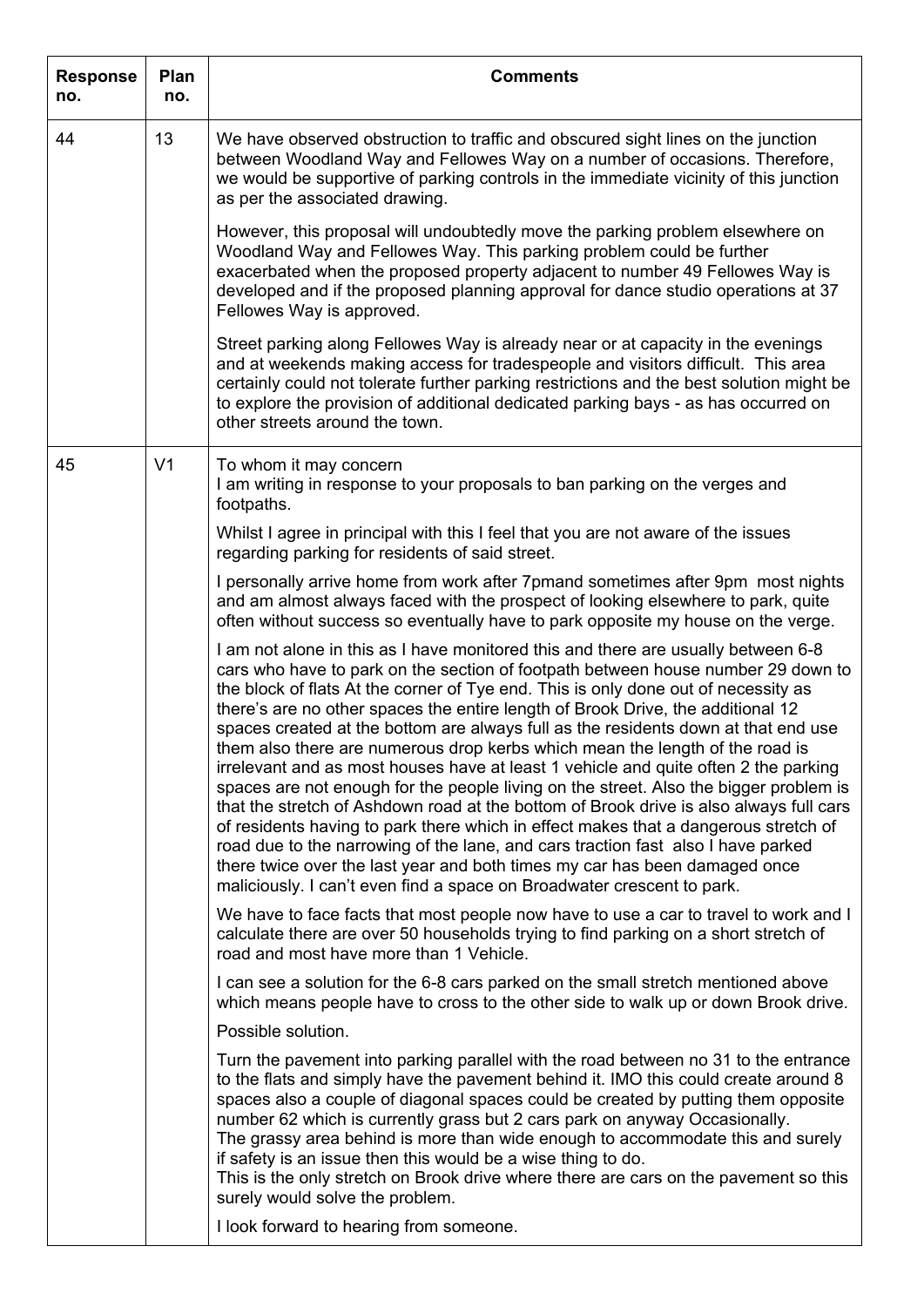| <b>Response</b><br>no. | Plan<br>no. | <b>Comments</b>                                                                                                                                                                                                                                                                                                                                                                                                                                                                                                                                                                                                                                                                                                                                                                                                                                                                                                                                                              |
|------------------------|-------------|------------------------------------------------------------------------------------------------------------------------------------------------------------------------------------------------------------------------------------------------------------------------------------------------------------------------------------------------------------------------------------------------------------------------------------------------------------------------------------------------------------------------------------------------------------------------------------------------------------------------------------------------------------------------------------------------------------------------------------------------------------------------------------------------------------------------------------------------------------------------------------------------------------------------------------------------------------------------------|
| 46                     | R1          | Thank you for your letter of 27 May concerning the proposed revocation of parking<br>controls in Knebworth Gate.                                                                                                                                                                                                                                                                                                                                                                                                                                                                                                                                                                                                                                                                                                                                                                                                                                                             |
|                        |             | We have lived at 20 Knebworth Gate for 14 years and would like to express our<br>serious concerns concerning the progressive parking difficulties and we do not<br>support the revocation of parking controls.                                                                                                                                                                                                                                                                                                                                                                                                                                                                                                                                                                                                                                                                                                                                                               |
|                        |             | During the last two or three years in particular there has been a lot of increased<br>parking difficulties in Knebworth Gate, especially on the verges at the entrance to<br>Knebworth Gate and and on the very sharp bend that turns to the right. This<br>includes a range of different vehicle types parking on the pavement on both sides of<br>the road. On many occasions we have had to walk in the middle of the road, and<br>not the pavement, when walking out of Knebworth Gate. When driving in and out of<br>Knebworth Gate this parking has created a dangerous risk/hazard of a head on<br>collision due to a very restricted view/obstruction and very limited space to<br>manoeuvre. This is also a particular hazard during the winter months when<br>conditions are icy. Having to drive on an icy bend with cars parked either side<br>makes for a very dangerous manoeuvre with parked vehicles, as well as the<br>possibility of approaching vehicles. |
|                        |             | The situation is a potential danger to cars/drivers/passengers as well as pedestrians<br>who have to walk in the middle of the road to avoid the vehicles parked on the<br>pavement.                                                                                                                                                                                                                                                                                                                                                                                                                                                                                                                                                                                                                                                                                                                                                                                         |
|                        |             | We feel very much that parking restrictions should be enforced, particularly at the<br>dangerous entrance/bend described.                                                                                                                                                                                                                                                                                                                                                                                                                                                                                                                                                                                                                                                                                                                                                                                                                                                    |
|                        |             | Please do let us know if you require any further details.                                                                                                                                                                                                                                                                                                                                                                                                                                                                                                                                                                                                                                                                                                                                                                                                                                                                                                                    |
| 47                     | 11          | This e-mail is in response to your letter dated 27 May 2021 concerning the<br>extension of the "no waiting at any time" restrictions to Broad Oak Way.                                                                                                                                                                                                                                                                                                                                                                                                                                                                                                                                                                                                                                                                                                                                                                                                                       |
|                        |             | As I live at number , I have found it difficult to drive into this section of the road on<br>football match days due to the poor parking of car owners. I am thus in agreement<br>with the proposals outlined.                                                                                                                                                                                                                                                                                                                                                                                                                                                                                                                                                                                                                                                                                                                                                               |
|                        |             | However, I am disappointed that the extension to the "no waiting at any time"<br>restrictions does not include the section of the road in front of  The road here is<br>narrower than the section outlined in your proposals. When cars are parked here<br>drivers clearly find it difficult to keep to the road and vehicles do mount the<br>pavement as shown by the many cracked pavement tiles in this area.                                                                                                                                                                                                                                                                                                                                                                                                                                                                                                                                                             |
|                        |             | Please could you consider extending the "no waiting at any time" restrictions to<br>include the narrow road by house number                                                                                                                                                                                                                                                                                                                                                                                                                                                                                                                                                                                                                                                                                                                                                                                                                                                  |
| 48 (42.1)              | 13          | Dear                                                                                                                                                                                                                                                                                                                                                                                                                                                                                                                                                                                                                                                                                                                                                                                                                                                                                                                                                                         |
|                        |             | Thank you for getting in touch. I am copying your comments to TRO so that they<br>may be considered as part of the current consultation, especially with regard to the<br>problem parking that does turn that end of Fellowes Way into a slalom.                                                                                                                                                                                                                                                                                                                                                                                                                                                                                                                                                                                                                                                                                                                             |
|                        |             | Many of your fellow residents have mentioned the Dance Studio and we are looking<br>at the planning application.                                                                                                                                                                                                                                                                                                                                                                                                                                                                                                                                                                                                                                                                                                                                                                                                                                                             |
|                        |             | If I can be of further assistance please let me know.                                                                                                                                                                                                                                                                                                                                                                                                                                                                                                                                                                                                                                                                                                                                                                                                                                                                                                                        |
|                        |             | <b>Yours Sincerely</b>                                                                                                                                                                                                                                                                                                                                                                                                                                                                                                                                                                                                                                                                                                                                                                                                                                                                                                                                                       |
|                        |             | <b>Nick Leech</b>                                                                                                                                                                                                                                                                                                                                                                                                                                                                                                                                                                                                                                                                                                                                                                                                                                                                                                                                                            |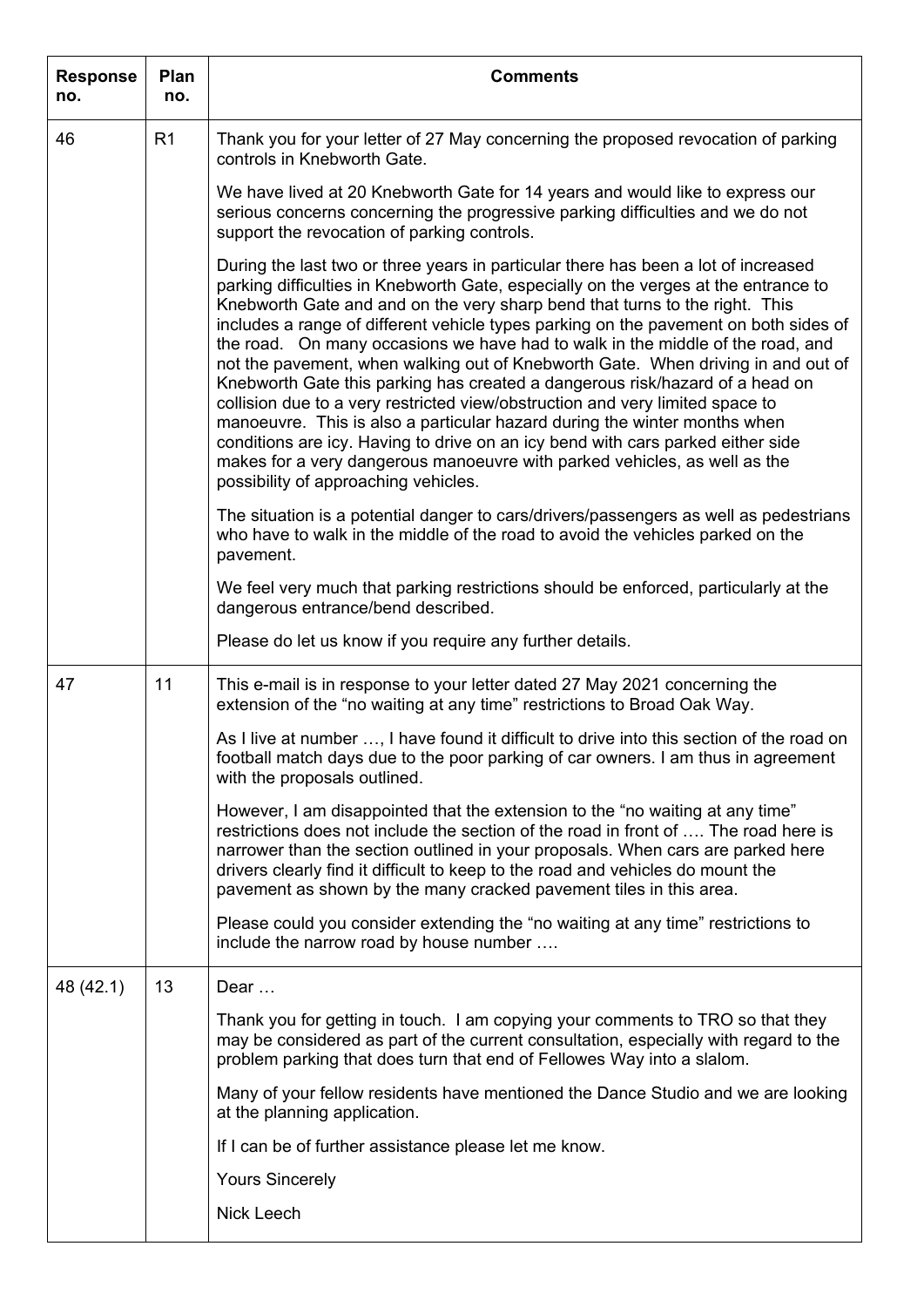| <b>Response</b><br>no. | Plan<br>no. | <b>Comments</b>                                                                                                                                                                                                                                                                                                                                                                                                                                                                                                                                                         |
|------------------------|-------------|-------------------------------------------------------------------------------------------------------------------------------------------------------------------------------------------------------------------------------------------------------------------------------------------------------------------------------------------------------------------------------------------------------------------------------------------------------------------------------------------------------------------------------------------------------------------------|
| 48 (42.1)              | 13          | Dear Nicholas                                                                                                                                                                                                                                                                                                                                                                                                                                                                                                                                                           |
|                        | cont'd      | I am attaching my letter regarding the proposed parking restrictions in Fellowes<br>Way/ Woodland way and hope (if you agree with my comments) you can help get<br>these issues resolved.                                                                                                                                                                                                                                                                                                                                                                               |
|                        |             | You will see that I have addressed two other issues of parking in Fellowes Way<br>which have been causing problems for some time. The first issue is the parking on<br>the outside of the bend opposite No 37 Fellowes Way which has been exacerbated<br>by the Dance Studio which has been in operation for 18 months but has been<br>stopped temporarily pending the result of the planning application. Assistance is<br>sought from you both for the parking restrictions and the planning application for the<br>Dance Studio.                                     |
|                        |             | A further problem is where two cars are permanently parked opposite the block of<br>garages in Fellowes Way. This has been a long standing problem which has caused<br>problems for all types of vehicles in both directions in Fellowes Way. This would be<br>simply resolved by adding double yellow lines on the south side for the full length of<br>the block of garages.                                                                                                                                                                                          |
|                        |             | Regards.                                                                                                                                                                                                                                                                                                                                                                                                                                                                                                                                                                |
| 49                     | 11          | I am emailing you with regards to the proposed double yellow lines in broad oak<br>way at its junction with cul-de-sac leading to Oakdell.                                                                                                                                                                                                                                                                                                                                                                                                                              |
|                        |             | I 100% support this proposal. This particular part of the road is not wide enough for<br>two cars (one parked, one passing) meaning cars have to illegally mount the<br>pavement in order to pass any parked cars. This is dangerous for the padestrians<br>using the pavements. There are alot of children and parents with prams/buggies in<br>the area that use these paths especially as it is a route to fairlands park and also in<br>close vacinity of two primary schools and a secondary school. As it currently stands<br>it is an accident waiting to happy. |
|                        |             | Additionally the constant mounting of the pavement causes damage to the path and<br>kerbs, there is water supply, drain pipes and sewage pipes that run under here<br>which could be damaged as the path isnt designed for this kind of use.                                                                                                                                                                                                                                                                                                                            |
|                        |             | There is no need for people to park on this section of road as there is normally other<br>parking spaces available further down the cul de sac towards Oakdell.                                                                                                                                                                                                                                                                                                                                                                                                         |
| 49.1                   | 11          | I'd like to formally agree with the plans for double-yellow lines along the narrow<br>section of Broad Oak Way for the reasons outlined below.                                                                                                                                                                                                                                                                                                                                                                                                                          |
|                        |             | Pedestrian Safety - This road is heavily used by pedestrians, with links to two<br>schools, the Stevenage Football Club and Fairlands Valley Park.                                                                                                                                                                                                                                                                                                                                                                                                                      |
|                        |             | Passing Traffic has to mount the kerb and drive along the footway (in contravention<br>to Highway Rule 30) to pass parked vehicles which requires pedestrians to take<br>refuge in driveways as they pass.                                                                                                                                                                                                                                                                                                                                                              |
|                        |             | Damage to footways - There have been multiple repairs needed to these<br>footways/dropped kerbs and recently a pipe running under the footway was<br>damaged, requiring a neighbours driveway to be dug up for repairs to take place.                                                                                                                                                                                                                                                                                                                                   |
|                        |             | Existing parking provision - There is an existing provision for parking 50 yards past<br>this narrow section created as part of the agreement for the new houses in Oakdell,<br>with up to 150 yards of on-road parking, which is almost always completely unused.                                                                                                                                                                                                                                                                                                      |
|                        |             | With the high risk of a pedestrian being struck by a vehicle, and the suitable parking<br>provision further along this section of road, I see no issue as to why this cannot go<br>ahead as proposed.                                                                                                                                                                                                                                                                                                                                                                   |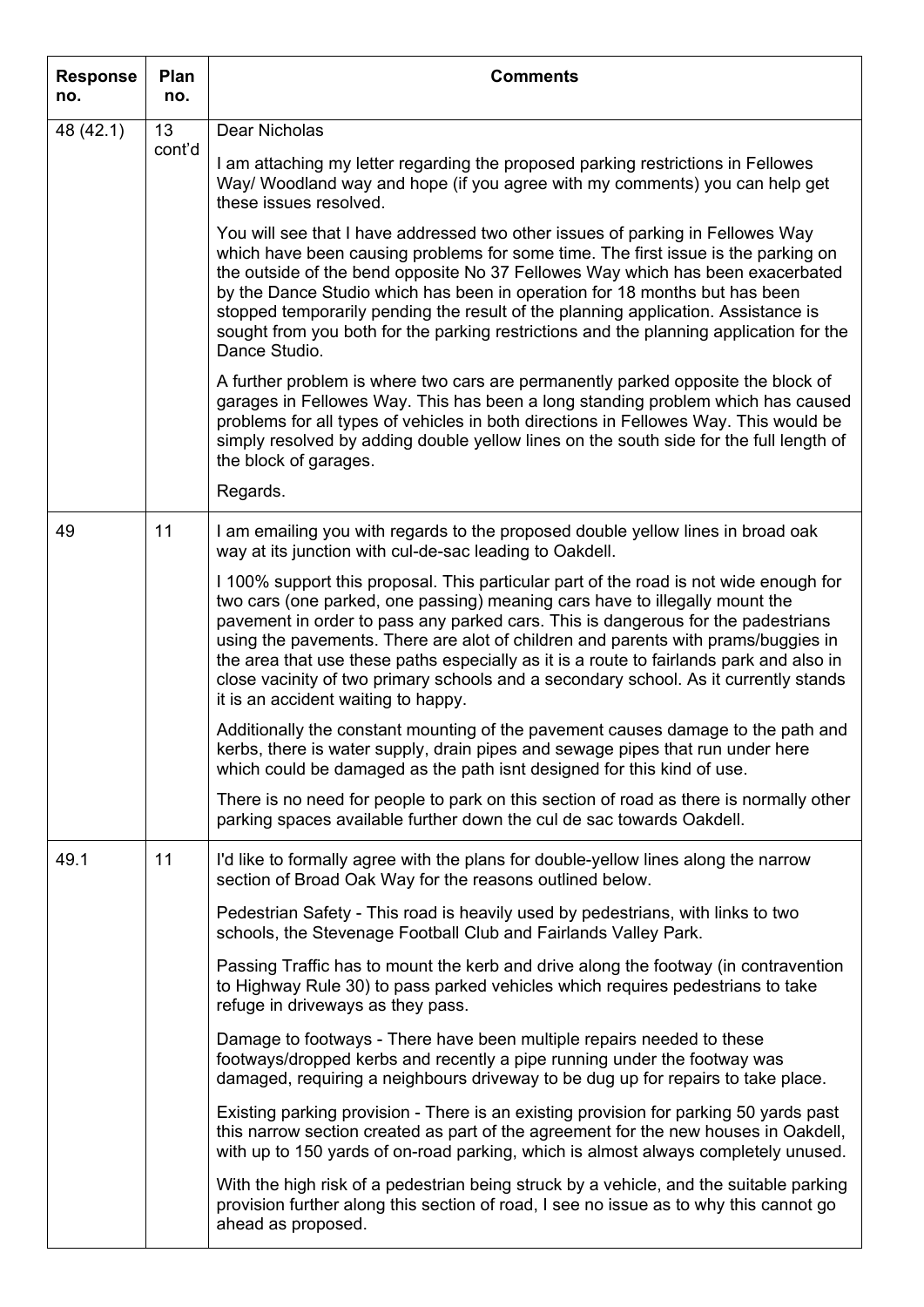| <b>Response</b><br>no. | Plan<br>no.    | <b>Comments</b>                                                                                                                                                                                                                                                                                                                                                                                                                                                                                                                                                                                                                                                                                                                                                                                                                        |
|------------------------|----------------|----------------------------------------------------------------------------------------------------------------------------------------------------------------------------------------------------------------------------------------------------------------------------------------------------------------------------------------------------------------------------------------------------------------------------------------------------------------------------------------------------------------------------------------------------------------------------------------------------------------------------------------------------------------------------------------------------------------------------------------------------------------------------------------------------------------------------------------|
| 50                     | 14             | Thank you for your recent letter regarding the Formal Consultation of the proposed<br>parking controls. I would like to make the 3 following suggestions.                                                                                                                                                                                                                                                                                                                                                                                                                                                                                                                                                                                                                                                                              |
|                        |                | No 1: I would like to propose stop and give way lines be placed at the bottom of<br>Grenville Way. Grenville Way joins in the middle of Lodge Way on the bend. There<br>are currently no road markings there and drivers just pull out from the junction on<br>the bend. It has it's own sight limitations down the road and there has been many<br>near misses. Drivers from Grenville Way do not stop, they rarely ever look left to<br>see what traffic is coming and when they just pull out it is dangerous for the driver<br>driving along Lodge Way towards Woodland Way as well as oncoming traffic from<br>the opposite direction.                                                                                                                                                                                            |
|                        |                | No 2: My second request for your consideration is for double yellow lines to be<br>placed along the road opposite the driveways of No  and No  Lodge Way. The<br>road is slightly narrower than normal and when a car is parked on the opposite side<br>of the road it is impossible to pull off our drives without having to drive across the<br>grass area's next to the footpath and a large section of the footpath itself and bump<br>down the curb. It can also be difficult to pull on to our drive without mounting the<br>curb, crossing the grass and footpath. This isn't good for our cars, the grass verges<br>or pedestrians. I was in discussion with Stevenage Borough Council about this a<br>few years back. An inspector came out nd attempted the manoeuvre himself and<br>he agreed with me but nothing happened. |
|                        |                | No 3: There is an existing very large car park for people to use when they drive to<br>Shephalbury Park. Access is from the A602 but there is no signage to make the<br>public aware that the car parking facility is located there. Could a sign be placed at<br>the junction of the A602 for Shephalbury Park be placed there? This would really<br>help with the football teams that play there mid-week and Sundays. They currently<br>block Lodge Way, which is a very small street and also Grenville Way.                                                                                                                                                                                                                                                                                                                       |
|                        |                | Thank you for giving us the opportunity to help make safety improvement to our<br>streets.                                                                                                                                                                                                                                                                                                                                                                                                                                                                                                                                                                                                                                                                                                                                             |
| 51                     | $\overline{4}$ | I am writing with regards to the letter dated 27 <sup>th</sup> May 2021 regarding the proposed<br>parking controls at the roundabout junction between Kimbolton Crescent and<br>Hertford Road.                                                                                                                                                                                                                                                                                                                                                                                                                                                                                                                                                                                                                                         |
|                        |                | I fully support the proposal but request if you would please consider extending the<br>yellow lines as per my attached diagram.                                                                                                                                                                                                                                                                                                                                                                                                                                                                                                                                                                                                                                                                                                        |
|                        |                | A transit van from 243 Kimbolton Crescent and commercial vehicle from 242<br>Kimbolton Crescent are parked daily in position A. This means that as you pull out<br>of position B, your view to your left is totally obscured. It means that you have to pull<br>out into the middle of the road to get a view and often into the path of traffic coming<br>at speed from either direction. It is only a matter of time before a collision occurs.                                                                                                                                                                                                                                                                                                                                                                                      |
|                        |                | The parking situation in this area of Kimbolton Crescent is a highly emotive issue<br>and I have witnessed arguments requiring a third person to become involved to<br>separate the parties and I have also witnessed offensive and abusive notes being<br>left of people's windscreens objecting to cars being parked in 'their' spot.                                                                                                                                                                                                                                                                                                                                                                                                                                                                                                |
|                        |                | The conflict around parking, in part, has arisen following the build of the new houses<br>in Kimbolton Crescent and Spencer Way. The days of one car per household are<br>long gone and with one exception, every one of these new houses in Kimbolton<br>Crescent have 2 cars. NONE of them use their garages to store their vehicles. (I<br>understand that this is their right and that they cannot be forced to use either their<br>drive or garage.) This results in their second vehicle being parked across from their<br>house including on road corners, which in turn has a knock-on effect as neighbours<br>in the original Kimbolton Crescent houses are forced to park further down the road<br>marked B.                                                                                                                 |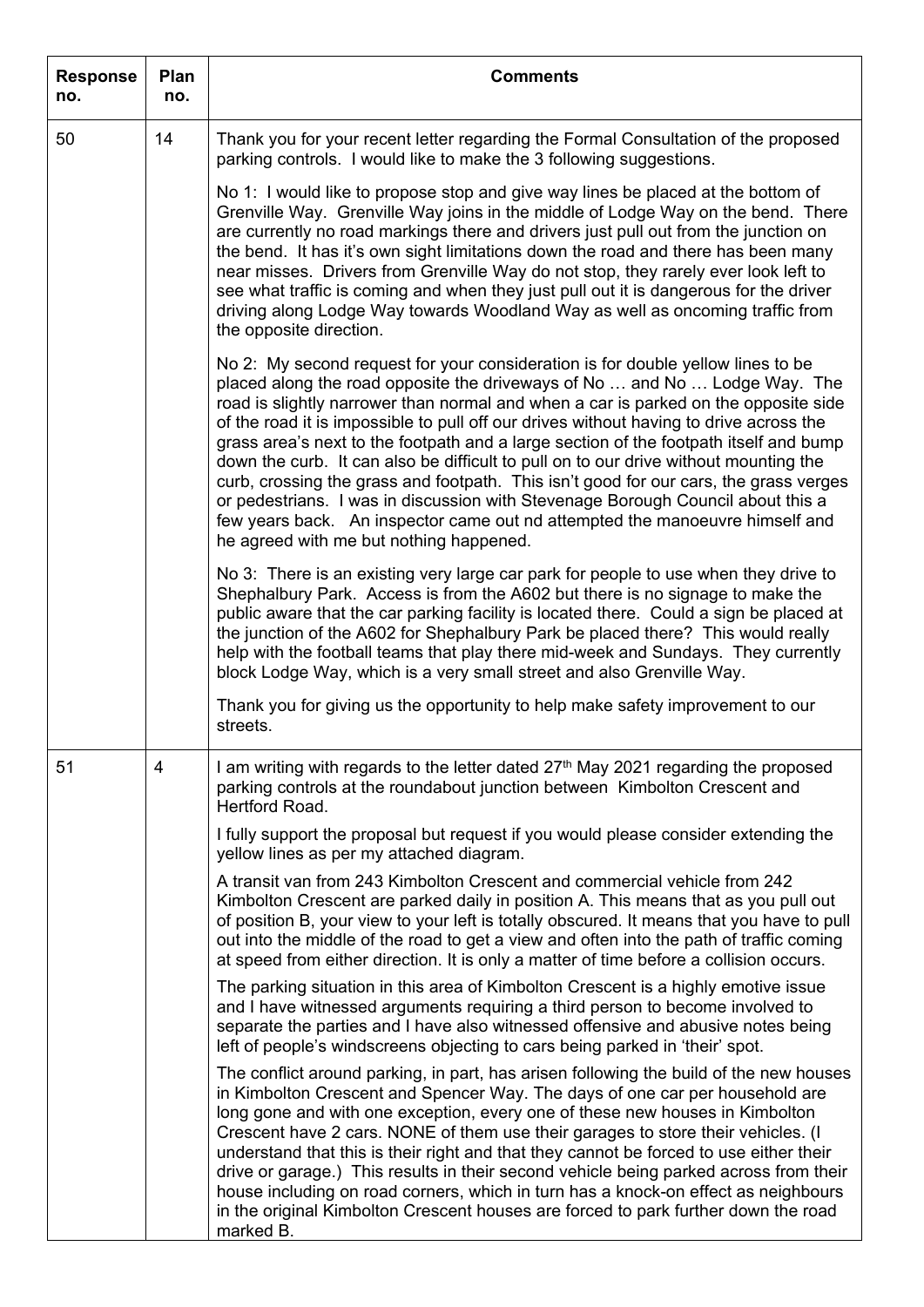| <b>Response</b><br>no. | Plan<br>no.    | <b>Comments</b>                                                                                                                                                                                                                                                                                                                                                                                                                                                                                                                                           |
|------------------------|----------------|-----------------------------------------------------------------------------------------------------------------------------------------------------------------------------------------------------------------------------------------------------------------------------------------------------------------------------------------------------------------------------------------------------------------------------------------------------------------------------------------------------------------------------------------------------------|
| 51                     | 4<br>cont'd    | Many houses in SG2 8RN have at least 2 cars, some have 3 and at least 1 house<br>has 4 cars. The parking is becoming an issue and is causing tension and frustration<br>in the area. I appreciate that it is not within the remit of this proposal but it would be<br>gratefully received if part of the green areas could be considered to accommodate<br>additional parking spaces.                                                                                                                                                                     |
| 52                     | R <sub>1</sub> | I am writing to oppose the new proposed parking restrictions.                                                                                                                                                                                                                                                                                                                                                                                                                                                                                             |
|                        |                | As a resident of Knebworth Gate for 11 years the parking on the curb as you drive<br>into the road has become silly, although I believe this is as there is nowhere else to<br>go. I firmly believe the parking in front of the green should not be removed as any<br>visitors will have no where to park.                                                                                                                                                                                                                                                |
|                        |                | Maybe just the curb before the bend could have a restriction?                                                                                                                                                                                                                                                                                                                                                                                                                                                                                             |
| 53                     | 4              | Whilst some lines have been added as a token gesture, The yellow lines do not go<br>all the way up to the corner of the road and large vans parked block view of on<br>coming traffic and force out going traffic into the incoming lane, whilst they over take<br>the parked vehicles. It is Deadly!                                                                                                                                                                                                                                                     |
| 54                     | 13             | Regarding the proposed parking restrictions at junction of Fellowes Way and<br>Woodland Way, I have no objections to this whatsoever, despite I believe it being<br>implicit and covered in law by the Road Traffic act and that of the Highway Code. It<br>is a dangerous junction, where the blind corner is very often undercut by vehicles<br>entering into Woodland Way from Fellowes Way. To emphasise the no parking law<br>at this junction, with the use of double yellow lines is a useful reminder of the danger<br>of parking on junctions.   |
|                        |                | I hope you do not mind but I would also like to take this opportunity of addressing<br>another related local parking issue which has been raised within the local<br>community.                                                                                                                                                                                                                                                                                                                                                                           |
|                        |                | Proposals have been put forward, to request additional yellow lines on the bend of<br>the Fellowes Way, top end Cul-de-sac. I believe this proposal has now been<br>retracted but in case it still remains on file, I wish to oppose it and will give my<br>reasons later if required.                                                                                                                                                                                                                                                                    |
|                        |                | Thank you for the opportunity to comment on the proposed yellow lines at the<br>junction in question.                                                                                                                                                                                                                                                                                                                                                                                                                                                     |
| 55                     | R <sub>2</sub> | Further to my telephone conversation with you on Thursday 9.6.2021 where we<br>discussed the contents of you letter dated 27.5.2021, my concerns are as follows.                                                                                                                                                                                                                                                                                                                                                                                          |
|                        |                | The statement that the road width in the carriage way is not wide enough to allow<br>car parking on the carriage without causing an obstruction to the passage of traffic.                                                                                                                                                                                                                                                                                                                                                                                |
|                        |                | The above car parking statement is not correct and needs to be reviewed, because<br>the carriage way width has been designed 4.950mm wide, to accommodate a<br>ridged vehicle and car to pass each other safely in opposite directions to and from<br>the cul-de-sac in accordance with Communities and Local Government Department<br>for Street Manuals.                                                                                                                                                                                                |
|                        |                | The above conditions means that between 2-3 cars 1900mm wide can be parked<br>along the curved side of the road between No 58-60 Mandeville. Provided that no<br>car parking is allowed on the other side of the road between No 51 and 57<br>Mandeville, with car verge parking restrictions being maintained. This procedure<br>would ensure vehicles can pass by parked cars on the other side of the carriageway<br>when entering and leaving the cul-de-sac with clear driving vision and head of<br>vehicle accident collisions is totally avoided. |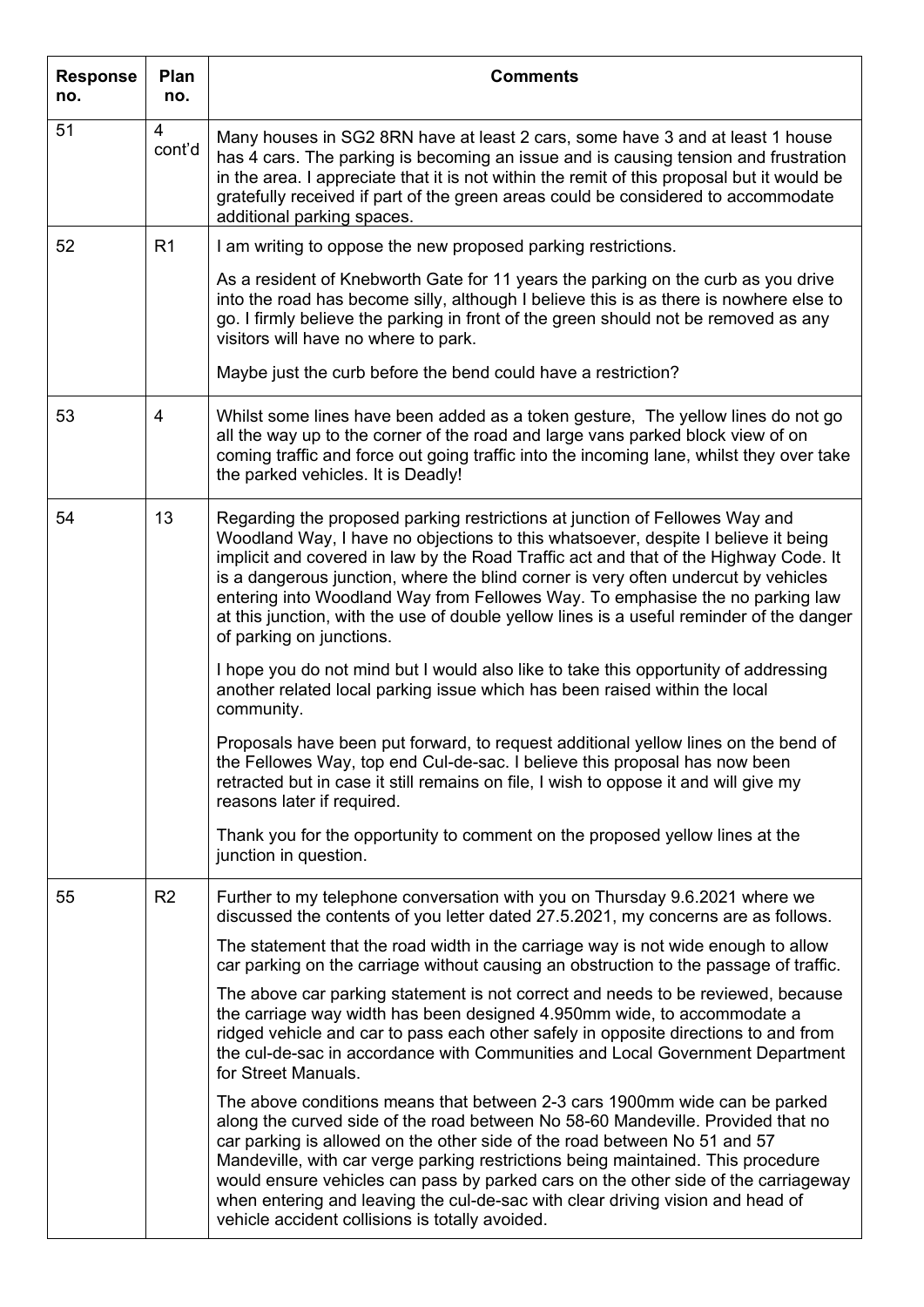| <b>Response</b><br>no. | Plan<br>no.              | <b>Comments</b>                                                                                                                                                                                                                                                                                                                                                                                                                                                                      |
|------------------------|--------------------------|--------------------------------------------------------------------------------------------------------------------------------------------------------------------------------------------------------------------------------------------------------------------------------------------------------------------------------------------------------------------------------------------------------------------------------------------------------------------------------------|
| 55                     | R <sub>2</sub><br>cont'd | The above situation is a compromise in providing street parking for the neighbours<br>located between No 61-69 Mandeville that have no car parking facilities who<br>currently park their cars on the curved curb line entering the cul-de-sac and 20m up<br>from the road junction up in Sleepers Hide.                                                                                                                                                                             |
|                        |                          | Prior to double yellow lines and car parking restriction being introduced in 2019. I<br>have observed cars parking partially two wheels on the footpath, or four wheels on<br>the footpath including parking on grass open area on occasions. These conditions<br>obstructed pedestrians and the post Man walking the footpath, resulting in people<br>walking across green open area or alternatively having to walk around the cars into<br>the road which is a road safety mater. |
|                        |                          | Proposals to widen the existing carriageway from 4.95m to approx. 6.0m, for<br>providing road safety improvements and off-road car parking facilities.                                                                                                                                                                                                                                                                                                                               |
|                        |                          | The Communities and Local Government Department for Streets document refers<br>footway parking and the Disability discrimination Act 2005 and under section 6.3.16<br>to 6.3.19 states minimum footpath width of 1500mm. However, most local<br>authorities will enforce 1200mm footpath width for pedestrian use in reviewing road<br>safety issues.                                                                                                                                |
|                        |                          | Therefore, the existing 1800mm footpath located either side of the existing carriage<br>way can be reduced by an average width of 500mm for either side of the road. This<br>would increase the existing carriageway width from 4950 to approximately 6000<br>wide and allow a car to pass safely between parked cars either side of the road at<br>the entrance of the cul-de-sac.                                                                                                  |
|                        |                          | The above proposals should be given every consideration as a permanent solution<br>to improve road safety, streetcar parking and to maintain a no parking on the<br>footpath verge policy.                                                                                                                                                                                                                                                                                           |
|                        |                          | <b>Additional Community Car Parking Proposals</b>                                                                                                                                                                                                                                                                                                                                                                                                                                    |
|                        |                          | There is an opportunity to provide car parking facilities to serve No 61-69 Mandeville<br>at the rear of No 64 Mandeville, located at the bell mouth adjacent to the cycle track<br>and grass open areas. The one-way access route would be from Oaks Cross to<br>Broad Water main Road with double yellow lines being installed to control car<br>parking down the lane to designated car parking areas.                                                                            |
|                        |                          | There also maybe the opportunity for Stevenage Borough Council to work in<br>partnership with the local church at Sleepers hide and enquire whether visitor's car<br>parking could be provided on a short stay basis.                                                                                                                                                                                                                                                                |
|                        |                          | Summary                                                                                                                                                                                                                                                                                                                                                                                                                                                                              |
|                        |                          | I have lived at , and I am very much aware that my neighbours living between No<br>61-69 Mandeville occupy land locked houses with no parking facilities and it is<br>important that maybe a residence car park parking scheme is introduced to satisfy<br>their needs with allocated car parking within reasonable walking distance.                                                                                                                                                |
|                        |                          | I believe it would be beneficial for a traffic management survey and audit to be<br>carried out in the future to review the above.                                                                                                                                                                                                                                                                                                                                                   |
|                        |                          | My proposals that I have put forward for car parking on one side of the cul-de-sac<br>road and for the carriage way to be widen are very practical and reasonable<br>solutions for maintaining road users and pedestrians safety, in compliance with the<br>Communities and Local Government Department for Streets document and<br>Disability discrimination Act 2005.                                                                                                              |
|                        |                          | Further to my letter and Email issued 17.6.2021 timed 17.01.                                                                                                                                                                                                                                                                                                                                                                                                                         |
|                        |                          | I arrived home yesterday evening at 8pm and on my arrival entering the<br>Mandeville cul $-$ de $-$ sac the Black Car that is parking on the footpath verge in the<br>photograph attached to my letter was not there parked between No 51-57                                                                                                                                                                                                                                         |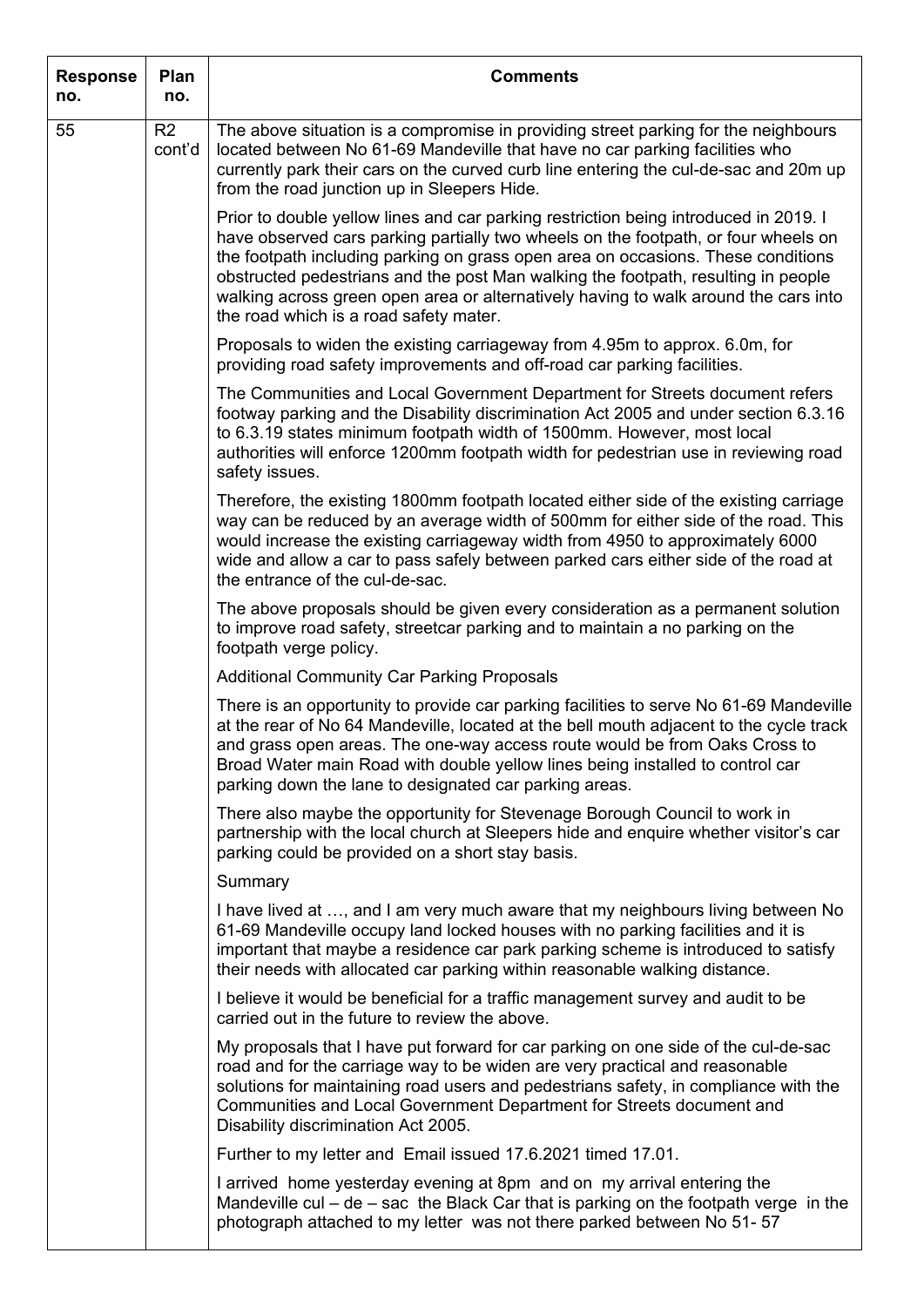| <b>Response</b><br>no. | Plan<br>no.  | <b>Comments</b>                                                                                                                                                                                                                                                                                                                                                                                                                                                                                                                                                                                                                                                                                                                                                                                                                                                                                                                                                                                                                                                  |
|------------------------|--------------|------------------------------------------------------------------------------------------------------------------------------------------------------------------------------------------------------------------------------------------------------------------------------------------------------------------------------------------------------------------------------------------------------------------------------------------------------------------------------------------------------------------------------------------------------------------------------------------------------------------------------------------------------------------------------------------------------------------------------------------------------------------------------------------------------------------------------------------------------------------------------------------------------------------------------------------------------------------------------------------------------------------------------------------------------------------|
| 55                     | R2<br>cont'd | Mandeville . This meant I could see that the TESCO Delivery Van had<br>driven passed two cars parked on the curved kerb line between No 58 and 60<br>Mandeville and was delivering grocers to No 64 Mandeville                                                                                                                                                                                                                                                                                                                                                                                                                                                                                                                                                                                                                                                                                                                                                                                                                                                   |
|                        |              | I parked my car and then watched the TESCO Van drive out of the CUL – De –<br>Sac passed the two cars parked on the curved side of the road then drive down<br>Mandeville Street with out any issues at all.                                                                                                                                                                                                                                                                                                                                                                                                                                                                                                                                                                                                                                                                                                                                                                                                                                                     |
|                        |              | I have previously, reviewed other streets nearby were the same condition are in<br>existence, were there is car parking on one side of the road, and cars and delivery<br>vehicles can pass safely on the other side of the road, without any issues at all,<br>and car parking controls remain in place.                                                                                                                                                                                                                                                                                                                                                                                                                                                                                                                                                                                                                                                                                                                                                        |
| 56                     | 10           | <b>Objection to Proposed Parking Controls Brook Drive junction with Ashdown</b><br><b>Road (No Waiting)</b>                                                                                                                                                                                                                                                                                                                                                                                                                                                                                                                                                                                                                                                                                                                                                                                                                                                                                                                                                      |
|                        |              | Thank you for your letter of 27 <sup>th</sup> May 2021.                                                                                                                                                                                                                                                                                                                                                                                                                                                                                                                                                                                                                                                                                                                                                                                                                                                                                                                                                                                                          |
|                        |              | I wish to formally oppose the proposed 'No waiting at any time' restrictions in their<br>current format.                                                                                                                                                                                                                                                                                                                                                                                                                                                                                                                                                                                                                                                                                                                                                                                                                                                                                                                                                         |
|                        |              | The proposed restriction is directly  I have had good opportunity to observe the<br>junctions of both Ashdown Road and Brook Drive. I have not observed any of the<br>issues outlined in the reasons stated for the imposition of new restrictions, and I<br>would invite Stevenage Borough Council to share any redacted complaints which<br>they have received about this junction. I don't believe that there have been any road<br>traffic collisions in this period involving either vehicles or pedestrians.                                                                                                                                                                                                                                                                                                                                                                                                                                                                                                                                               |
|                        |              | Despite having never seen a vehicle parked on the corner of the junction, I do not<br>object to 'No Waiting at any time' restrictions being placed at the actual junction, as<br>clearly forcing any vehicle onto the opposite side of the road is dangerous. My<br>concern and objections are based on the distance that the restriction continues in to<br>Brook Drive. I have no doubt that any person who regularly uses Brook Drive would<br>agree that the proposed restrictions are being applied to the part of the street which<br>is easiest to navigate.                                                                                                                                                                                                                                                                                                                                                                                                                                                                                              |
|                        |              | The reasons provided for the proposed control include lack of access to emergency<br>vehicles. This part of Brook Drive is the only part of the entire street in which traffic<br>can still pass a refuse vehicle while other vehicles are parked on the road. Although<br>it isn't reflected in the planning application documents which just show 'Parking<br>Area', there is a 230cm wide area between the marked parking bays and the<br>carriageway. This is wider than most vehicles and is the same width as each lane<br>of Brook Drive. This creates a natural passing point for two vehicles at one time for<br>the entire length of marked spaces. Even with vehicles parked on the area opposite<br>the parking bays, this still leaves a minimum of 4.6m for passing vehicles. A Scania<br>Fire Engine is 2.3m wide. There are no other parts of Brook Drive which allow such<br>generous access, but there appears to be no application to apply such restrictions<br>elsewhere and it is difficult to understand why there is such inconsistency. |
|                        |              | The second reason quoted for applying restrictions was lack of visibility for traffic<br>approaching the junction. Driving along Brook Drive towards the junction with<br>Ashdown Road there is a public green to the left, and a public green to the right.<br>There are existing controls on Ashdown Road preventing verge parking. This allows<br>a good view from Ashdown Road to Brook Drive and vice versa. This is not impeded<br>by vehicles parked in the proposed control area (other than the actual corner) as<br>Ashdown Road is a steep hill, so regardless of the direction of travel, you can see<br>both roads.                                                                                                                                                                                                                                                                                                                                                                                                                                 |
|                        |              | I have no doubt that this proposal is made with the best of intentions, however I<br>believe that the control will result in unintended consequences and reduce road                                                                                                                                                                                                                                                                                                                                                                                                                                                                                                                                                                                                                                                                                                                                                                                                                                                                                             |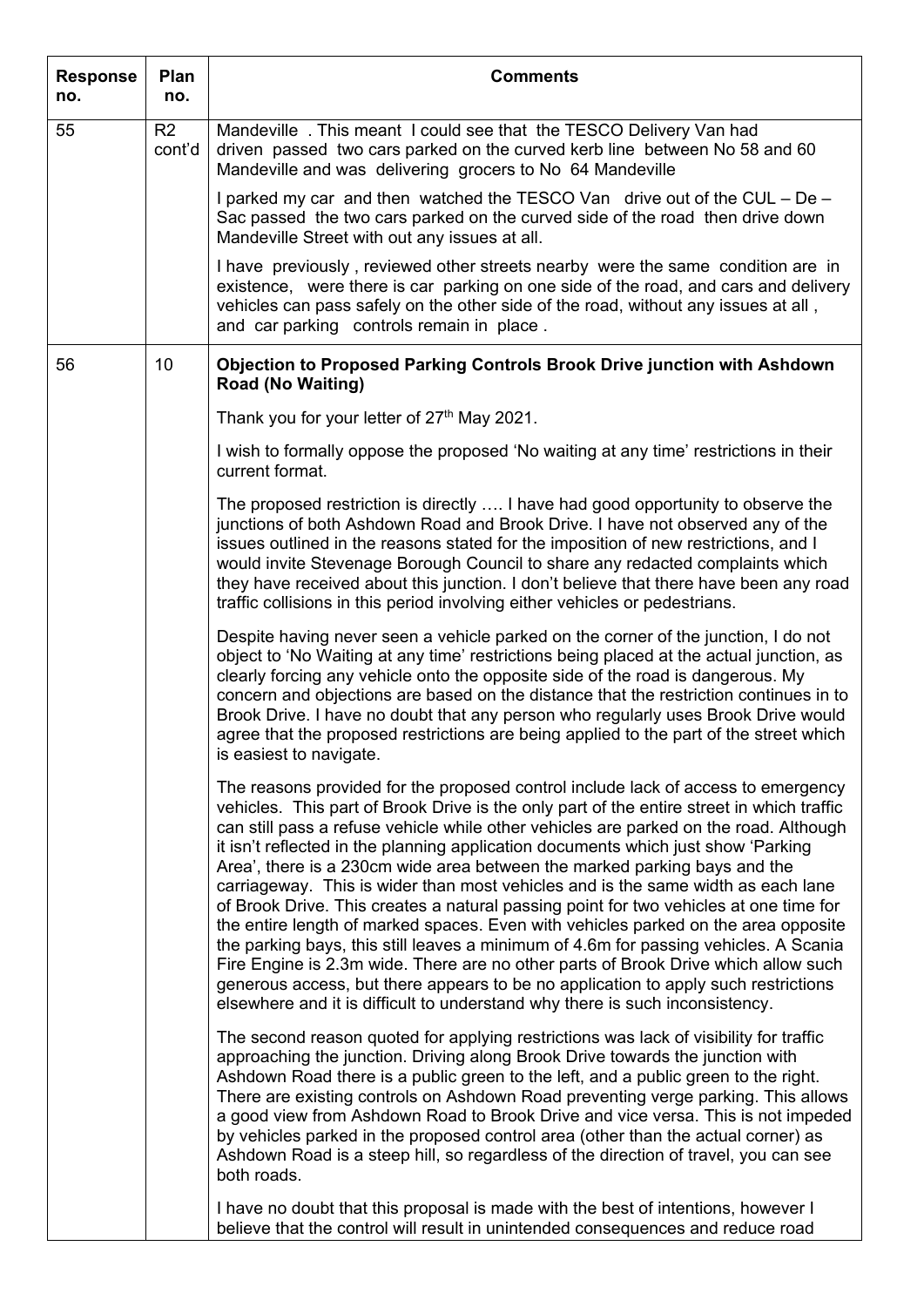| <b>Response</b><br>no. | Plan<br>no.  | <b>Comments</b>                                                                                                                                                                                                                                                                                                                                                                                                                                                                                                                                                                                                                                                                                                                                                                                                                                                                                                                                                                                                                                                                                                                                                                                                                                                                                                  |
|------------------------|--------------|------------------------------------------------------------------------------------------------------------------------------------------------------------------------------------------------------------------------------------------------------------------------------------------------------------------------------------------------------------------------------------------------------------------------------------------------------------------------------------------------------------------------------------------------------------------------------------------------------------------------------------------------------------------------------------------------------------------------------------------------------------------------------------------------------------------------------------------------------------------------------------------------------------------------------------------------------------------------------------------------------------------------------------------------------------------------------------------------------------------------------------------------------------------------------------------------------------------------------------------------------------------------------------------------------------------|
| 56                     | 10<br>cont'd | safety in Brook Drive. Since 'No Verge Parking' was introduced in Ashdown Road,<br>significantly more vehicles park entirely on the road at the upper sections nearer to<br>Broadwater Crescent. This has been effective in reducing the speed at which some<br>drivers travel along the road as more caution is required with there being poorer<br>visibility and points at which only one vehicle can pass. It would only require one<br>visit to understand that some people now drive irresponsibly fast from Hertford Road<br>towards Ashdown Road until the point they are forced to slow down due to vehicles<br>parked on Ashdown Road. Preventing parking on the whole section of the proposed<br>part of Brook Drive will create an extension to the Ashdown Road racetrack. Brook<br>Drive is already used as a rat run to Broadwater Crescent. A clearer road would be<br>a great advantage to those driving in a hurry as there would be no need to slow<br>down or give way to other drivers. Any increase of vehicle speed is of concern,<br>especially next to where children play, and on a road which needs to be crossed to<br>access parking bays.<br>The proposal does reduce parking which is disappointing as the other proposed                                                         |
|                        |              | control for Brook Drive (verge parking) will increase demand for parking on this part<br>of the street. The huge benefit which was provided when 12 new bays were created<br>two years ago will be halved if 6 spaces of on street parking are lost. This combined<br>with the number of local unrentable council owned garages which remain boarded<br>up (29 as of 2018), create quite an issue for local residents.                                                                                                                                                                                                                                                                                                                                                                                                                                                                                                                                                                                                                                                                                                                                                                                                                                                                                           |
|                        |              | I believe that controls at the junction only would be of greater benefit in promoting<br>road safety than those which are currently proposed. I would be keen to discuss this<br>further.                                                                                                                                                                                                                                                                                                                                                                                                                                                                                                                                                                                                                                                                                                                                                                                                                                                                                                                                                                                                                                                                                                                        |
| 57                     | 3            | Dear Nick,                                                                                                                                                                                                                                                                                                                                                                                                                                                                                                                                                                                                                                                                                                                                                                                                                                                                                                                                                                                                                                                                                                                                                                                                                                                                                                       |
|                        |              | I am emailing you today to express my feelings about more parking restrictions<br>being put in place in my street.I have lived  in fellowes way since 1995 and have<br>always had issues parking. This has only been due to most people having 2 or more<br>vehicles There is also an issue with large vans, most of which belong to tenants<br>who live on broadwater cresent. I believe a more fairer way of dealing with parking<br>issues would be permit parking. I would love to have my driveway done but i am a<br>household that does not live with any benefits to top up money so my wages are<br>bills and not much else. So maybe the council should help council tenants to have<br>driveways done.                                                                                                                                                                                                                                                                                                                                                                                                                                                                                                                                                                                                |
| 58                     | 12           | Thank you for your revised proposed parking restrictions for park view (cul de sac<br>serving number 28 -35). We welcome the proposed removal of double yellow lines<br>and introduction of single yellow line from outside number 34 and into the turning<br>head.                                                                                                                                                                                                                                                                                                                                                                                                                                                                                                                                                                                                                                                                                                                                                                                                                                                                                                                                                                                                                                              |
|                        |              | . There is a small gap between our dropped kerb and the dropped kerb  next<br>door. This is often used as a parking space. However, it is not large enough for a<br>car (you may just fit a smart car) to be parked without a set of wheels overhanging<br>either our dropped kerb or the dropped kerb of the garage. It also means we cannot<br>safely get off our drive around any parked car there and have to use the turning<br>head to turn round. Please can you advise how this will work once the turning head<br>can be parked in. Please note, we have been advised by your council office that the<br>space between the two dropped kerbs is not a space and we are to contact the<br>traffic warden to issue tickets. We have contacted the traffic warden several times<br>and they have come out as people are moving their cars. Number  runs a swim<br>school from her house so there is always a constant stream of traffic parking there<br>and obviously the time it takes a for a traffic warden to come out means that they<br>have moved before he gets there (each car is parked there for around 40 mins).<br>When the parking restrictions first went in your office advised that yellow lines would<br>go down there to prevent roller parking there and creating a safety issue. The |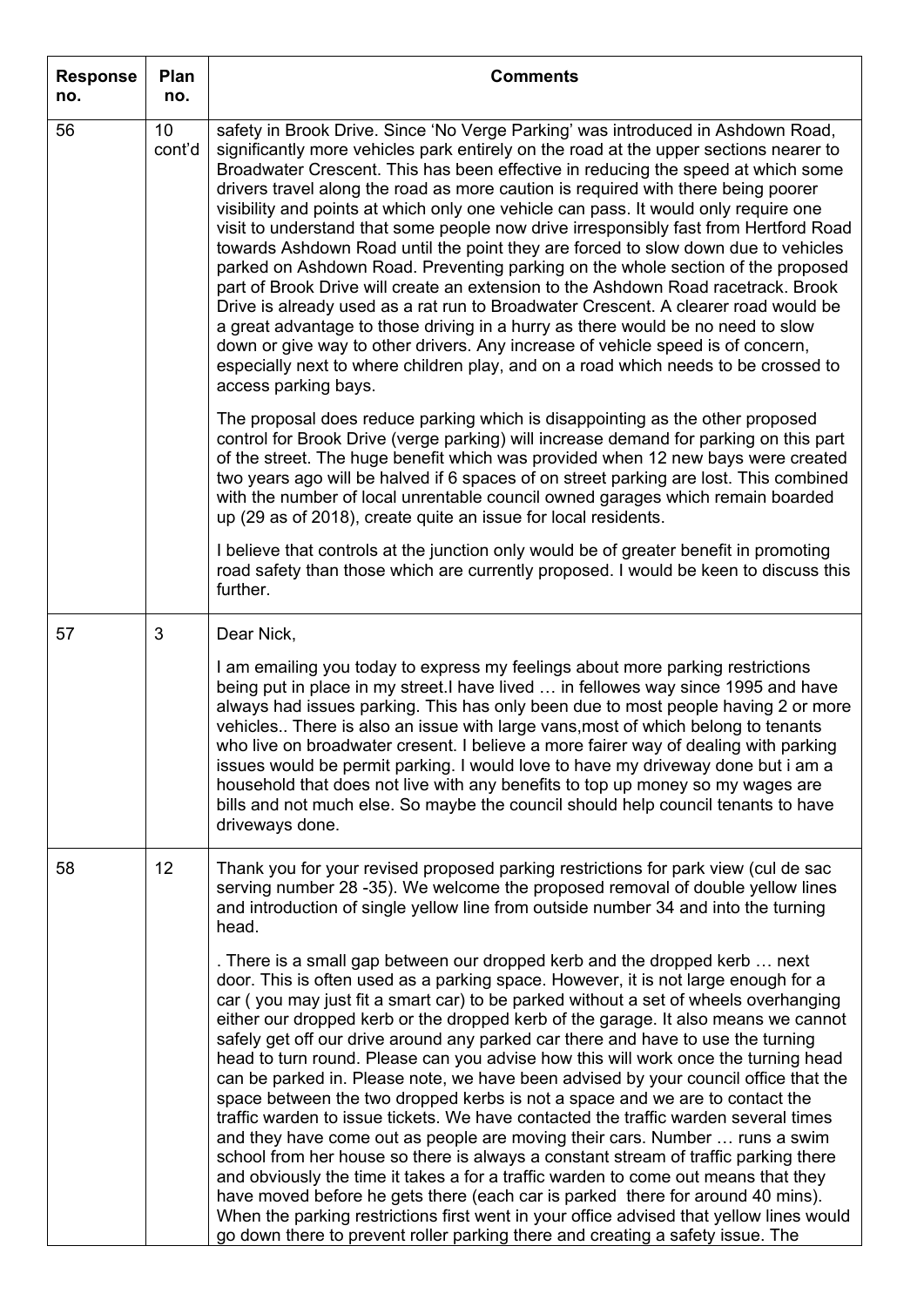| <b>Response</b><br>no. | Plan<br>no.                       | <b>Comments</b>                                                                                                                                                                                                                                                                                                                                                                                                                                    |
|------------------------|-----------------------------------|----------------------------------------------------------------------------------------------------------------------------------------------------------------------------------------------------------------------------------------------------------------------------------------------------------------------------------------------------------------------------------------------------------------------------------------------------|
| 58                     | 12 <sup>2</sup><br>cont'd         | markers were sprayed up but we are still waiting. Please can you advise further. We<br>have paid a lot of money to secure safe off-road parking and would like to be able to<br>use it without obstruction or safety issues and without having to regularly contact the<br>traffic warden. I would be grateful if you could contact me regarding this further.                                                                                     |
|                        |                                   | Also, one last moan $\bigodot$ , we fully support the proposals of changing the double<br>yellow lines to a single from outside number 34 as your map indicates. If these<br>plans were to be changed to include the removal of double yellow lines outside<br>number 35 and replacing with single yellow lines we would not support it. Before the<br>restrictions were put in, we could not get off our driveway due to the swim school<br>users |
|                        |                                   | Thanks for your help. We have many photos of the parking over the dropped kerbs<br>and vision restrictions cause by it if required.                                                                                                                                                                                                                                                                                                                |
| 59                     | 8                                 | Thank you for planning and regulation letter dated 27/05/2021.                                                                                                                                                                                                                                                                                                                                                                                     |
|                        |                                   | I appreciate the efforts you are making to revoke the yellow lines to encourage<br>parking from the bend where it causes danger.                                                                                                                                                                                                                                                                                                                   |
|                        |                                   | I think that you could have been more generous with this slightly and revoked at<br>least to the front porch of 83 Blenheim way, this would still be on a straight part of<br>the road and offer 1 to 1.5 more parking spaces. At the moment all of the revoked<br>lines are under 4 lime trees and although lovely people are reluctant to park under<br>trees due to the mess their cars get into.                                               |
|                        |                                   | At the moment they are 5/6 cars that regularly park on the bend and I think a little<br>extra would go a long way especially when it is not under the trees.                                                                                                                                                                                                                                                                                       |
|                        |                                   | Please consider my request I've lived in  since 1997                                                                                                                                                                                                                                                                                                                                                                                               |
| 60                     | 12                                | Hi, I'll be blunt.                                                                                                                                                                                                                                                                                                                                                                                                                                 |
|                        |                                   | The only thing that will work is if double yellow lines are put down, up to number 17<br>as this address isn't being used / occupied and hasn't been for many years for very<br>long periods & people are still parking their constantly. When a resident moves in<br>there permanently as will do one day, it will be a problem for them, as they want be<br>able to get out of there own drive.                                                  |
| 61                     | 3                                 | I am writing in respect of the formal consultation (ref: TPE/03/19-5/F) concerning the<br>extension of double yellow lines into Fellowes Way at the junction with Broadwater<br>Crescent.                                                                                                                                                                                                                                                          |
|                        |                                   | I own one of the properties that the extended lines would cover and I see no benefit<br>to this change, as we have not witnessed any traffic or parking issues with the lines<br>as they are.                                                                                                                                                                                                                                                      |
|                        |                                   | Furthermore, it would make it more difficult for delivery and trade businesses to<br>access our property and others nearby. The main bottleneck caused by parked<br>vehicles is actually further into Fellowes Way than this planned extension and<br>therefore it may actually exacerbate this as people are forced to park further up the<br>road (or on the nearby grass verges and damaging them, which has been a problem<br>in the past).    |
| 62                     | 10 <sub>8</sub><br>V <sub>1</sub> | Have tried to e-mail this to tro@stevenage.gov.uk to object to the propsed parking.<br>Your Ref: TPE/03/19-5F. The e-mail just keeps bouncing back, not very good if you<br>are asking for peoples opinions to reply to this e-mail address. Please could you<br>forward this on to the right department. Thank you.                                                                                                                               |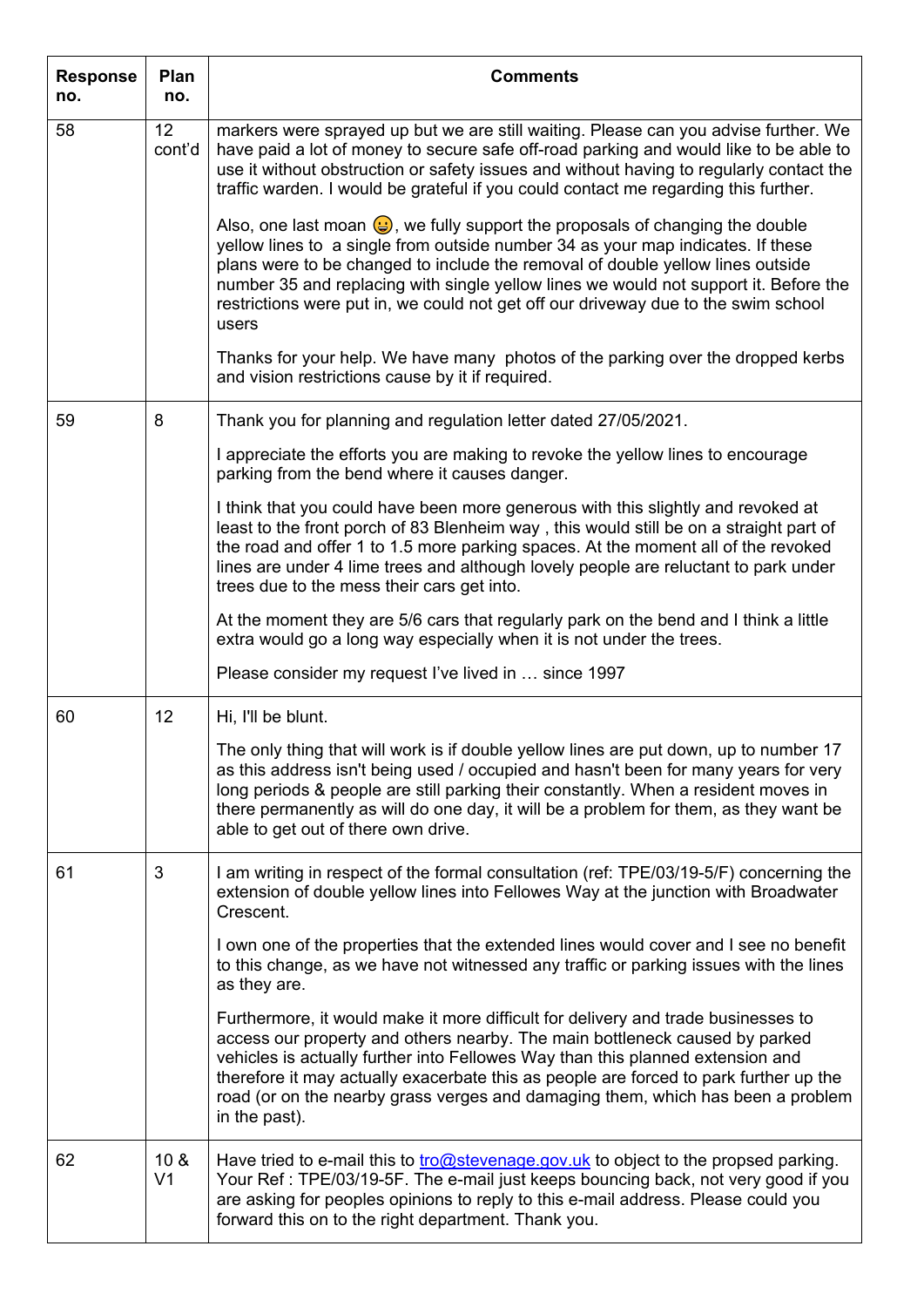| <b>Response</b><br>no. | Plan<br>no.                                 | <b>Comments</b>                                                                                                                                                                                                                                                                                                                                                                                                                                                                                                                                                                                                                                                                                                                                                                                                                                                                                                                                                                                                                                                                                                                                                                                                                                                                                                                                                                                                                                   |
|------------------------|---------------------------------------------|---------------------------------------------------------------------------------------------------------------------------------------------------------------------------------------------------------------------------------------------------------------------------------------------------------------------------------------------------------------------------------------------------------------------------------------------------------------------------------------------------------------------------------------------------------------------------------------------------------------------------------------------------------------------------------------------------------------------------------------------------------------------------------------------------------------------------------------------------------------------------------------------------------------------------------------------------------------------------------------------------------------------------------------------------------------------------------------------------------------------------------------------------------------------------------------------------------------------------------------------------------------------------------------------------------------------------------------------------------------------------------------------------------------------------------------------------|
| 62                     | 10 <sub>8</sub><br>V <sub>1</sub><br>cont'd | We want to object to the stupid proposed parking in Brook Drive Also having<br>discussed this with our neighbours we are all in agreement that this will not work<br>and is unnecessary. By putting double yellow lines down Brook Drive opposite the<br>junction of Ashdown road is a crazy idea. It doesn't need it it works perfectly as it<br>is. The parking bays work really well, if we cant park in the bays we have to park on<br>the side of the road where we used to park before the parking baysthe bays<br>alongside where do we park when the bays are full and your stupid yellow lines are<br>in place. We fully understand stopping the parking on the pavement. Why not worry<br>about all the vehicles parked down Ashdown Road opposite the junction of Brook<br>Drive. At the moment from 7 am in the morning we have all the construction workers<br>parking down Ashdown Road. What happens when the new builds are finished(<br>Malvern Place, )they have allocated spaces probably for one car but most houses<br>have 2 where will these park. Why not put more parking bays on the grass where<br>the Highways had their cabins for so long while they were working on the roads. Or<br>cut into the grass verges down Ashdown Road. Another point is to change the sign<br>at the entrance to Brook Drive to no parking on the verges from Ashdown Road end<br>this is far cheaper than putting double yellow lines. |
| 63                     | 03<br>Rev1                                  | We live at the  Fellowes Way, Stevenage, Herts SG2 8BW.  and this road is<br>already overcrowded with parking cars we do not agree with any extension double<br>yellow lines as it will make even difficult for people to find space for parking. My<br>parents have ongoing appointments and we will be struggling if other cars take over<br>our parking space.                                                                                                                                                                                                                                                                                                                                                                                                                                                                                                                                                                                                                                                                                                                                                                                                                                                                                                                                                                                                                                                                                 |
| 64                     | R1                                          | Dear sirs, I would whole heartedly applaud the removal of parking restrictions in<br>Knebworth gatewith the exception of the corner of the culdesac sac entrance.<br>People often park on the bend and in the event of an emergency I doubt (for eg) a<br>fire engine would be able to gain access.<br>Maybe restrictions from the corner down to the main road might be sensible?<br>Within the culdesac, I think restrictions should definitely be removed as we struggle<br>for parking at the best of times<br>I think most residents would totally back the partial redevelopment of the grassy<br>area if it provided some much needed visitor parking !!                                                                                                                                                                                                                                                                                                                                                                                                                                                                                                                                                                                                                                                                                                                                                                                   |
| 65                     | R <sub>1</sub>                              | With reference to your letter dated 29 October 2021 regarding the proposal to<br>permanently remove the verge and footway parking prohibition in Knebworth Gate, I<br>am in total agreement.<br>I believe that there is no need for these parking restrictions in Knebworth Gate, and<br>they should be removed.                                                                                                                                                                                                                                                                                                                                                                                                                                                                                                                                                                                                                                                                                                                                                                                                                                                                                                                                                                                                                                                                                                                                  |
| 66                     | R <sub>1</sub>                              | I live at no.  Knebworth Gate and I strongly request no parking controls are<br>enforced. I already feel that there is not enough parking for residents as it is let<br>alone stopping residents parking near their garages or along the pathway. As we<br>live near a main road the closest we would be able to park would be Roebuck Gate<br>if we were not able to park within the close, this is not ideal.                                                                                                                                                                                                                                                                                                                                                                                                                                                                                                                                                                                                                                                                                                                                                                                                                                                                                                                                                                                                                                   |
| 67                     | R <sub>1</sub>                              | With reference to your letter.<br>I would like to have the present situation whereby there are NO RESTRICTIONS to<br>parking at Knebworth Gate to remain permanently. That is to say that we can<br>continue parking partly on the road and partly on the pavement with NO<br>RESTRICTIONS.                                                                                                                                                                                                                                                                                                                                                                                                                                                                                                                                                                                                                                                                                                                                                                                                                                                                                                                                                                                                                                                                                                                                                       |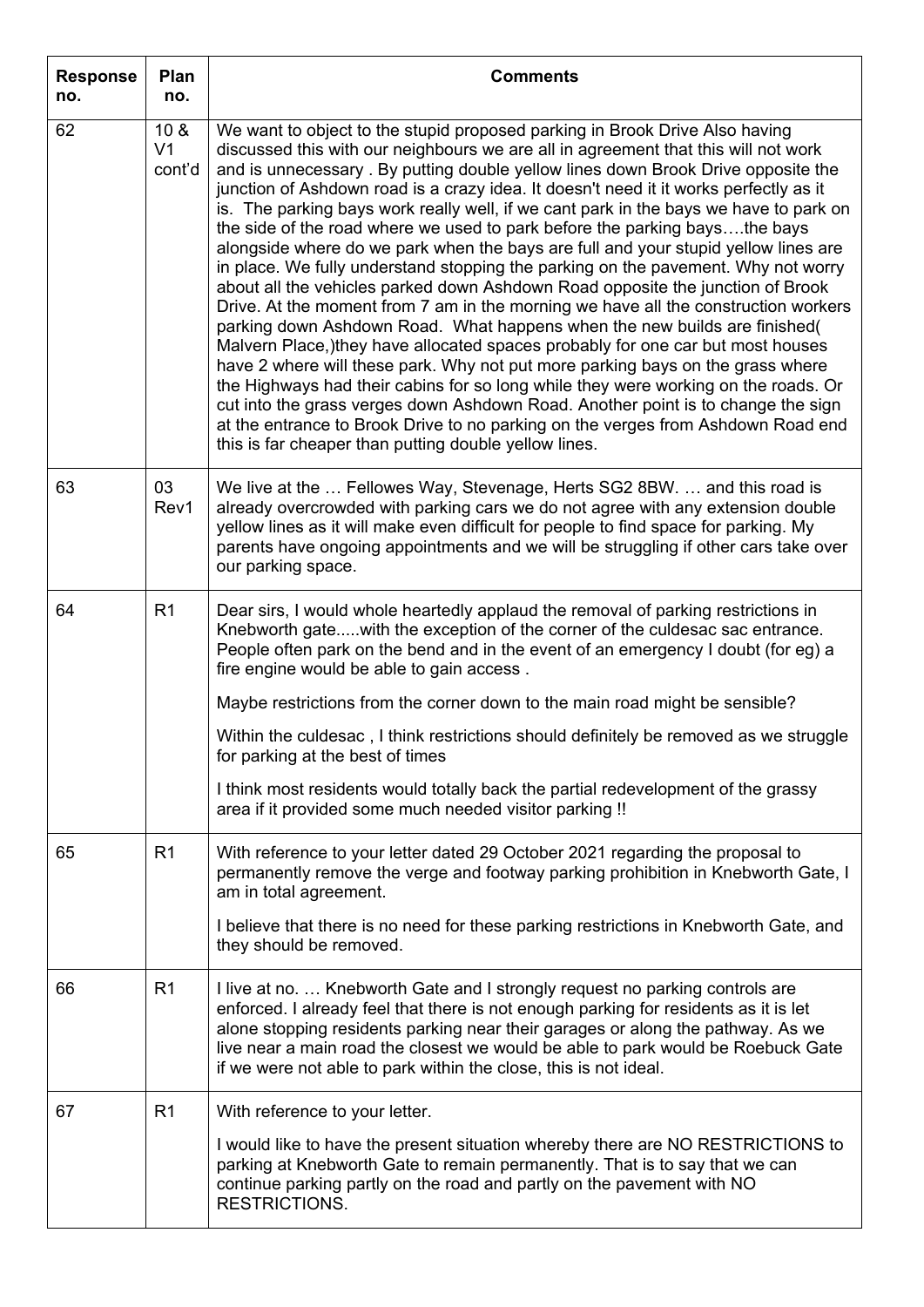| <b>Response</b><br>no. | Plan<br>no.    | <b>Comments</b>                                                                                                                                                                                                                                                                                                                                                                                                                                                                                                                                                                                                                                                                                                                                                                                                                                                                                                                                                                                                                                                                                                                                               |
|------------------------|----------------|---------------------------------------------------------------------------------------------------------------------------------------------------------------------------------------------------------------------------------------------------------------------------------------------------------------------------------------------------------------------------------------------------------------------------------------------------------------------------------------------------------------------------------------------------------------------------------------------------------------------------------------------------------------------------------------------------------------------------------------------------------------------------------------------------------------------------------------------------------------------------------------------------------------------------------------------------------------------------------------------------------------------------------------------------------------------------------------------------------------------------------------------------------------|
| 68                     | R <sub>1</sub> | We DO NOT wish for the parking controls to be implemented as parking on the<br>footpaths in the only way we can park and not being able to will cause congestion<br>and take away parking availability                                                                                                                                                                                                                                                                                                                                                                                                                                                                                                                                                                                                                                                                                                                                                                                                                                                                                                                                                        |
| 69                     | 03             | I am writing regarding your latest communication, Received 03/11/2021.                                                                                                                                                                                                                                                                                                                                                                                                                                                                                                                                                                                                                                                                                                                                                                                                                                                                                                                                                                                                                                                                                        |
|                        | Rev 1          | I think the new yellow lines should be on the South side of fellowes way - Option B.<br>This would mean that everyone will then be parked on the same side of the road as<br>residents who live further up Fellowes Way also park on the north side of the road<br>and therefore there will not be any obstruction to emergency services or anyone<br>else driving up/down Fellowes Way.                                                                                                                                                                                                                                                                                                                                                                                                                                                                                                                                                                                                                                                                                                                                                                      |
|                        |                | That being said your consultation is STILL NOT ADDRESSING THE CAUSE which<br>is lack of parking. Everyone on the south side of the road could have a drive but<br>everyone on the north side of the road, myself included, living on the large green<br>area, can not have a drive. We have no choice but to park on the roadside. Why is<br>your consultation not addressing this fact. All you are doing is taking away much<br>needed parking spaces. Why haven't you come up with alternatives? The large<br>green, for instance, could be used to create many parking spaces.                                                                                                                                                                                                                                                                                                                                                                                                                                                                                                                                                                            |
|                        |                | It's all very well putting yellow lines all over broadwater/stevenage and whilst I do<br>agree, there is a problem, your solution is only going to create more problems. Not<br>everyone who parks at the bottom of Fellowes Way, lives in Fellowes Way. I know<br>of at least 2 cars that are parked, where the owners are actually residents of<br>Broadwater crescent, Where parking is also a problem.                                                                                                                                                                                                                                                                                                                                                                                                                                                                                                                                                                                                                                                                                                                                                    |
|                        |                | Let's create positivity and not negativity by coming up with some proper solutions<br>instead of creating new problems, after all, your title is Parking management officer,<br>is it not?? I put it to you, that you should start acting like a parking management<br>officer and not a problem creating Officer.                                                                                                                                                                                                                                                                                                                                                                                                                                                                                                                                                                                                                                                                                                                                                                                                                                            |
| 70                     | R <sub>1</sub> | Thank you for calling to explain the situation to me, I would be very happy if you<br>were to permanently remove any parking restrictions as we have limited parking<br>here as you have seen and the road has no direct access to anywhere else.                                                                                                                                                                                                                                                                                                                                                                                                                                                                                                                                                                                                                                                                                                                                                                                                                                                                                                             |
| 71                     | R <sub>1</sub> | As far as I'm aware there were no issues or complaints about parking until the<br>council put the signs up seemingly as a matter of course (as they did for the whole<br>area) without any specific reason.                                                                                                                                                                                                                                                                                                                                                                                                                                                                                                                                                                                                                                                                                                                                                                                                                                                                                                                                                   |
|                        |                | When the signs went up some people were perplexed and unhappy and did<br>complain and they were taken down. I, and others, had assumed that that was the<br>end of it. Why was it felt that a consultation is necessary? I'm guessing there have<br>been no complaints since they were taken down as this has always been the norm<br>which people were happy with until the restrictions were imposed unnecessarily and<br>since the restrictions were removed things have gone back to normal again. The<br>only traffic here is from residents and their guests, delivery drivers and people doing<br>works. No football fans park here. On the bend it is safer to park partially on the<br>pavement as otherwise if people park wholly on the road it hampers access for all<br>residents and anyone entering the street, and this particularly relevant to access for<br>emergency services vehicles and this is potentially more dangerous. It was evident<br>that when people were parking fully on the road a fire engine would not be able get<br>into the street Has anyone from the council actually visited the street to make an<br>assessment? |
|                        |                | You say that no response will mean the restrictions are re-imposed, when it makes<br>far more sense to do the reverse and leave things as they are and always have<br>been except for that brief period when restrictions were imposed apparently for no<br>other reason than that they were imposed on the whole area. Why consult on the                                                                                                                                                                                                                                                                                                                                                                                                                                                                                                                                                                                                                                                                                                                                                                                                                    |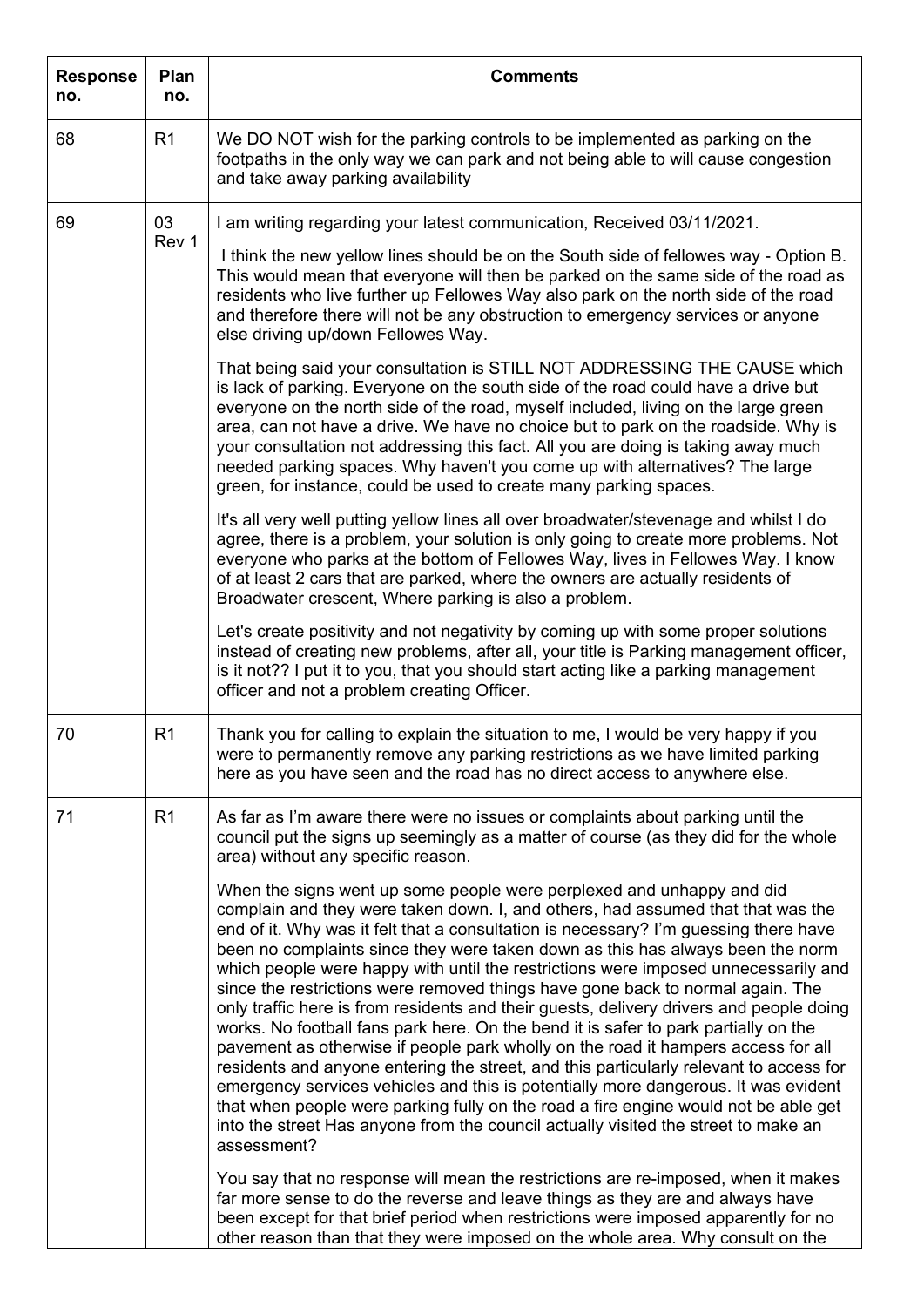| <b>Response</b><br>no. | Plan<br>no.              | <b>Comments</b>                                                                                                                                                                                                                                                                                                                                                                                                                                                                                                                                                                                         |
|------------------------|--------------------------|---------------------------------------------------------------------------------------------------------------------------------------------------------------------------------------------------------------------------------------------------------------------------------------------------------------------------------------------------------------------------------------------------------------------------------------------------------------------------------------------------------------------------------------------------------------------------------------------------------|
| 71                     | R <sub>1</sub><br>cont'd | removal of something that was neither necessary or desired and is in fact<br>dangerous? My view is leave well alone. Many people will no doubt not read the<br>letter and will therefore not respond as there is no expectation of this being an issue<br>as people have assumed it had gone away. If you put signs up again people will<br>then notice and will complain and they'll get taken down again. This would be a<br>waste of everyone's time and the council's money. Like I say, my view is that the<br>best course of action is to leave things as they are with the restrictions removed. |
| 72                     | $\overline{7}$<br>Rev1   | I refer to your letter regarding the formal consultation for parking controls at the<br>Balmoral Close / Hertford Road Junction Ref TPE/03/19-5/F/07.                                                                                                                                                                                                                                                                                                                                                                                                                                                   |
|                        |                          | It is good that you have taken on board the concerns from the residents of Balmoral<br>Close regarding the parking opposite the Junction by the residents in Hertford Road<br>and have proposed double yellow lines on both sides.                                                                                                                                                                                                                                                                                                                                                                      |
|                        |                          | As all of these properties in Hertford Road have drives and off road parking I find it<br>strange that the drives are often empty and their cars parked on the road causing an<br>obstruction and for traffic to drive on the wrong side of the road, in particular buses.                                                                                                                                                                                                                                                                                                                              |
|                        |                          | Could I ask what distance is proposed from the finish of the corners into Balmoral<br>Close?                                                                                                                                                                                                                                                                                                                                                                                                                                                                                                            |
|                        |                          | The recomended distance, Highway Code rule 243, is 10 metres or 32 feet either<br>side facing the direction of the flow of traffic.                                                                                                                                                                                                                                                                                                                                                                                                                                                                     |
|                        |                          | Is this what is proposed?                                                                                                                                                                                                                                                                                                                                                                                                                                                                                                                                                                               |
| 73                     | R <sub>1</sub>           | I write to confirm that am in favour of permanent removal of the verge and footway<br>parking prohibition in Knebworth Gate.                                                                                                                                                                                                                                                                                                                                                                                                                                                                            |
| 74                     | 07<br>Rev1               | I agree that double yellow lines should be put in place at the Balmoral Close<br>junction.                                                                                                                                                                                                                                                                                                                                                                                                                                                                                                              |
| 75                     | R <sub>1</sub>           | I'm wrighting to you in relation to the permanent removal of parking controls in<br>Knebworth gate.                                                                                                                                                                                                                                                                                                                                                                                                                                                                                                     |
|                        |                          | I reside at  Knebworth Gate and and agree the parking controls should be<br>permanently removed, Knebworth gate is a dead end and only used by us the<br>residents, as most households have more than one car us included we need to<br>have the ability to park our cars so the removal of the parking controls should be<br>agreed.                                                                                                                                                                                                                                                                   |
|                        |                          | As Knebworth Gate is residential and has no through traffic cars being parked on<br>the pathways or verge do not cause any obstructions or issuse to the residents.                                                                                                                                                                                                                                                                                                                                                                                                                                     |
|                        |                          | Please take this email as my confirmation that the parking controls should be<br>removed.                                                                                                                                                                                                                                                                                                                                                                                                                                                                                                               |
|                        |                          | Thank you for the letter giving us the opportunity to voice our opinions before the<br>close of this matter                                                                                                                                                                                                                                                                                                                                                                                                                                                                                             |
| 76                     | 13<br>Rev1               | Thank you for your letter dated 29 October 2021 regarding parking controls.                                                                                                                                                                                                                                                                                                                                                                                                                                                                                                                             |
|                        |                          | I agree with the double yellow lines being put both sides of the bend at the junction<br>of Fellowes Way and Woodland Way but see no need to put double yellow lines on<br>the straight north side of Fellowes Way. You haven't done this further down<br>Fellowes Way so why do you think it necessary in this location.                                                                                                                                                                                                                                                                               |
|                        |                          | There is considerable frustration from residents regarding cars parked on the                                                                                                                                                                                                                                                                                                                                                                                                                                                                                                                           |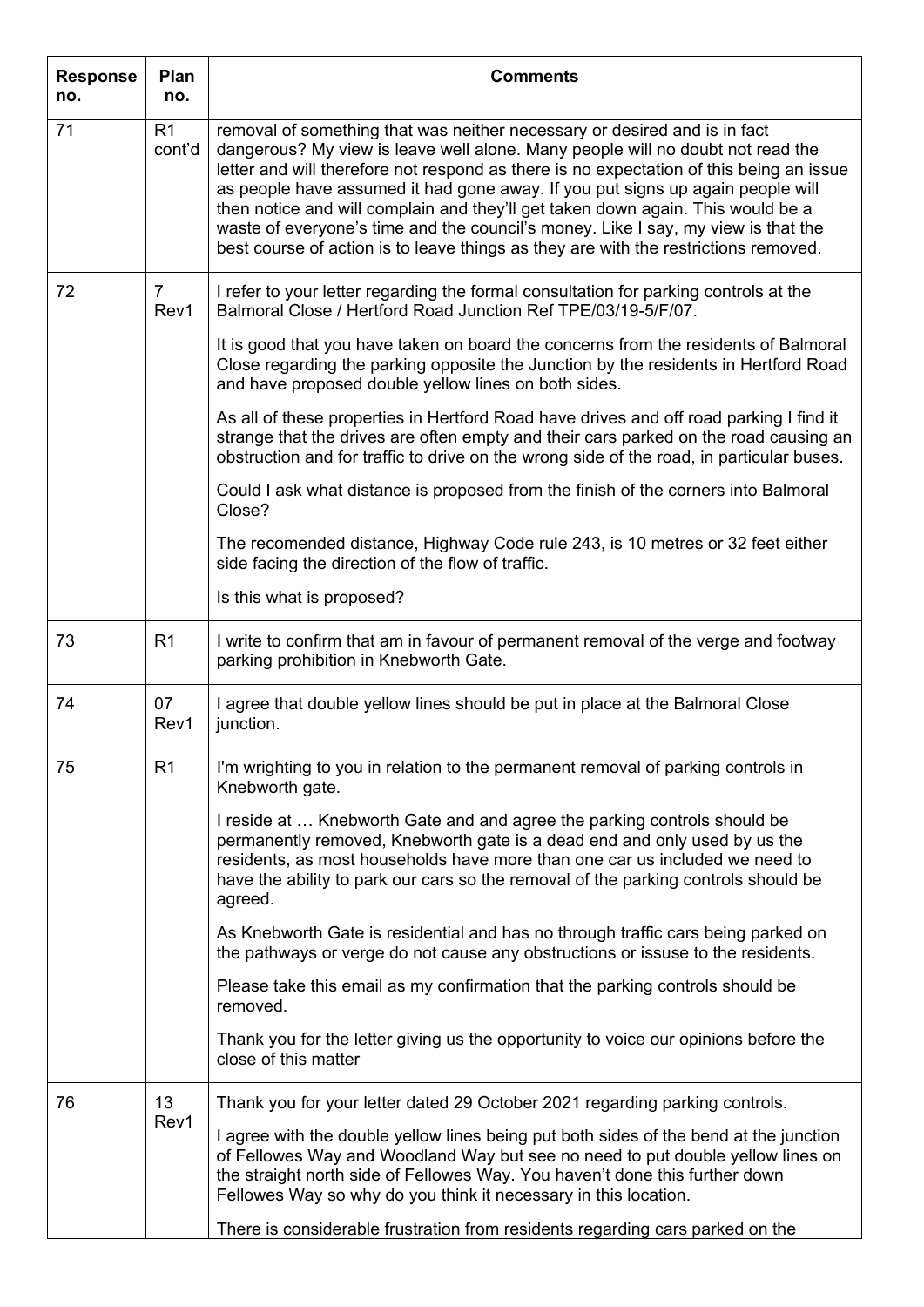| <b>Response</b><br>no. | Plan<br>no.          | <b>Comments</b>                                                                                                                                                                                                                                                                                                                                                                                                                                                                                                                                                                                                                                                             |
|------------------------|----------------------|-----------------------------------------------------------------------------------------------------------------------------------------------------------------------------------------------------------------------------------------------------------------------------------------------------------------------------------------------------------------------------------------------------------------------------------------------------------------------------------------------------------------------------------------------------------------------------------------------------------------------------------------------------------------------------|
| 76                     | 13<br>Rev1<br>cont'd | outside of the bend taking you round the corner of 37 Fellowes Way where a<br>number of cars are continuously parked (a point I raised in my earlier letter on the<br>subject). At that time I was suggesting adding double yellow lines at that location but<br>have since changed my view and believe it would be better if the 'no parking on<br>pavements' was lifted in this location. This would ease the problem of negotiating<br>the bend. SBC have recently granted planning consent for a Dance School to be run<br>from 37 Fellowes Way and this would help with the additional parking generated<br>from this activity.                                        |
|                        |                      | You have not shown double yellow lines in Fellowes Way where two cars are<br>parked opposite the block of garages on the south side of Fellowes Way. When cars<br>are parked outside the garages it is difficult for cars let alone emergency vehicles<br>(ambulances, fire engines, refuse trucks plus large delivery lorries) to pass in both<br>directions. All other cars on the south side of Fellowes Way park on their front<br>gardens apart from these two houses. Putting double yellow lines in this location is<br>well overdue. I have written to tro about this before. This is a dangerous situation<br>which has been allowed to continue for far too long. |
|                        |                      | If you are serious about what you said in your letter 'that parking that is liable to<br>cause an obstruction to traffic and obscure drivers' sightlines; and to obstruct<br>access for emergency vehicles both during the day and in the evening then SBC<br>should be giving serious consideration providing double yellow lines to this location<br>outside these garages. In the case of the bend outside 37 Fellowes Way SBC<br>should relax the 'no parking on pavements' in this location.                                                                                                                                                                           |
| 77                     | R <sub>1</sub>       | I would like to confirm that I would like the restrictions on parking on the verge or<br>footpaths in Knebworth Gate to be removed please.                                                                                                                                                                                                                                                                                                                                                                                                                                                                                                                                  |
| 78                     | R <sub>1</sub>       | I confirm that I live at number  Knebworth Gate and wish for the permanent<br>removal of parking controls at Knebworth Gate.                                                                                                                                                                                                                                                                                                                                                                                                                                                                                                                                                |
|                        |                      | There is little parking at the properties so the verges and footways are vital for<br>friends and family to park                                                                                                                                                                                                                                                                                                                                                                                                                                                                                                                                                            |
| 79                     | 13<br>Rev1           | Regarding your proposal of additional double yellow lines at the junction between<br>Fellowes Way and Woodland Way.                                                                                                                                                                                                                                                                                                                                                                                                                                                                                                                                                         |
|                        |                      | I live at  and already struggle to get in and out of the driveway when vehicles park<br>adjacent to and opposite the drive. I know that the next door neighbours and those<br>opposite suffer the same problem.                                                                                                                                                                                                                                                                                                                                                                                                                                                             |
|                        |                      | It seems to me that the double yellow lines you propose would push the visiting<br>vehicles further along Woodland Way and therefore outside our houses which<br>causes us problems not of our making.                                                                                                                                                                                                                                                                                                                                                                                                                                                                      |
|                        |                      | As all the houses in Woodland Way have their own driveways then maybe<br>extending the yellow lines further along Woodland Way would discourage the<br>visiting vehicles from parking there because of longer walks. Another option would<br>be to make our end of Woodland Way residential parking only.                                                                                                                                                                                                                                                                                                                                                                   |
| 80                     | 03<br>Rev1           | Thank you for your letter dated 29-10-21As the tenant of garage number I would<br>much prefer option A. As I have pointed out                                                                                                                                                                                                                                                                                                                                                                                                                                                                                                                                               |
|                        |                      | before because of the number of cars parked along the road and the two sometimes<br>three cars parked opposite the garages                                                                                                                                                                                                                                                                                                                                                                                                                                                                                                                                                  |
|                        |                      | it is impossible to see up or down the road and so is becoming really dangerous<br>when trying to leave the garage block. This is not                                                                                                                                                                                                                                                                                                                                                                                                                                                                                                                                       |